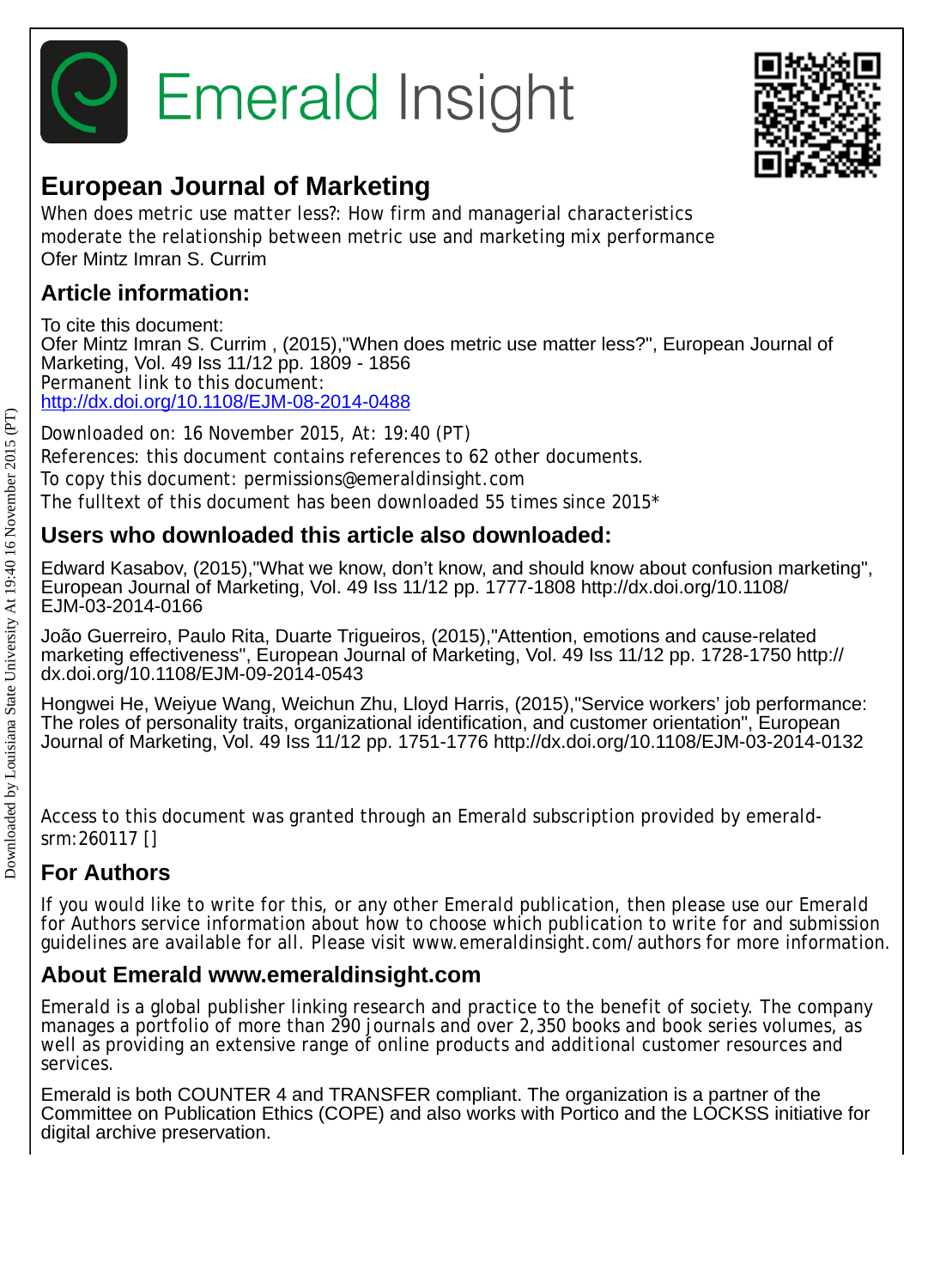\*Related content and download information correct at time of download.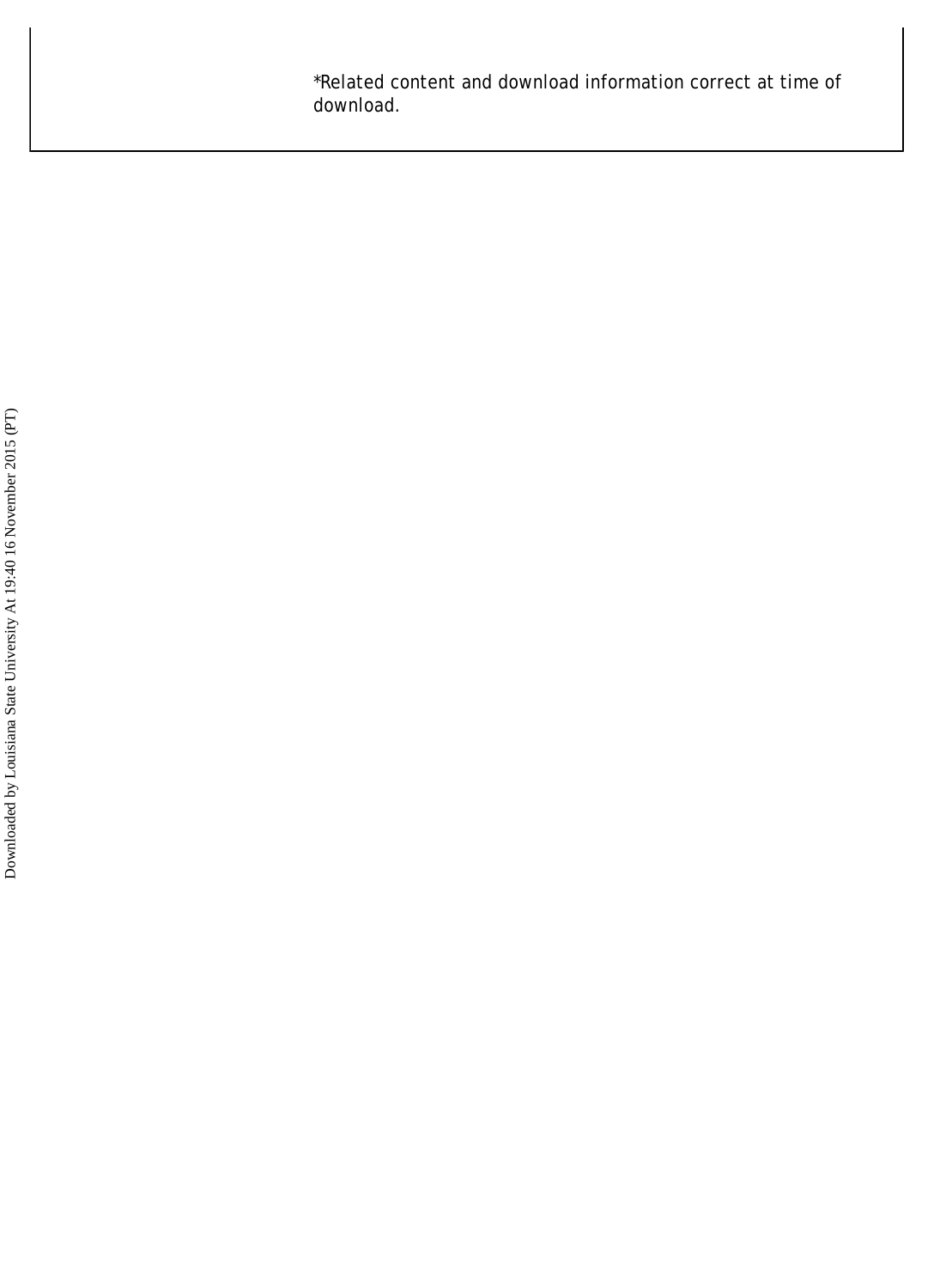## **When does metric use matter less?**

## **How firm and managerial characteristics moderate the relationship between metric use and marketing mix performance**

Ofer Mintz

*E.J. Ourso College of Business, Louisiana State University, Baton Rouge, Louisiana, USA, and*

Imran S. Currim

*Paul Merage School of Business, University of California, Irvine, California, USA*

#### **Abstract**

**Purpose** – This paper aims to develop a conceptual framework, in an effort toward building a contingent theory of drivers and consequences of managerial metric use in marketing mix decisions, this paper develops a conceptual framework to test whether the relationship between metric use and marketing mix performance is moderated by firm and managerial characteristics.

**Design/methodology/approach** – Based on reviews of the marketing, finance, management and accounting literatures, and homophily, firm resource- and decision-maker-based theories and 22 managerial interviews, a conceptual model is proposed. It is tested via generalized least squares – seemingly unrelated regression estimation of 1,287 managerial decisions.

**Findings** – Results suggest that the impact of metric use on marketing mix performance is lower in firms which are more market oriented, larger and with worse recent business performance and for marketing and higher-level managers, while organizational involvement has a lesser nuanced effect.

**Research limitations/implications** – While much is written on the importance of metric use to improve performance, this work is a first step toward understanding which settings are more difficult than others to accomplish this.

**Practical implications** – Results allow identification of several conditional managerial strategies to improve marketing mix performance based on metric use.

**Originality/value** – This paper contributes to the metric literature, as prior research has generally focused on the development of metrics or the linking of marketing efforts with performance metrics, but paid little attention to understanding the relationship between managerial metric use and performance of the marketing mix decision and has not considered how the relationship is moderated by firm and managerial characteristics.

**Keywords** Marketing, Marketing management, Marketing decision-making

**Paper type** Research paper

The authors thank Mike Hanssens (UCLA) and Donna Hoffman (George Washington), as well as Ivan Jeliazkov, Robin Keller and Connie Pechmann (all of UCI) for their support and feedback throughout the paper's development. This research was supported by the Dean's office of the Paul Merage School of Business.

When does metric use matter less?

**1809**

Received 4 August 2014 Revised 28 November 2014 19 February 2015 4 March 2015 19 April 2015 Accepted 2 May 2015



European Journal of Marketing Vol. 49 No. 11/12, 2015 pp. 1809-1856 © Emerald Group Publishing Limited 0309-0566 DOI [10.1108/EJM-08-2014-0488](http://dx.doi.org/10.1108/EJM-08-2014-0488)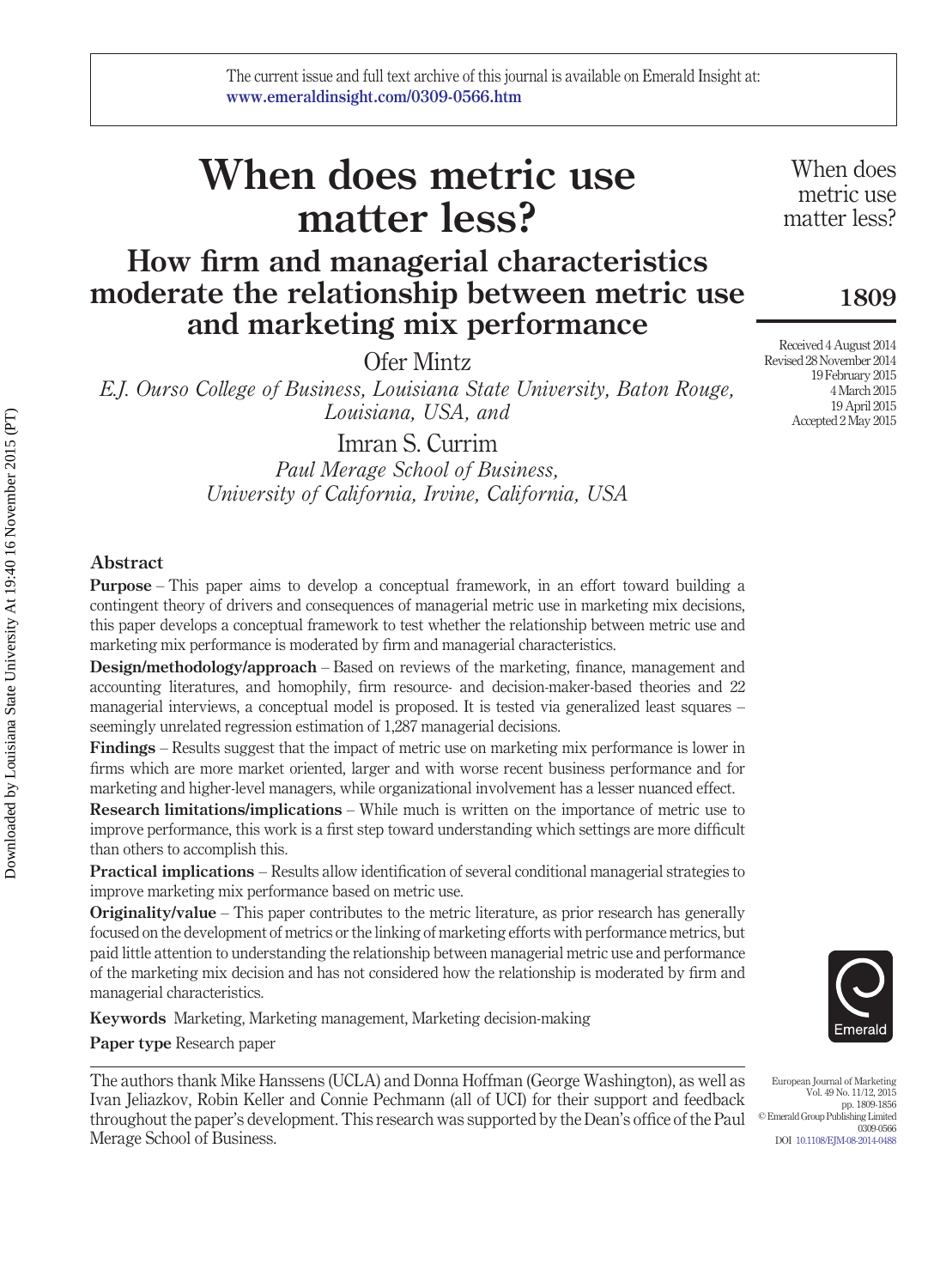#### **Introduction** EJM

The relationship between managerial metric use, i.e. the practice of using metrics for marketing decisions, and the performance of marketing mix decisions is an increasingly important topic for practitioners and academicians [\(MSI, 1998](#page-28-0) Research Priorities; [ISBM, 2008](#page-29-0) B-To-B Marketing Trend Reports). While research has typically focused on the advantages of using metrics, with the general consensus assuming that increasing metric use is beneficial to marketing performance [\(Ambler, 2003;](#page-27-0) Farris *et al.*[, 2010;](#page-27-1) [Lehmann and Reibstein, 2006;](#page-28-1) [O'Sullivan and Abela, 2007\)](#page-29-1), there have been increasing calls for research to establish empirical links between metric use and marketing mix performance [\(Pauwels](#page-29-2) *et al.*, 2009; [Stewart, 2009\)](#page-29-3).

Yet, despite the recent growing interest in the field of marketing metrics and performance measurement, the use of metric data in decision-making and its performance implications at the marketing mix level has received only scant attention. [Mintz and Currim \(2013\)](#page-29-4) empirically test the relationship between managerial metric use and marketing mix performance (in contrast to firm performance). However, no article to our knowledge considers whether this relationship is moderated by firm and managerial characteristics or whether the moderation effect depends on the types of metrics used and the types of performance considered [\(Figure 1\)](#page-3-0). These moderation effects, the central focus of this work, are fundamental building blocks for:

• Developing a contingent theory of how managerial metric use affects marketing mix performance, i.e. the conditions in which metric use matters more or less to improve marketing mix performance.



49,11/12

<span id="page-3-0"></span>**Figure 1.** Conceptual framework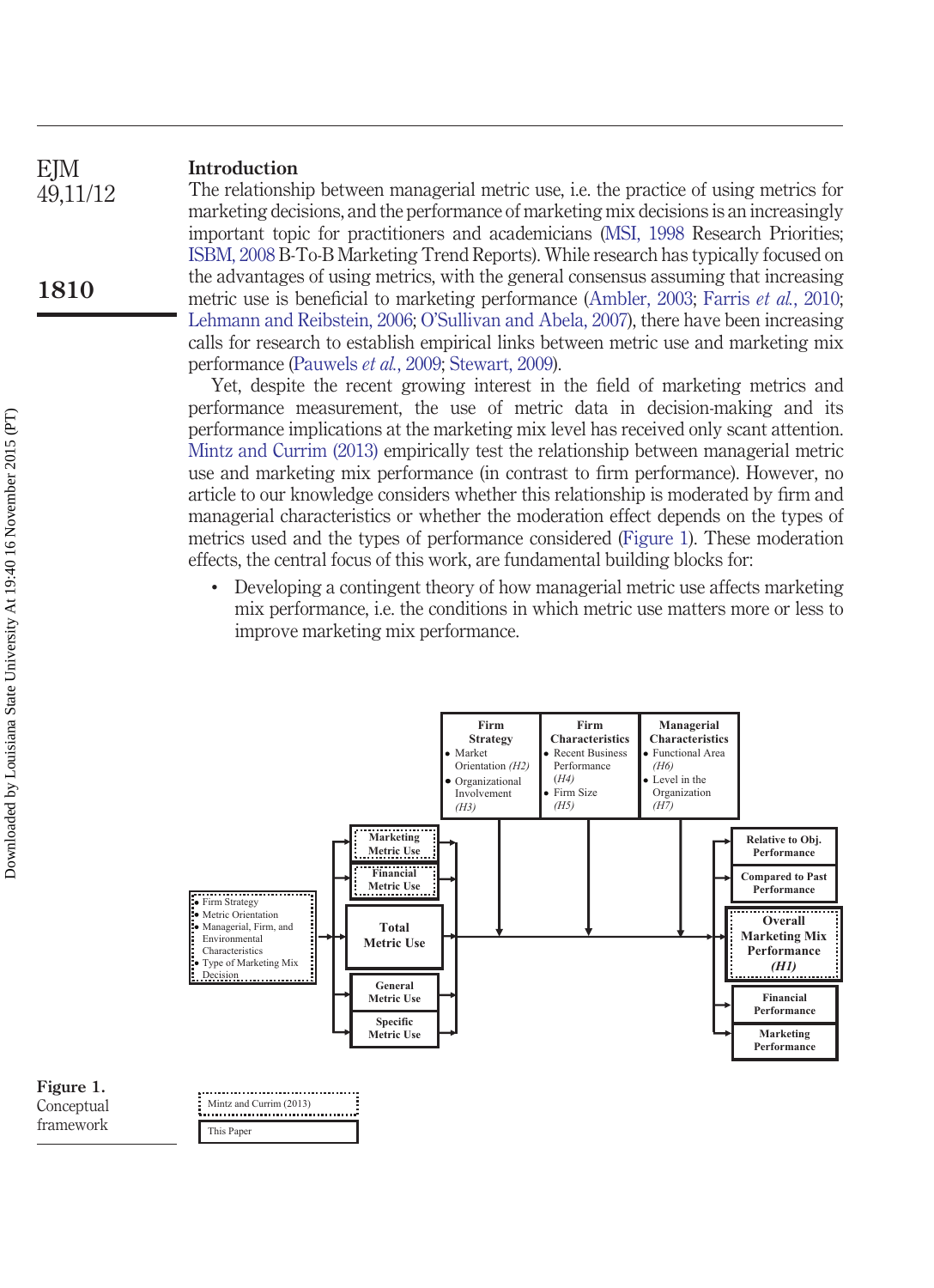• Achieving managerial recommendations for how marketing mix performance can be improved through metric use in conditions under which metric use matters less to improve performance.

In other words, studying the moderation effects allows individual firms and managers to identify the settings in which metric use matters less to marketing mix performance, so they can design targeted metric compensation and training programs to increase metric use and improve performance in the settings identified.

The use of more information or being more comprehensive in decisions does not always ensure better performance [\(Homburg](#page-28-2) *et al.*, 2012), i.e., despite enabling a more precise and detailed understanding of performance, using a larger number of metrics can have a downside or less upside in certain conditions. For example, firms develop different business strategies, such as market orientation [\(Kohli and Jaworski, 1990\)](#page-28-3) and greater organizational involvement in decisions [\(Noble and Mokwa, 1999\)](#page-29-5), to advance homophily and similarity in managerial decision-making styles across the organization to reduce uncertainty associated with outcomes [\(Finkelstein](#page-28-4) *et al.*, 2009), which, in turn, can affect how metric use influences marketing mix performance. Firms also possess different resources based on their size and recent business performance [\(Kozlenkova](#page-28-5) *et al.*[, 2014;](#page-28-5) [Wernerfelt, 1984\)](#page-30-0), which can impact the allocation of resources needed to understand the efficacy of metrics for marketing decisions and affect how metric use influences marketing mix performance. And managers, because of their functional area and level in the organization, often experience accumulated learning and face information asymmetry in their choices; characteristics that affect decision-making styles [\(Curren](#page-27-2) *et al.*, 1992; [Perkins and Rao, 1990\)](#page-29-6) and hence may affect how metric use influences marketing mix performance. Thus, the possibility that metric use in certain firm and managerial settings will matter less for marketing mix performance is the main motivation of this study.

Based on a two-step process incorporating a multidisciplinary literature review and 22 managerial interviews, we propose that the firm's market orientation, organizational involvement in the decision, recent business performance and size, as well as the manager's level in the organization and functional area, moderate the relationship [\(Figure 1\)](#page-3-0) between metric use and marketing mix performance. Specifically, we consider such firm and managerial moderators of the relationship between five types of metric use (i.e. overall, marketing, financial, general and specific to a marketing mix) and five types of marketing mix performance (i.e. overall, relative to stated objectives, compared to past, financial and marketing). While our main focus is on the firm and managerial moderators of the relationship between metric use and marketing mix performance, we also account for the endogeneity of drivers of metric use in our conceptual model. This permits us to develop a contingent empirically tested theory of drivers and consequences of metric use. To test whether our firm and managerial variables moderate the relationship between metric use and marketing mix performance, and enable a substantive contribution over the current metric literature, we use data from [Mintz and Currim \(2013\)](#page-29-4) which comprises 1,287 marketing mix decisions reported by 439 US managers.

The main managerial contribution is the identification of several conditions, described in the results and discussion sections, under which metric use impacts marketing mix performance to lesser (greater) extents, enabling conditional and

When does metric use matter less?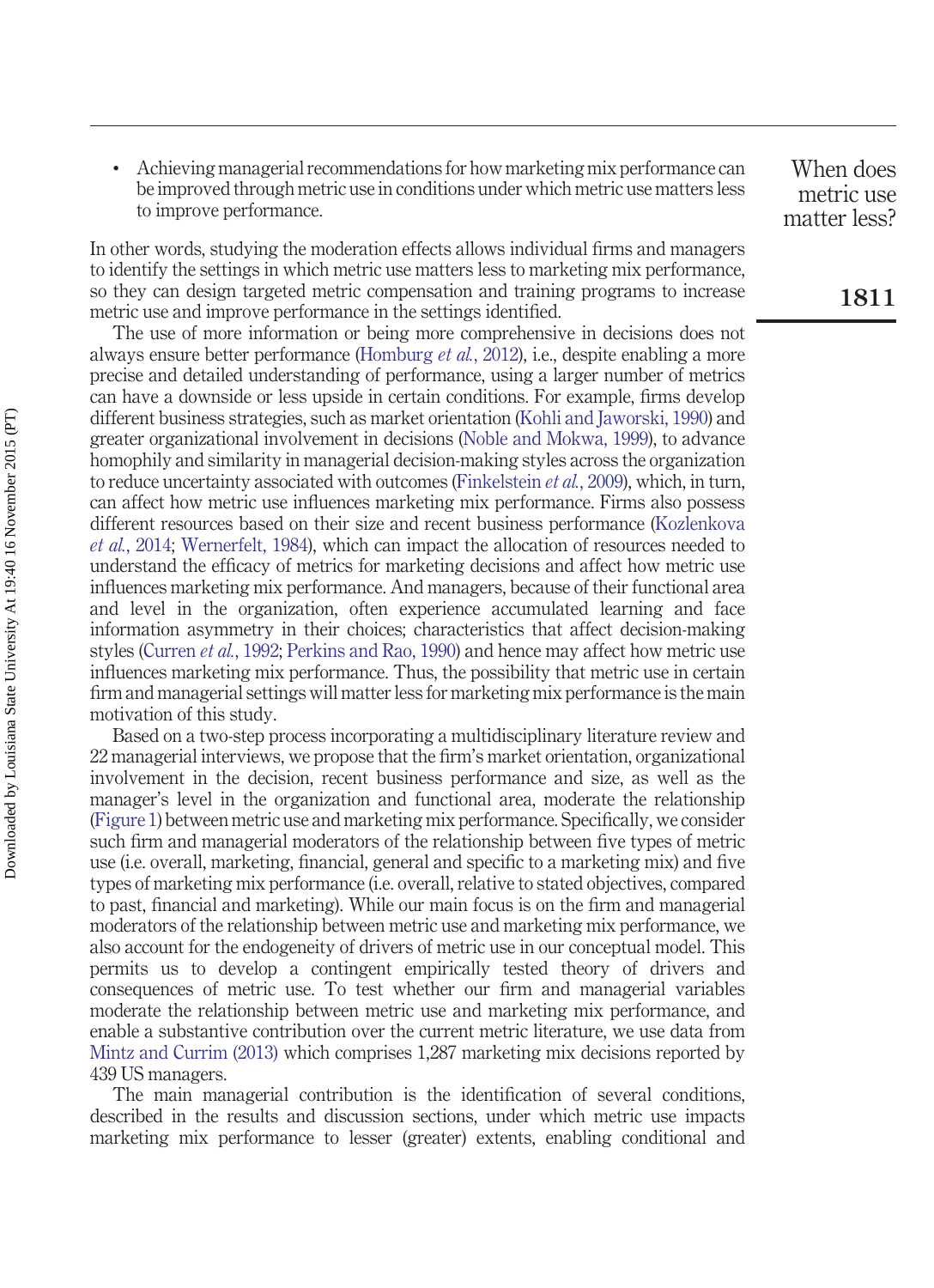differential targeting of managerial incentives and training programs aimed at influencing metric use. For example, our results suggest that metric use in larger firms with stronger market orientations and worse recent business performance is associated with less improvement in marketing mix performance. And metric use by marketing and higher-level managers involved in marketing-mix decisions is associated with less improvement in marketing mix performance. Consequently, this work suggests that to improve performance of marketing mix decisions, metric-based incentives and training programs should be targeted at such managers operating in these settings. EJM 49,11/12 **1812**

#### **Conceptual framework development and hypotheses**

To develop our conceptual framework proposed in [Figure 1,](#page-3-0) we used a two-step process. First, we reviewed marketing, finance, strategy, accounting, and organizational behavior literatures, including the various theories from these literatures such as homophily in decision-making, resource-based view of the firm and decision-makerbased perspective, to develop a preliminary conceptual model with a particular focus on potential moderators of the relationship between metric use and marketing mix performance. This literature review across the different business disciplines indicated that:

- firm strategy, firm characteristics and managerial characteristics would be particularly important moderators [\(Finkelstein](#page-28-4) *et al.*, 2009; [Perkins and Rao, 1990;](#page-29-6) [Vorhies and Morgan, 2005\)](#page-29-7); and
- metric use is endogenously driven and thus needed to be controlled for in our empirical test [\(Mintz and Currim, 2013\)](#page-29-4).

Therefore, to build a comprehensive framework of the antecedents and consequences of marketing metric use (the end goal of our programmatic research), we decided to begin by controlling for the full set of drivers of metric use used by [Mintz and Currim \(2013\),](#page-29-4) i.e. firm strategy, market orientation and type of marketing mix decision, as well as managerial, firm and environmental characteristics.

Second, we conducted 22 qualitative interviews with managers from a range of functional areas (i.e. marketing, finance, operations, etc.), levels (i.e. marketing managers, CMOs, CEOs, etc.), firms (i.e. large and small, innovators and laggards, B2B and B2C, etc.) and industries (i.e. concentrated and fragmented, growing and declining, hi-tech, manufacturing and services, etc.)[\[1\]](#page-26-0). The goals of these interviews were to understand:

- Why managers used metrics for their marketing decisions.
- Whether metric use was related to the performance of marketing mix decisions.
- Whether there were firm or managerial settings in which metric use had a greater (or lesser) effect on marketing mix performance (i.e. whether there were moderators of the relationship described in the second point above).
- Gain a managerial perspective for why these settings have a greater or lesser impact.
- Refine our conceptual model (originally developed based on a multidisciplinary literature review).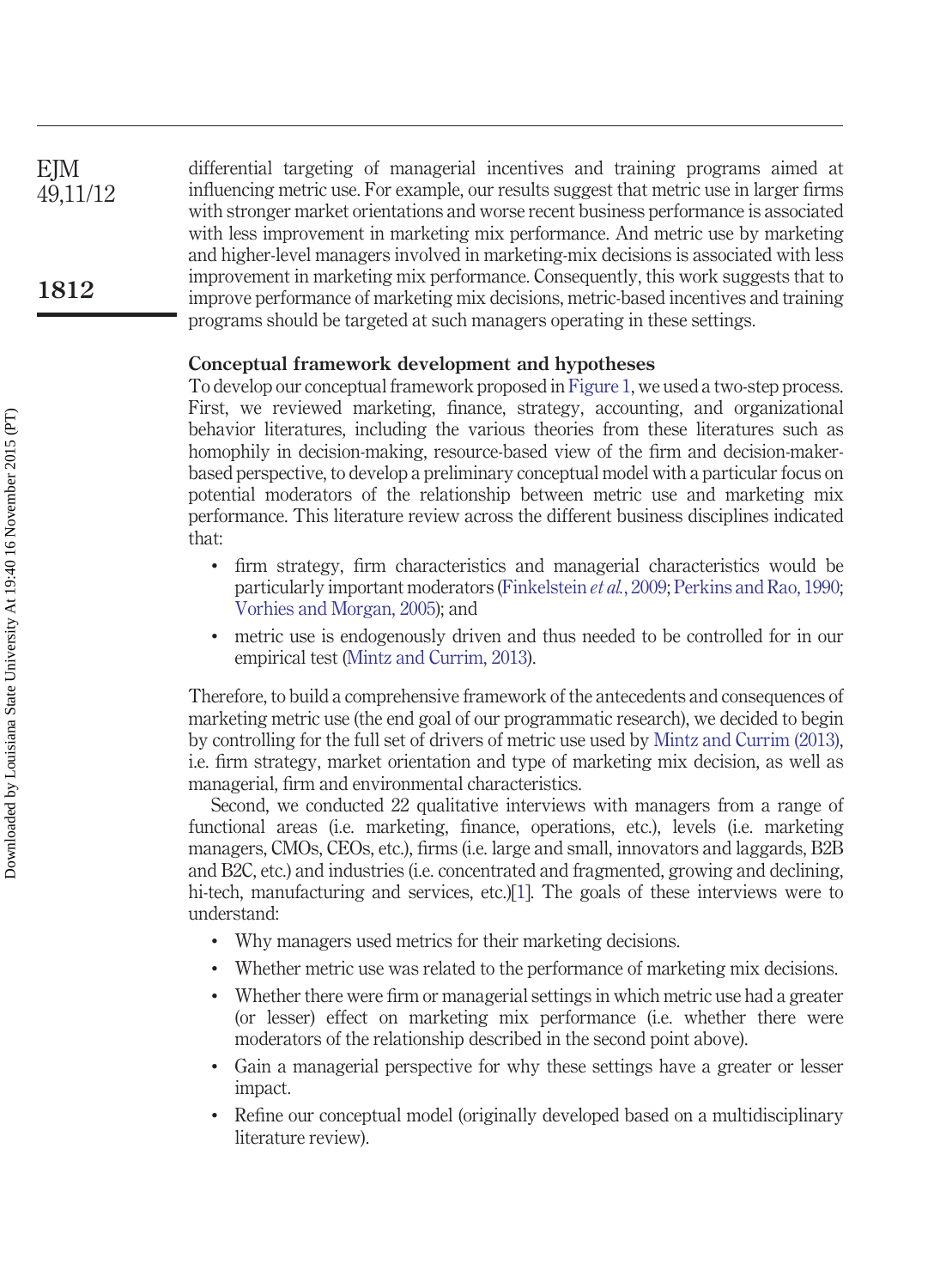There were two main results from the qualitative interviews. First, when asked about why metrics were viewed to be more or less important to determining the performance of a marketing mix decision (or the third point above), managers responded with the firm and managerial-based reasons included in [Figure 1](#page-3-0) as moderators of the relationship between metric use and performance. For example, one manager said his smaller firm size meant he "didn't always have the information needed to make quantitative decisions". Second, when asked about why managers used metrics for their marketing decisions (or the first point above), they responded with the firm, managerial and environmental reasons included in [Figure 1](#page-3-0) as controls of metric use. The results foremost provided convergent validity for our conceptual model. Further, they were helpful to build rationale for the hypothesized moderation effects of the six firm strategy, firm characteristics and managerial characteristics variables, i.e. market orientation, organizational involvement, recent business performance, firm size, functional area and level of manager in the organization, on the relationship between metric use and marketing mix performance. In other words, the theories from our multidisciplinary literature review such as homophily, resource-based view of the firm and decision-maker-based perspectives and the findings from the qualitative managerial interviews were used jointly to develop the conceptual model on moderators, construct hypotheses on moderating effects and design our online questionnaire.

The two stages of conceptual framework development led us to focus on the improvements of subjective performance of the marketing mix decision, rather than objective firm performance-based measures as our primary dependent variable because our intended unit of analysis is a manager making a marketing mix decision in a particular business unit of a firm. In contrast, firm performance (e.g. based on sales, stock market returns or firm value from COMPUSTAT data) is based on the combined performance across multiple business units, several concurrent marketing mix decisions and other contemporaneous non-marketing decisions (R&D, layoffs, etc.). Consequently, we focus our discussion on self-reported measurements of metric use and the resulting subjective performance of a marketing mix decision at the manager and business unit level using multiple-scale items proposed in previous studies [\(Jaworski and Kohli, 1993;](#page-28-6) [Moorman and Rust,](#page-29-8) [1999;](#page-29-8) [Verhoef and Leeflang, 2009\)](#page-29-9). Subjective judgments are not arbitrary; there is extensive precedence in the decision theory literature which relies on subjective self-report-based judgments from managers to improve the quality of managerial decision-making [\(Keeney and Raiffa, 1976;](#page-28-7) [Clemen and Reilly, 2014;](#page-27-3) [Edwards](#page-27-4) *et al.*, [2007\)](#page-27-4). Decision theorists have developed methods for eliciting such judgments, and such judgments are relied on because managers are professionals with several years of experience in making and assessing multiple decisions. Nonetheless, we discuss the potential limitations of subjective judgments in the discussion section[\[2\]](#page-26-1).

In addition, based on the conceptual framework development, when conducting hypothesis testing on whether the six firm and managerial variables moderate the relationship between metric use and overall performance, we consider:

- Four types of metrics (classified by a  $2 \times 2$  matrix) in addition to total metrics.
- Four marketing mix performance measures in addition to overall performance.

When does metric use matter less?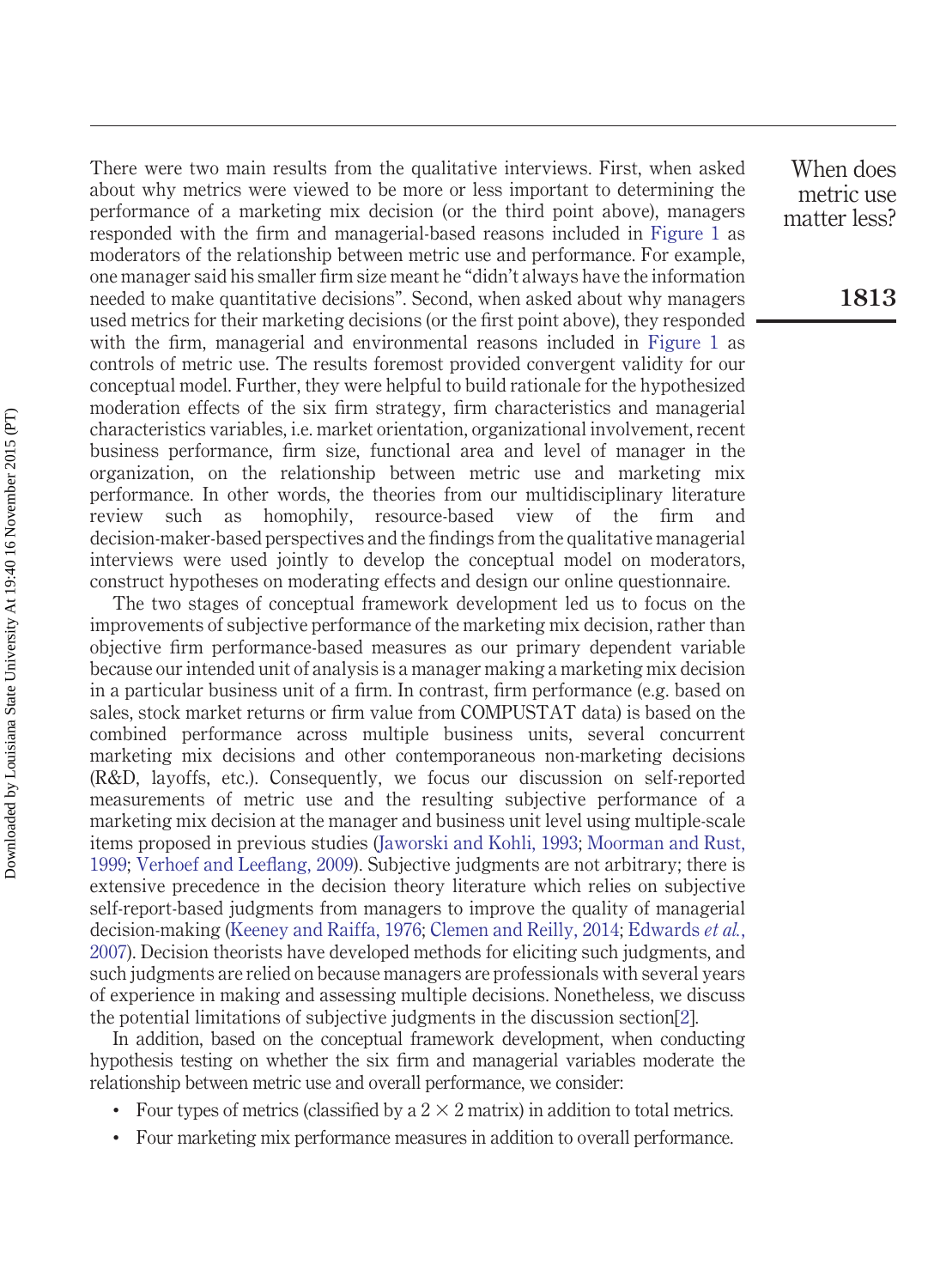We classify the metrics based on [Mintz and Currim \(2013\)](#page-29-4) as being either marketing or financial metrics, with marketing metrics defined as based on a customer or marketing mind set, and financial metrics defined as monetary based, based on financial ratios or readily converted to monetary outcomes; and being general or specific to the marketing mix metrics, with general metrics defined as metrics that apply to a variety of marketing mix decisions, and specific metrics defined as metrics largely suited to certain marketing mix decisions[\[3\]](#page-26-2). We classify marketing mix performance based on measures from [Jaworski and Kohli \(1993\),](#page-28-6) [Moorman and Rust \(1999\)](#page-29-8) and [Verhoef and Leeflang](#page-29-9) [\(2009\)](#page-29-9) as: EJM 49,11/12 **1814**

- performance relative to stated objectives;
- compared to past performance;
- financial performance, which is based on profitability, sales and ROI; and
- marketing performance, which is based on customer satisfaction, loyalty and market share.

However, for ease of readability, we focus our hypotheses section solely on total metric use and overall performance.

#### *Relationship between metric use and marketing performance*

According to constructive choice theory, managers make decisions by trading-off accuracy and effort [\(Bettman](#page-27-5) *et al.*, 1998). The more effort managers expend to consider additional metrics, the better the expected marketing performance, as managers are using additional statistics or decision aids to improve the accuracy and reduce the uncertainty inherent in their decisions. Although consideration of additional metrics may also lead to information overload problems, which, in turn, may result in worse marketing performance, as managers may not assess the most meaningful metrics [\(Gigerenzer and Goldstein, 1996;](#page-28-8) [Ittner and Larcker, 2003\)](#page-28-9), using more metrics in marketing mix decisions is generally expected to increase accountability [\(Verhoef and](#page-29-9) [Leeflang, 2009\)](#page-29-9); lead managers to justify their decisions based on risks and benefits [\(Farris](#page-27-1) *et al.*, 2010); and indicate that managers are performing more comprehensive, higher-quality decision analysis [\(Abramson](#page-27-6) *et al.*, 2005) that should result in better performance [\(O'Sullivan](#page-29-10) *et al.*, 2009). Hence, we expect:

*H1*. Increasing metric use in marketing mix decisions will be associated with improved marketing mix performance.

#### *Moderation effects on the relationship between metric use and marketing mix performance*

*Firm strategy.* Literature in organizational behavior and strategy theorizes that firm strategy results in homophily, i.e. managers across the firm use similar decision-making and evaluative processes to benchmark and monitor decisions to reduce uncertainty associated with outcomes [\(Finkelstein](#page-28-4) *et al.*, 2009). The resulting similarity in decision-making explains the extent to which metric use reduces the uncertainty in marketing mix decisions and hence influences a manager's assessment of marketing mix performance. Firm strategy is defined and operationalized based on the study by [Mintz and Currim \(2013\),](#page-29-4) i.e. three variables each studied extensively in the marketing strategy literature: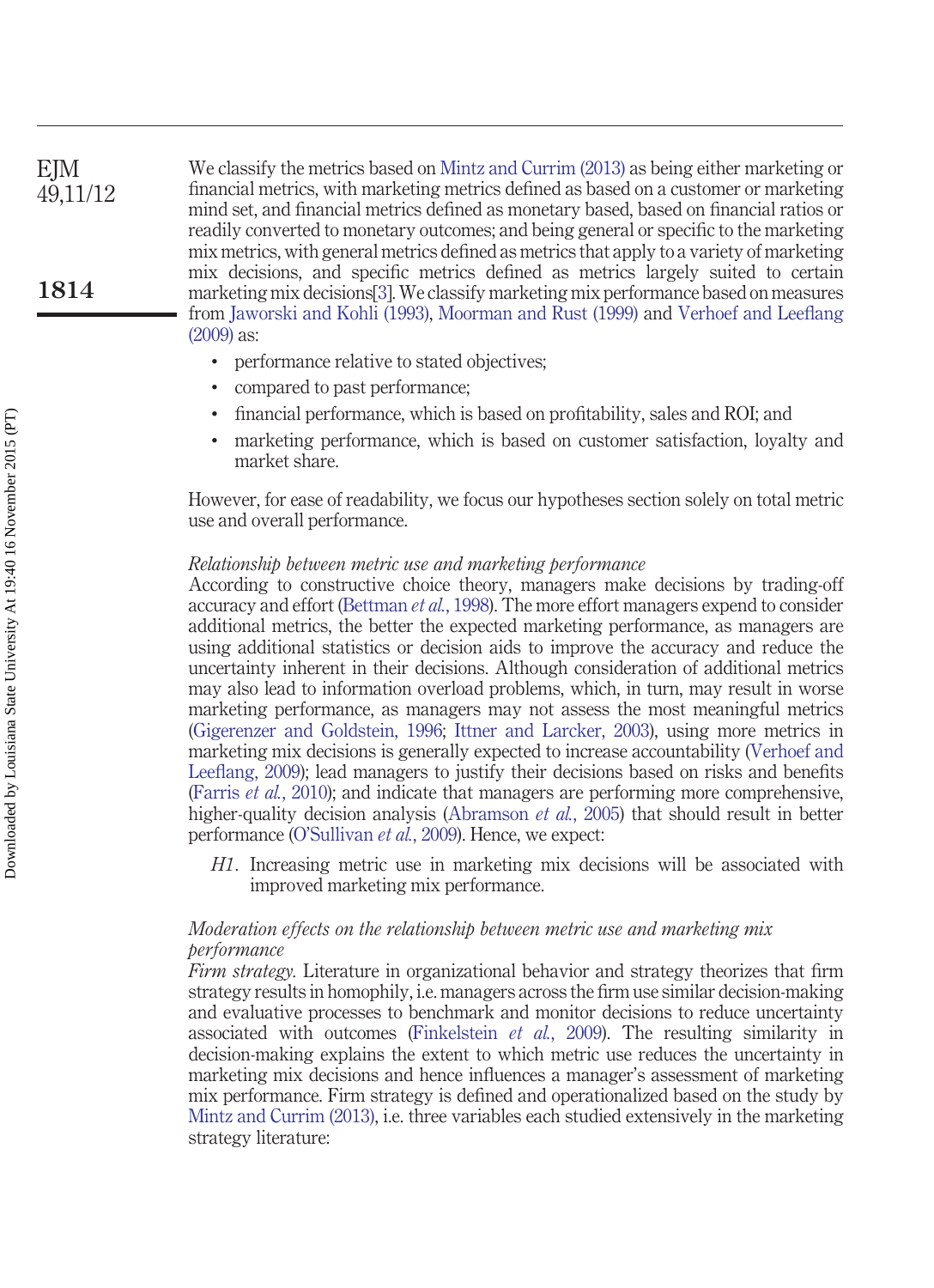(1) market orientation [\(Kohli and Jaworski, 1990\)](#page-28-3); (2) strategic orientation (Olson *et al.*[, 2005\)](#page-29-11); and (3) organizational involvement in managerial decision making [\(Noble and Mokwa,](#page-29-5) [1999\)](#page-29-5).

Because strategic orientation was not expected to moderate the relationship between metric use and marketing performance based on our multidisciplinary literature review, qualitative interviews and initial empirical analysis, the remaining two variables, market orientation and organizational involvement, are used as the hypothesized firm strategy variables. Market orientation describes the extent to which a firm's strategy is outwardly (i.e. customer) or inwardly (i.e. product) focused, while organizational involvement describes the nature of managers' implementation of the strategy (i.e. collaborative or individualistic).

*Market orientation.* Market-oriented firms have a strong ideology [\(Kohli and](#page-28-3) [Jaworski, 1990\)](#page-28-3) that creates greater homophily in decision-making and reduces the uncertainty managers face when making marketing mix decisions (Fang *et al.*[, 2014;](#page-27-7) [Morgan](#page-29-12) *et al.*, 2005). If the firm does not have a strong market orientation ideology, performance of marketing mix decisions is expected to be more data based than ideologically based to reduce the uncertainty associated with outcomes, whereas if the firm does have a strong market orientation ideology, performance of the marketing mix decision is expected to be more ideologically based than data based. For example, consider a firm with a strong market orientation or customer focus. Market orientation or customer focus is the fundamental strategy that structures manager decision making norms [\(Gounaris](#page-28-10) *et al.*, 2010). By contrast, in firms with less market orientation or customer focus ideology, managers are expected to rely more on metrics to achieve better marketing mix performance because, in the absence of a strong ideology, data enable reduction of uncertainty in the marketing mix decision and assessment of performance through benchmarking and monitoring. Hence, we expect market orientation to have a negative moderating effect on the association between metric use and marketing mix performance:

*H2*. The impact of metric use on marketing mix performance will be lower for firms with stronger market orientation.

*Organizational involvement in the marketing mix decision.* The greater the involvement of managers across functions (marketing, finance, accounting, etc.) in the marketing mix decision, the greater the extent to which metric use is expected to improve marketing mix performance because greater metric use is expected to increase agreement among cross-functional members, reduce uncertainty and increase decision quality and performance. Managers across different functions will vary on their primary goals, objectives and metrics of interest [\(Merlo, 2011;](#page-28-11) [Noble and Mokwa, 1999\)](#page-29-5); consequently, greater metric use allows managers from different functional areas to "speak a common language" and have greater homophily in decision-making to reduce the uncertainty of whether they are making a quality marketing mix decision, in comparison to when managers from only one function are involved in the marketing mix decision and have less need for "speaking a common language" [\(Wind, 2008\)](#page-30-1). Further, to build trust, commitment and homophily [\(Palmatier](#page-29-13) *et al.*, 2007) between organizational groups (finance, accounting, etc.) involved in the marketing mix decision, marketers will need to

When does metric use matter less?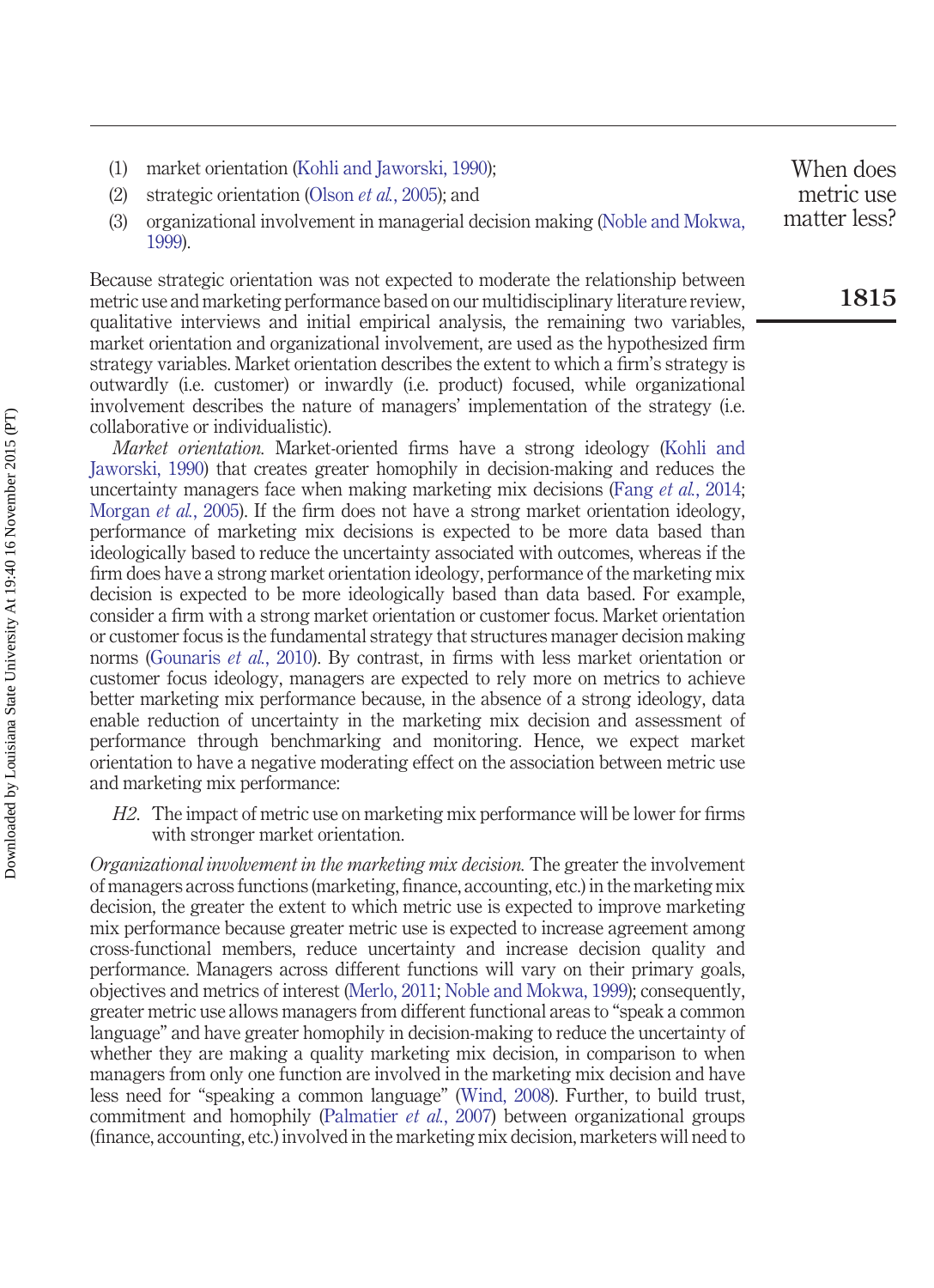base their marketing mix performance assessments on metrics to a greater extent than if these different organizational groups were not involved in the marketing mix decision. Hence, we expect organizational involvement in the marketing mix decision to have a positive moderating effect on the association between metric use and marketing mix performance: EJM 49,11/12

- **1816**
- *H3*. The impact of metric use on marketing mix performance will be lower when there is less organizational involvement in marketing mix decisions.

#### *Firm characteristics*

The resource-based theory of the firm [\(Kozlenkova](#page-28-5) *et al.*, 2014; [Wernerfelt, 1984\)](#page-30-0) proposes that a firm's characteristics and its history influence managerial decisions and firm performance. Hence, the resource-based theory of the firm can help explain why differences in firm characteristics are likely to moderate the relationship between metric use and marketing mix performance. Two firm characteristics are considered: recent business performance and firm size.

*Recent business performance.* Business processes and recent performance are likely to determine the allocation and efficacy of resources [\(Lee and Grewal, 2004\)](#page-28-12). For instance, when recent business performance falls below the expected levels, marketing is more likely to lose valuable resource funding [\(Vorhies and Morgan, 2005\)](#page-29-7) and the firm is more likely to undertake riskier strategic investments involving greater uncertainty in an effort to produce greater rewards [\(Bromiley, 1991\)](#page-27-8). Thus, when new risky strategic investments are used, the measurements and information inherent in the current metrics used by the firm for less risky investments in the marketing mix become less relevant. Consequently, current metrics used as decision aids will have less influence on marketing mix performance. In contrast, when recent business performance meets expected levels, firms are more likely to continue with the marketing mix decisions that led to good business performance [\(Vorhies and Morgan, 2005\)](#page-29-7) even though they may have little room for improvement and so may suffer decreasing returns to scale from the use of metrics. Consequently, managers can rely on current metrics as decision aids to achieve better marketing mix performance. Therefore, we expect recent business performance to have a positive moderation effect on the association between metric use and marketing mix performance:

*H4*. The impact of metric use on marketing mix performance will be lower for firms with worse recent business performance.

*Firm size.* On the one hand, larger firms need more structured communication and may attain greater benefits from using more metrics than their smaller counterparts [\(Jaworski, 1988\)](#page-28-13). On the other hand, smaller firms operate in more uncertain environments because the performance of their marketing mix decisions is impacted to a greater extent by decisions of larger competitors [\(Blattberg](#page-27-9) *et al.*, 1995). Consequently, there may be less persistence or more variation in their marketing mix decisions and more uncertainty in the performance of their marketing mix decisions, leading smaller firms to deploy proportionally more resources to enhance their decision-making capabilities [\(Menon](#page-28-14) *et al.*, 1999). In contrast, larger firms have less uncertainty than smaller firms in the performance of marketing mix decisions, as they possess more established brands with larger market shares that are less impacted by the efforts of smaller competitor firms. Thus, even though they may have a greater need for more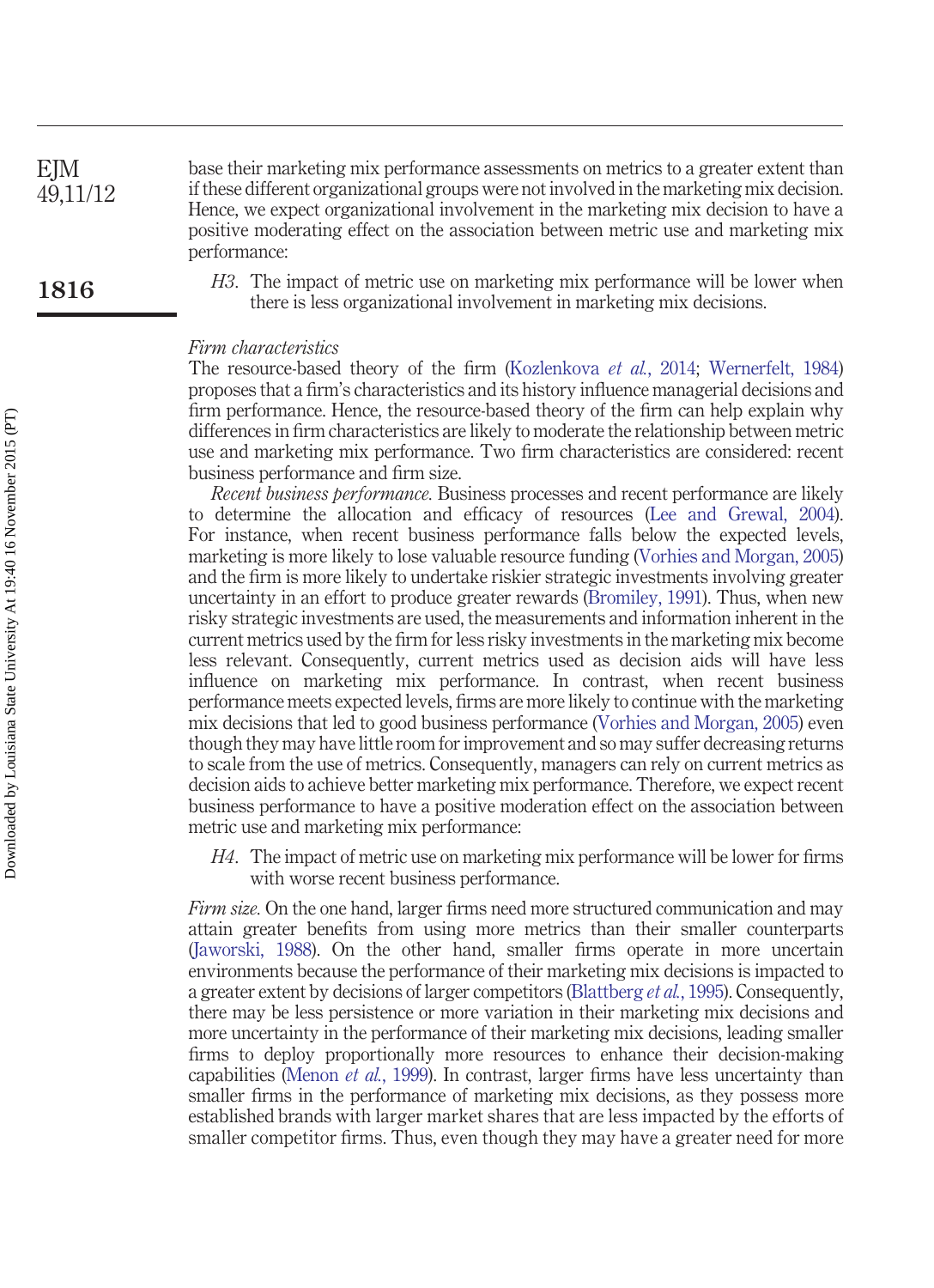structured communication and may possess greater resources to produce more metrics, we expect that there is a lower likelihood for managers to rely on metrics to assess marketing mix performance; consequently, a lower likelihood for managers to use alternative or new metrics that could be valuable to marketing mix performance [\(Vorhies and Morgan, 2005\)](#page-29-7). Hence, we expect firm size to have a negative moderating effect on the association between metric use and marketing mix performance:

*H5*. The impact of metric use on marketing mix performance will be lower in larger firms.

#### *Managerial characteristics*

The decision-maker-based theory suggests that characteristics of managers influence a manager's resources and other drivers and assessment of decisions [\(Curren](#page-27-2) *et al.*, 1992; [Perkins and Rao, 1990\)](#page-29-6), which are likely to moderate the relationship between metric use and marketing mix performance. Two managerial characteristics are considered:

- (1) functional area (marketing vs non-marketing); and
- (2) level in the organization (VP and above vs below VP).

*Functional area.* Marketing managers are expected to have greater knowledge and experience with marketing mix decisions relative to non-marketing managers. They have made more marketing decisions in the past, resulting in accumulated experiences which may substitute the need to use metrics as decision aids [\(Abramson](#page-27-6) *et al.*, 2005; [Curren](#page-27-2) *et al.*, 1992) to reduce decision-based outcome uncertainties [\(Perkins and Rao,](#page-29-6) [1990\)](#page-29-6). In contrast, non-marketing managers have less knowledge and experience with marketing decisions, and need to use metrics to reduce the uncertainty in marketing mix performance [\(Perkins and Rao, 1990\)](#page-29-6). In addition, non-marketing managers have more difficulty than marketing managers in understanding marketing's value [\(Day and](#page-27-10) [Fahey, 1988;](#page-27-10) Rust *et al.*[, 2004\)](#page-29-14). Thus, by using metrics that provide market- and financial-based benchmarks to assist evaluation of marketing activities, non-marketing managers will have more opportunities to monitor performance to help planned marketing mix activities produce desired results [\(Jaworski, 1988;](#page-28-13) [O'Sullivan and Abela,](#page-29-1) [2007\)](#page-29-1). Therefore, we expect that when non-marketing managers use metrics in their marketing decisions, they will have better marketing mix performance outcomes than marketing managers. In other words, we expect a negative moderating effect on the association between metric use and marketing mix performance for marketing functional area managers:

*H6*. The impact of metric use on marketing mix performance will be lower for marketing managers.

*Level in the organization.* Managers at lower levels in the organization (e.g. lower than VP), i.e. directors of marketing and marketing and product managers, are more likely to be directly responsible for making marketing mix decisions than higher-level managers (e.g. VP and above), i.e. CMOs, CFOs and CEOs. As a result, there is information asymmetry between lower- and higher-level managers [\(Homburg](#page-28-2) *et al.*, 2012), where lower-level managers have a greater knowledge of which information or metrics are most valuable to be employed in a marketing mix decision [\(Eisenhardt, 1989;](#page-27-11) [Stathakopoulos, 1998\)](#page-29-15) and are more likely to use such metrics to judge marketing mix

When does metric use matter less?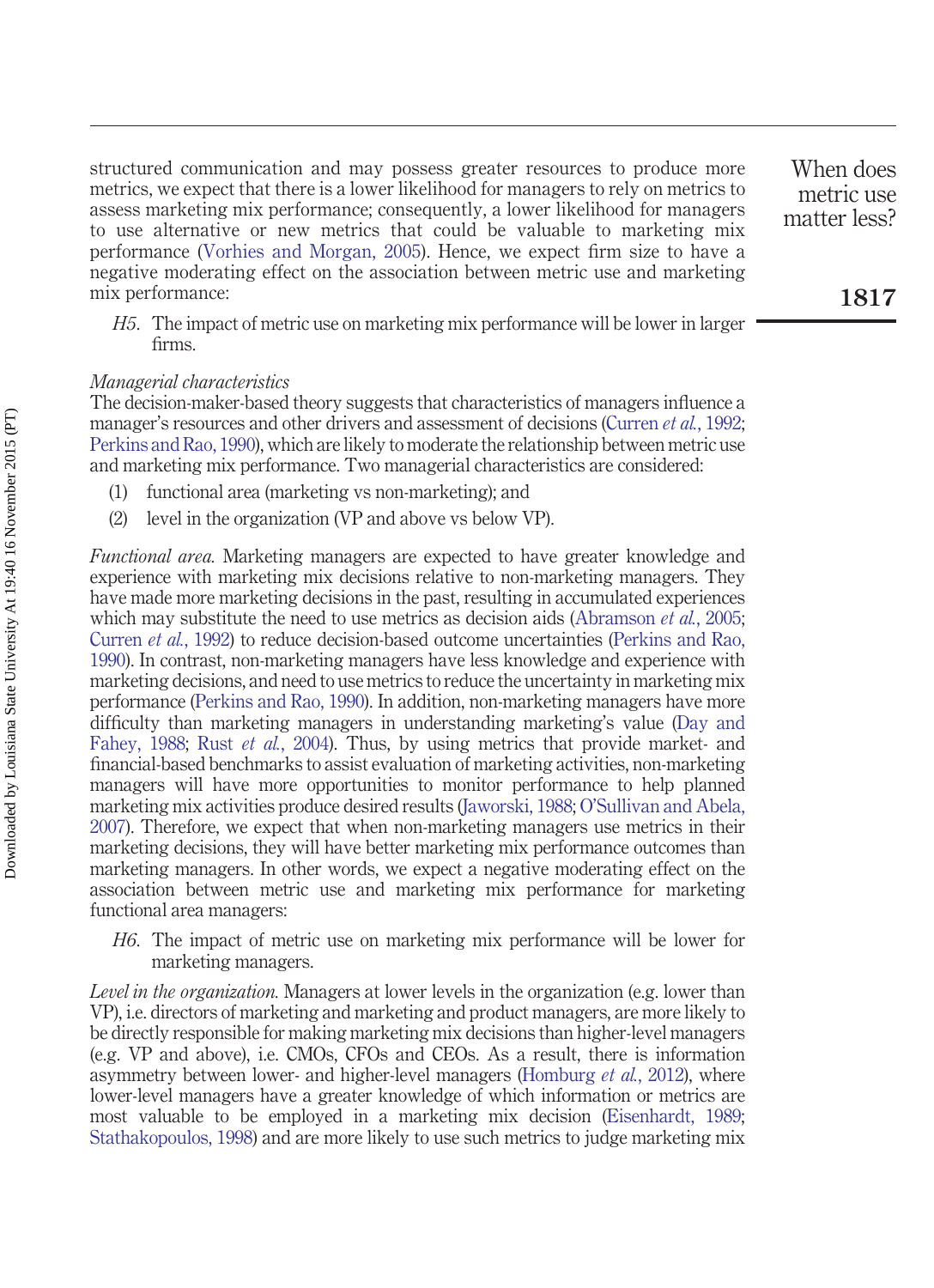performance. In contrast, higher-level managers are more likely responsible for the entire marketing or firm spending effort rather than individual marketing mix decisions [\(Lehmann and Reibstein, 2006\)](#page-28-1). However, when higher-level managers are involved in individual marketing mix decisions, they will be less likely to use metrics to judge the performance of individual marketing mix decisions [\(Gupta and Zeithaml, 2006;](#page-28-15) [Menon](#page-28-14) *et al.*[, 1999\)](#page-28-14). Thus, we expect that when lower-level managers use metrics in their marketing mix decisions, they will achieve greater perceived marketing mix performance than higher-level managers. In other words, we expect organizational level to have a negative moderating effect on the association between metric use and marketing mix performance:

*H7*. The impact of metric use on marketing mix performance will be lower for higher-level managers in the organization.

#### **Data**

To test our hypotheses, we analyze the data from [Mintz and Currim \(2013\),](#page-29-4) which consist of 1,287 marketing decisions reported by 439 US managers. The majority of the managers (84 per cent) and decisions (81 per cent) were from LinkedIn professional organizations, which posted announcements and promoted the survey on their Web pages, with the remaining managers from MBA alumni of a US West Coast University.

The online questionnaire consisted of two sections. First, managers indicated which of 12 general and 3 specific marketing metrics and 12 general and 3 specific financial metrics they used for each of 10 types of marketing mix decisions they recently undertook. Next, managers assessed the performance of each marketing mix decision based on eight operational measures and indicated the level of organizational involvement for each decision. The metrics listed were based on the studies by [Ambler](#page-27-0) [\(2003\),](#page-27-0) [Ambler](#page-27-12) *et al.* (2004), [Barwise and Farley \(2004\),](#page-27-13)Du *et al.* [\(2007\),](#page-27-14) Farris *et al.* [\(2010\),](#page-27-1) [Hoffman and Fodor \(2010\),](#page-28-16) [Lehmann and Reibstein \(2006\),](#page-28-1) [Pauwels](#page-29-2) *et al.* (2009) and [Srinivasan](#page-29-16) *et al.* (2010), and the measures for marketing mix-performance were based on the studies by [Jaworski and Kohli \(1993\),](#page-28-6) [Moorman and Rust \(1999\)](#page-29-8) and [Verhoef and](#page-29-9) [Leeflang \(2009\).](#page-29-9) Second, managers answered questions on the remaining drivers and moderators of metric use and marketing mix performance. The measure(s) for:

- Market orientation is based on the studies by [Deshpande and Farley \(1998\),](#page-27-15) [Jaworski and Kohli \(1993\)](#page-28-6) and [Verhoef and Leeflang \(2009\).](#page-29-9)
- Organizational involvement is based on the studies by [Noble and Mokwa \(1999\).](#page-29-5)
- Recent business performance is adapted from the studies by [Jaworski and Kohli](#page-28-6) [\(1993\).](#page-28-6)
- Firm size is taken from [Verhoef and Leeflang \(2009\).](#page-29-9)
- Functional area and level in the organization are from the studies by [Finkelstein](#page-28-4) *et al.* [\(2009\).](#page-28-4)

Analyses of the data show no indication of multicollinearity and heteroskedasticity[\[4\]](#page-27-16). Exploratory factor analyses indicated that the factor loadings for constructs were all above 0.7, while coefficient alphas for all of the moderator variables are greater than 0.7. Common method bias is not detected based on the [Lindell and Whitney \(2001\)](#page-28-17) test where we adjusted the correlation matrix by the lowest positive pairwise correlation value to create a partial-correlation adjusted matrix, and no resulting pairwise correlation lost

EJM 49,11/12

**1818**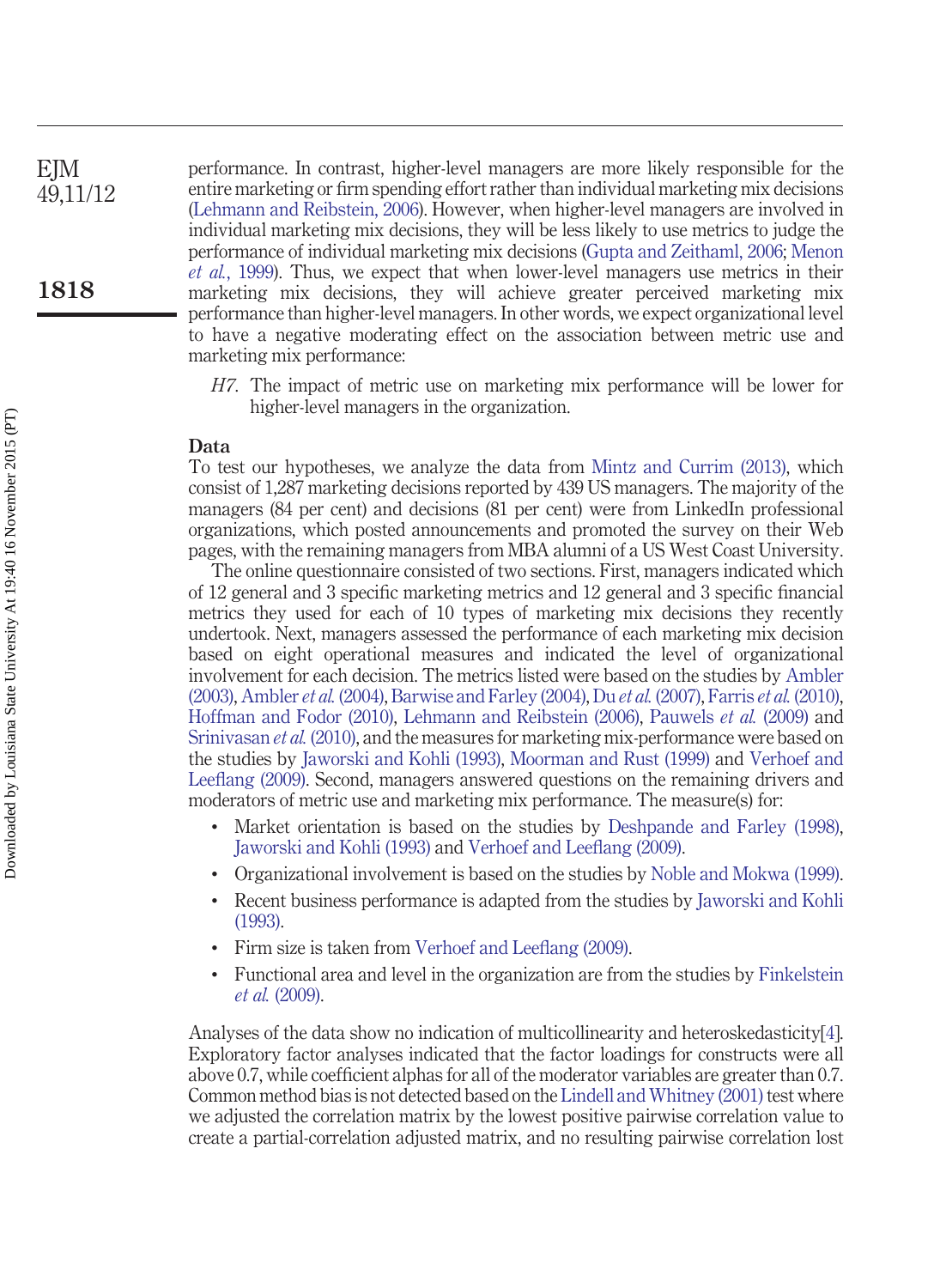significance. In addition, non-response bias is not found, based on the [Armstrong and](#page-27-17) [Overton \(1977\)](#page-27-17) test to compare early and late respondents scores on the included constructs.

The sample consists of good variation on metric use (mean  $= 6.8$ , SD  $= 4.6$ ) and marketing mix performance (mean  $= 4.9$ , SD  $= 1.1$ ). The sample also has good variation on the moderators, market orientation (mean  $= 5.0$ , SD  $= 1.1$ ), organizational involvement in the marketing mix decision (mean  $=$  3.8, SD  $=$  1.7), recent business performance (mean  $= 5.3$ , SD  $= 1.3$ ), company size (mean  $= 9.185$  employees, median  $=$ 125 employees which indicates a good mix of large and small firms), functional area (54 per cent marketing managers vs 46 per cent non-marketing) and managerial level in the organization (58 per cent VP and above vs 42 per cent below VP).

#### **Model**

Downloaded by Louisiana State University At 19:40 16 November 2015 (PT) Downloaded by Louisiana State University At 19:40 16 November 2015 (PT)

Following the extended conceptual framework [\(Figure 1\)](#page-3-0), we specify a model comprising two sub-models:

- (1) The performance model, wherein performance is based on a main effect for metric use, main effects of the six firm and managerial moderators to control for each's direct impact on performance and interaction effects of metric use with the
- six hypothesized firm and managerial moderators.<br>Six hypothesized firm and managerial moderators.<br>The metric use model, which controls for the erincluding main effects for the six categories of ant<br>recent business perform (2) The metric use model, which controls for the endogeneity of metric use by including main effects for the six categories of antecedent variables, including recent business performance, listed by [Mintz and Currim \(2013\).](#page-29-4) We formulate the two sub-models as follows:

$$
\text{PERF} = \underbrace{\beta_0 + \beta_1 \text{METUSE}}_{\text{MC (2013)}}
$$

 $+\beta_{2}$ MKTOR +  $\beta_{3}$ ORGINV +  $\beta_{4}$ BUSPERF +  $\beta_{5}$ SIZE  $+\beta_{\alpha}$ MKT +  $\beta_{7}$ MGRLVL +  $\beta_{8}$ METUSE \* MKTOR  $\beta_9METUSE * ORGINV + \beta_{10}METUSE * BUSPERF + \varepsilon_{PERF}$  $+\beta_{11}$ METUSE \* SIZE  $+\beta_{12}$ METUSE \* MKT  $+ \beta_{13}$ METUSE \* MGRLVL (1)

<span id="page-12-1"></span><span id="page-12-0"></span>Where:

$$
\text{METUSE} = \omega_0 + \sum_{p=1}^{5} \omega_p \text{F} \, \text{S}_p + \sum_{d=1}^{2} \omega_{d+5} \, \text{MO}_d + \sum_{g=1}^{4} \omega_{g+7} \, \text{MC}_g + \sum_{q=1}^{6} \omega_{q+11} \, \text{FC}_q + \sum_{c=1}^{4} \omega_{c+17} \, \text{EC}_c + \sum_{i=1}^{9} \omega_{i+21} \, \text{MA}_i + \varepsilon_{\text{METUSE}} \tag{2}
$$

This paper

 $\overbrace{\hspace{4.5cm}}^{3}$ 

The definitions for the variables in Equation [\(1\)](#page-12-0) are as follows: PERF is performance of the marketing mix decision, based on a firm's stated marketing, financial and overall outcomes, relative to a firm's stated objectives and to similar prior decisions [\(Jaworski](#page-28-6) [and Kohli, 1993;](#page-28-6) [Moorman and Rust, 1999;](#page-29-8) [Verhoef and Leeflang, 2009\)](#page-29-9); METUSE is the number of metrics used in a marketing mix decision, i.e. the number of metrics a

When does metric use matter less?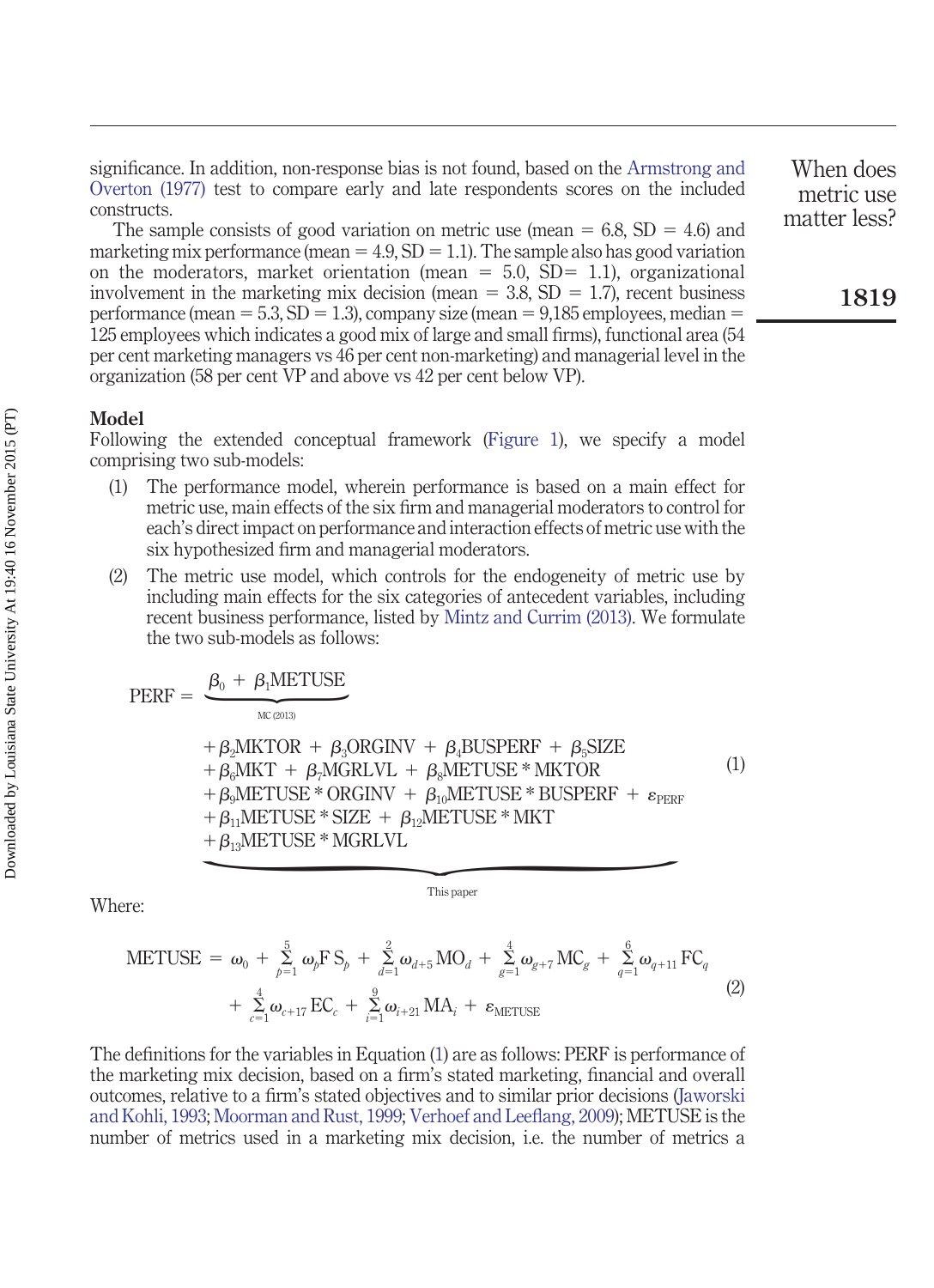manager used as a decision aid when making the marketing mix decision. MKTOR is based on the extent to which a firm measures monitors and communicates customer needs and experiences throughout the firm and whether the firm's strategy is based on this information [\(Deshpande and Farley, 1998;](#page-27-15) [Jaworski and Kohli, 1993;](#page-28-6) [Verhoef and](#page-29-9) [Leeflang, 2009\)](#page-29-9); ORGINV is the extent to which a firm's marketing mix decision or action is based on involvement of a wide range of managers across functions [\(Noble and](#page-29-5) [Mokwa, 1999\)](#page-29-5); BUSPERF is a business unit's overall performance last year, relative to its own expectations and its competitors' performance [\(Jaworski and Kohli, 1993\)](#page-28-6); SIZE is the natural logarithm of the number of full-time employees in a firm [\(Verhoef and](#page-29-9) [Leeflang, 2009\)](#page-29-9); MKT is whether a manager works in the marketing department; and MGRLVL is whether a manager is VP-level or higher (e.g. SVP, C-level or Owner) [\(Finkelstein](#page-28-4) *et al.*, 2009).

For Equation [\(2\)](#page-12-1),  $FS<sub>p</sub>$  are five firm strategy variables (analyzers, low-cost defenders and differentiated defenders each relative to prospectors which is the base level, market orientation and organizational involvement);  $MO<sub>d</sub>$  are two metric orientation measures (metric compensation and training);  $MC<sub>g</sub>$  are four managerial characteristics (functional area, level in organization, managerial experience and quantitative background);  $FC<sub>q</sub>$ are six firm characteristics (company size, type of ownership, CMO presence, recent business performance and B2C vs B2B and services vs goods orientation); EC<sub>c</sub> are four environmental characteristics (product life cycle, industry concentration, market growth and market turbulence); and  $MA_i$  are nine marketing activities (traditional and internet advertising, direct to consumer, social media, pricing, price promotions, new product development, sales force and distribution) relative to PR/sponsorship which is the base level. For further details on the definitions, operational measures and sources of all the variables in Equations [\(1\)](#page-12-0) and [\(2\)](#page-12-1), we refer the reader to [Table AI.](#page-31-0) The list of metrics considered is provided in [Table AII.](#page-37-0)

In addition to the moderating variables proposed in Equation [\(1\)](#page-12-0), we explored all other firm, managerial and environmental variables proposed by [Mintz and Currim](#page-29-4) [\(2013\).](#page-29-4) However, the other variables were not found to moderate the relationship between METUSE and PERF. We estimate the model using generalized least squares (GLS) estimation to allow for unequal variances of observations and seemingly unrelated regression (SUR) to jointly estimate the two equations because errors in Equations [\(1\)](#page-12-0) and [\(2\)](#page-12-1) could be contemporaneously correlated. To allow comparisons of the size effects of the variables, we standardize the coefficients in Equations [\(1\)](#page-12-0) and [\(2\)](#page-12-1). We account for potential dependence of a single manager making multiple marketing mix decisions by the inclusion of managerial characteristics.

We ask managers to report on metrics used to make a marketing mix decision, i.e. before the marketing mix performance is observed; consequently, metric use is not modeled to depend on marketing mix performance, although metric use is allowed to depend on recent business performance, i.e. recent performance of the firm, recognizing that the recent performance of the firm, as hypothesized, may encourage or discourage managers to use metrics to make and evaluate future marketing mix decisions. Over the course of our 22 interviews which helped develop the conceptual framework, managers indicated that their metric use was not driven by marketing mix performance or the outcome of their decisions, but rather it was the performance or the outcome of their decisions that was driven by metric use.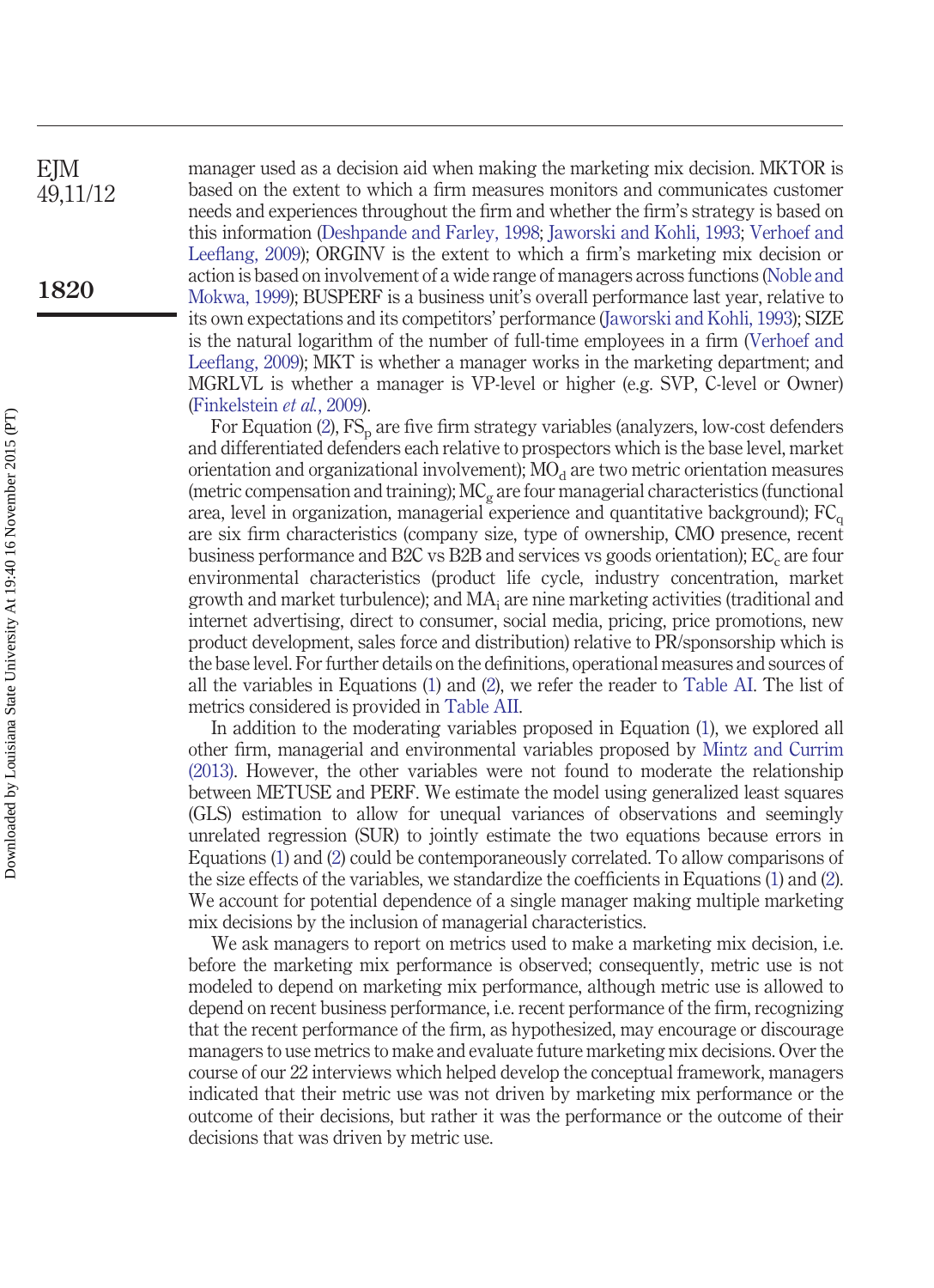In addition, we consider whether the effects of the moderators depend on:

- the type of metrics used, i.e. general and specific, in addition to marketing, financial and total metrics; and
- the type of performance assessed, i.e. relative to the firm's stated objectives, compared to past, financial and marketing, in addition to overall performance.

Our main goal of decomposing types of metrics used and types of performance assessed is to gain insights into whether the results of the moderators of the relationship between metric use and overall performance are uniform across all types of metrics and performance or whether the moderation effect is contingent on certain types of metrics and performance.

We use both separate and joint estimations similar to the aforementioned econometric model to test each type of metric and performance assessed. For type of metric used, for what we label as separate estimation, each type of metric used is substituted in place of total metric use in Equations [\(1\)](#page-12-0) and [\(2\)](#page-12-1); see Equations [\(3\)](#page-38-0) and [\(4\)](#page-38-1) for marketing metrics and Equations [\(5\)](#page-38-2) and [\(6\)](#page-38-3) for financial metrics in [Appendix 3.](#page-37-1) For what we label as joint estimation, both marketing *and* financial (general *and* specific) metric use are substituted in place of total metric use, resulting in one equation for Equation [\(1\)](#page-12-0) with marketing *and* financial (general *and* specific) metric use moderating effects, and two equations for Equation [\(2\)](#page-12-1) for drivers of marketing and financial (general and specific) metric use [Equations [\(7\)](#page-39-0), [\(8\)](#page-39-1) and [\(9\)](#page-39-2) in [Appendix 3\]](#page-37-1). The system of three equations is then estimated jointly by SUR-GLS. For type of performance assessed, for separate estimation, each marketing mix performance measure is substituted in place of overall marketing mix performance in Equation [\(1\)](#page-12-0), while Equation [\(2\)](#page-12-1) remains the same as originally specified [Equations [\(10\)](#page-39-3) and [\(11\)](#page-39-4) in [Appendix 3](#page-37-1) for one of four performance measures]; and the estimation of the SUR-GLS system of the two equations is conducted one performance measure at a time. For joint estimation, Equation [\(1\)](#page-12-0) will now comprise four equations, one for each marketing mix performance measure, and one Equation [\(2\)](#page-12-1), same as originally specified, and all five equations are estimated by SUR-GLS jointly [Equations [\(12\)](#page-39-5)-[\(16\)](#page-40-0) in [Appendix 3\]](#page-37-1).

#### **Empirical test**

#### *Results of hypothesis testing*

[Table I](#page-15-0) presents the results of our empirical analysis; it includes the results of the:

- Main effects of metric use and the six firm and managerial characteristics on marketing mix performance.
- Interaction effects of metric use and the six hypothesized interactions on marketing mix performance.
- Controls for drivers of metric use.

Note, negative (positive) interaction effects show that increasing metric use is associated with less (greater) improvement of marketing mix performance in that firm or managerial setting.

As hypothesized in *H1*, we find increasing metric use is associated with improved marketing mix performance. This finding mirrors [Mintz and Currim \(2013\)'](#page-29-4)s results. For

When does metric use matter less?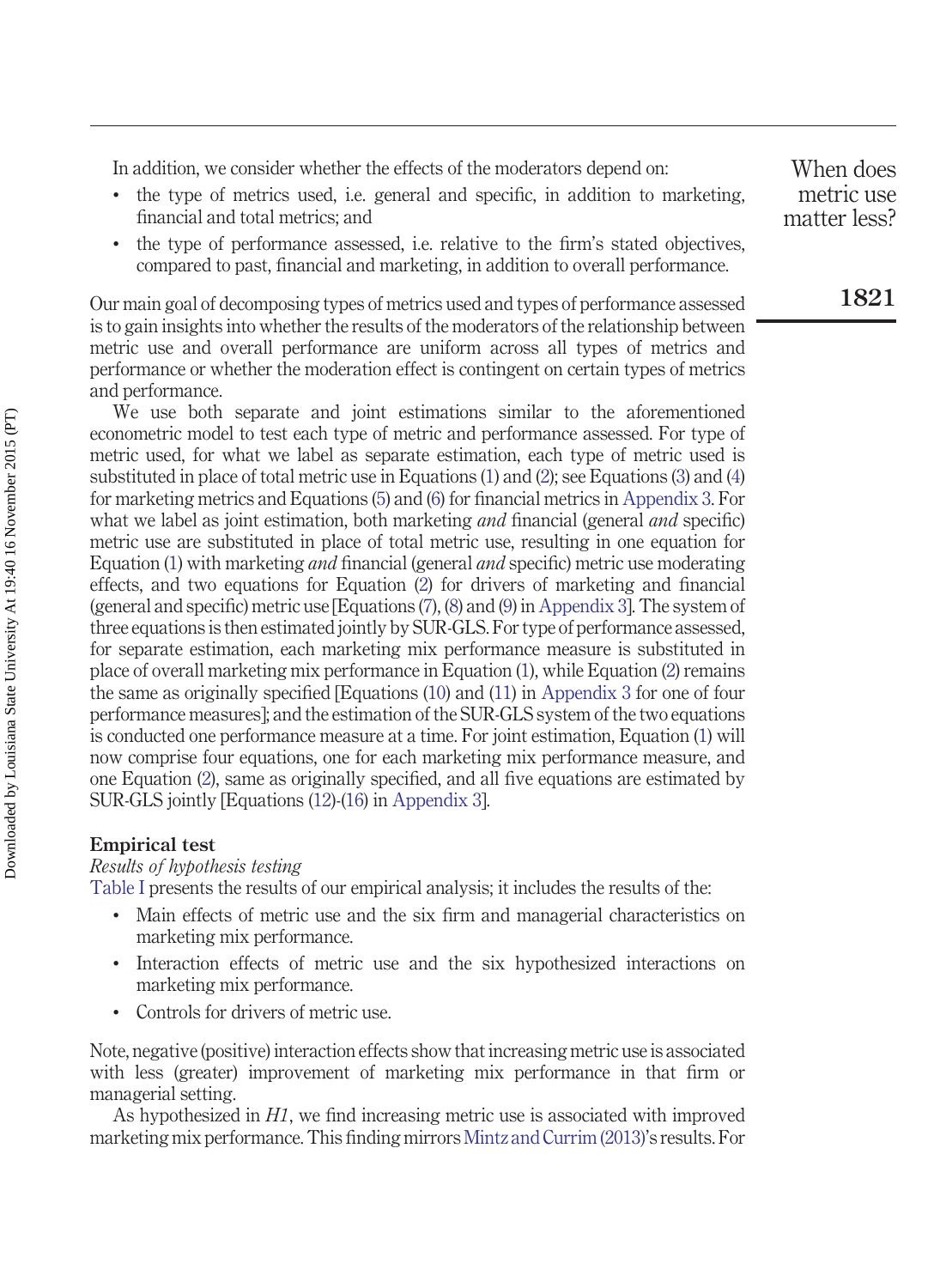<span id="page-15-0"></span>

| EJM<br>49,11/12                                    | Variable                                        | Parameter estimate    |
|----------------------------------------------------|-------------------------------------------------|-----------------------|
|                                                    |                                                 |                       |
|                                                    | Metric use to performance (Equation 1)          | $0.00***$             |
|                                                    | Intercept                                       |                       |
|                                                    | Market orientation                              | $0.15**$<br>$0.20***$ |
| 1822                                               | Organizational involvement                      |                       |
|                                                    | Recent business performance                     | $0.17***$             |
|                                                    | Company size (Ln)                               | $0.16**$              |
|                                                    | Marketing functional area                       | 0.06                  |
|                                                    | Level in organization                           | 0.09                  |
|                                                    | Metric use                                      | $0.54**$              |
|                                                    | Metric use $\times$ market orientation          | $-0.37**$             |
|                                                    | Metric use $\times$ organizational involvement  | 0.09                  |
|                                                    | Metric use $\times$ recent business performance | 0.22                  |
|                                                    | Metric use $\times$ company size (Ln)           | $-0.16*$              |
|                                                    | Metric use $\times$ marketing functional area   | $-0.15*$              |
|                                                    | Metric use $\times$ level in organization       | $-0.23***$            |
|                                                    | Drivers of metric use (Equation 2)              |                       |
|                                                    | Intercept                                       | $0.00^{**}$           |
|                                                    | Market orientation                              | $0.10***$             |
|                                                    | Analyzer <sup>a</sup>                           | $0.14***$             |
|                                                    | Low-cost defender <sup>a</sup>                  | $0.18***$             |
|                                                    | Differentiated defender <sup>a</sup>            | $0.06*$               |
|                                                    | Organizational involvement                      | $0.07**$              |
|                                                    | Metric compensation                             | $0.20***$             |
|                                                    | Metric training                                 | $0.17***$             |
|                                                    |                                                 |                       |
|                                                    | Marketing functional area                       | 0.00<br>0.05          |
|                                                    | Level in organization                           |                       |
|                                                    | Work experience                                 | $-0.02$               |
|                                                    | Quantitative background                         | 0.00                  |
|                                                    | Company size (Ln)                               | $-0.12***$            |
|                                                    | Type of ownership (Public)                      | $0.12***$             |
|                                                    | CMO presence                                    | $0.10***$             |
|                                                    | Recent business performance                     | $0.08^{\ast\ast}$     |
|                                                    | B <sub>2</sub> C (vs B <sub>2</sub> B)          | $0.11***$             |
|                                                    | Services (vs Goods)                             | $-0.15***$            |
|                                                    | Maturity/declining product life cycle           | $-0.01$               |
|                                                    | Industry concentration (concentrated)           | $0.11***$             |
|                                                    | Market growth                                   | $-0.04$               |
|                                                    | Market turbulence (more)                        | $-0.01$               |
|                                                    | Traditional advertising <sup>b</sup>            | $0.09**$              |
|                                                    | Internet advertising <sup>b</sup>               | $0.15***$             |
|                                                    | Direct to consumer <sup>b</sup>                 | $0.13***$             |
| Table I.                                           | Social media <sup>b</sup>                       | 0.03                  |
| Relationship between Price promotions <sup>b</sup> |                                                 | 0.01                  |
| metric use and                                     | Pricing <sup>b</sup>                            | $0.11***$             |
| marketing mix                                      | New product development <sup>b</sup>            | $0.19***$             |
| performance-SUR-                                   | Sales force <sup>b</sup>                        | $0.08**$              |
| GLS estimation                                     | Distribution <sup>b</sup>                       | 0.04                  |
| results                                            |                                                 | ( <i>continued</i> )  |
|                                                    |                                                 |                       |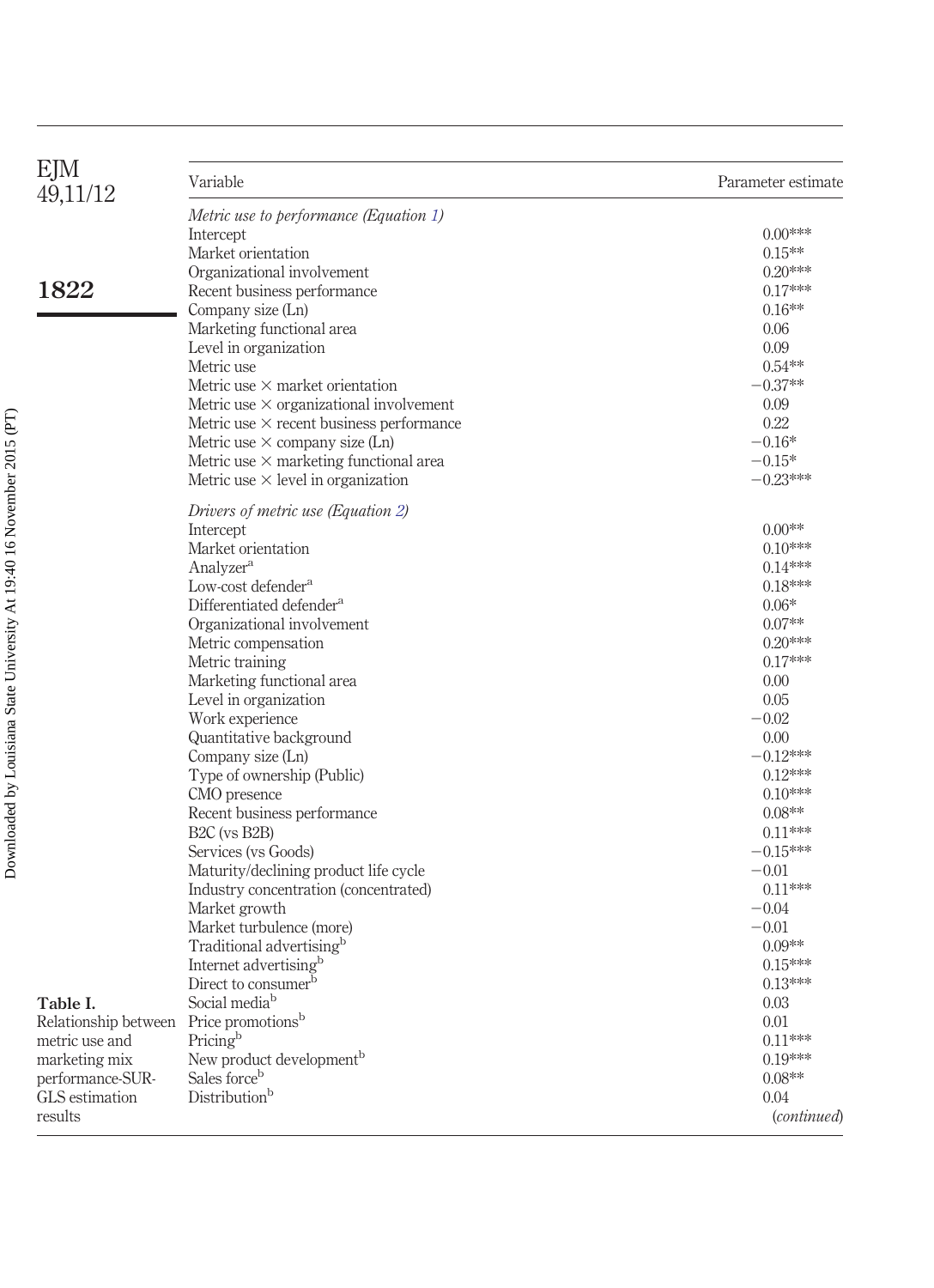| Variable                                                                                                          | Parameter estimate | When does<br>metric use |
|-------------------------------------------------------------------------------------------------------------------|--------------------|-------------------------|
| Model diagnostics for SUR system of equations<br>System-weighted MSE                                              | 1.00               | matter less?            |
| Degrees of freedom<br>System-weighted $R^2$                                                                       | 2.529<br>0.26      |                         |
| <b>Notes:</b> *p < 0.05; **p < 0.01; ***p < 0.001; analyzers, low-cost defenders and differentiated               |                    | 1823                    |
| defenders are compared to prospectors; ball marketing mix activities are compared to PR/sponsorships<br>decisions |                    | Table I.                |

*H2*-*H7*, we find that the impact of metric use on overall marketing mix performance is lower [Equation [\(1\)](#page-12-0) in [Table I\]](#page-15-0) for:

- Stronger market orientations ( $p < 0.01$ );
- Larger firms  $(p < 0.05)$ ;
- Marketing managers  $(p < 0.05)$ ; and
- Higher-level managers  $(p < 0.01)$ .

Consequently, *H2*, *H5*, *H6* and *H7* are supported. Organizational involvement in the marketing mix decision and recent business performance are not found to moderate the relationship between metric use and overall marketing mix performance; consequently, *H3* and *H4* are not supported.

The results support our theory that:

- For firms with strong market orientation ideology, performance of marketing mix decisions is more ideologically based than data based; hence, metric use is less impactful relative to firms with weaker market orientations.
- Smaller firms benefit more than larger ones in terms of marketing mix performance from employing metrics.
- Marketing managers have greater experience with marketing decisions than non-marketing managers thus metric use is less helpful for their decisions.
- Senior executives, because of information asymmetries, rely less on metrics to judge the performance of individual marketing mix decisions relative to lower-level managers.

#### *Analysis of moderators on the relationship between types of metrics use and types of performance*

Next, we investigate whether *H3* and *H4* are supported for certain types of metrics (marketing or financial, general or specific) and performance (relative to objectives, compared to past, financial or marketing). There were three interesting findings. First, when we consider types of metrics, i.e. marketing and financial metrics [\(Table II\)](#page-17-0), and general and specific metrics [\(Table III\)](#page-19-0), the analysis reveals a significant moderation effect of recent business performance on the relationship between financial and specific metric use and overall performance (both  $p < 0.05$ ) that is directionally consistent with *H4*, which was insignificant with total metric use. Consequently, *H4* is now supported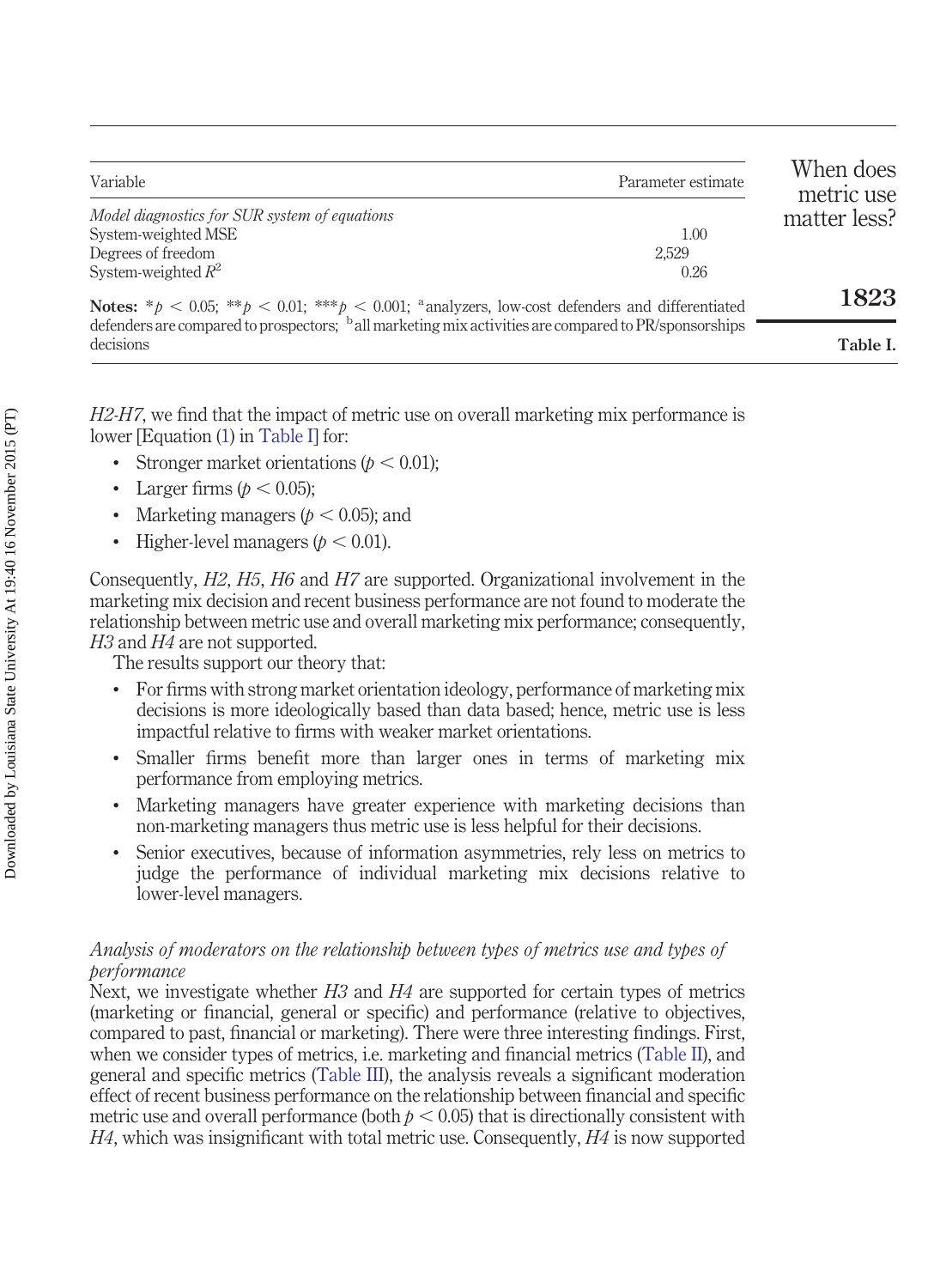<span id="page-17-0"></span>

| EJM<br>49,11/12      | Metric type<br>Separate or joint model estimation | Marketing<br>Separate | Financial<br>Separate | Marketing | Financial<br>Joint |
|----------------------|---------------------------------------------------|-----------------------|-----------------------|-----------|--------------------|
|                      | Metric use to performance (Equation 1)            |                       |                       |           |                    |
|                      | Intercept                                         | $0.00***$             | $0.00***$             |           | $0.00***$          |
|                      | Market orientation                                | $0.11**$              | $0.14**$              |           | $0.16**$           |
| 1824                 | Organizational involvement                        | $0.25***$             | $0.19***$             |           | $0.20***$          |
|                      | Recent business performance                       | $0.22***$             | $0.16***$             |           | $0.16***$          |
|                      | Company size (Ln)                                 | $0.19***$             | $0.09*$               |           | $0.17**$           |
|                      |                                                   | $0.03\,$              | 0.04                  | 0.06      |                    |
|                      | Marketing functional area                         |                       | 0.07                  | 0.09      |                    |
|                      | Level in organization                             | 0.04<br>$0.64***$     |                       | $0.60**$  |                    |
|                      | Metric use                                        |                       | 0.25                  |           | $-0.04$            |
|                      | Metric use $\times$ market orientation            | $-0.32*$              | $-0.25$               | $-0.15$   | $-0.25$            |
|                      | Metric use $\times$ organizational involvement    | 0.01                  | 0.12                  | $-0.06$   | 0.16               |
|                      | Metric use $\times$ recent business performance   | 0.12                  | $0.30*$               | $-0.06$   | $0.36*$            |
|                      | Metric use $\times$ company size (Ln)             | $-0.21**$             | $-0.07$               | $-0.22**$ | 0.05               |
|                      | Metric use $\times$ marketing functional area     | $-0.12*$              | $-0.13*$              | $-0.09$   | $-0.06$            |
|                      | Metric use $\times$ level in organization         | $-0.17**$             | $-0.22***$            | $-0.08$   | $-0.17*$           |
|                      | Drivers of metric use (Equation 2)<br>Intercept   | 0.00                  | $0.00***$             | 0.00      | $0.00***$          |
|                      | Market orientation                                | $0.15***$             | 0.02                  | $0.15***$ | 0.02               |
|                      | Analyzer <sup>a</sup>                             | $0.08*$               | $0.17***$             | $0.08*$   | $0.17***$          |
|                      |                                                   |                       |                       |           |                    |
|                      | Low-cost defender <sup>a</sup>                    | $0.12***$             | $0.20***$             | $0.12***$ | $0.20***$          |
|                      | Differentiated defender <sup>a</sup>              | 0.02                  | $0.09**$              | 0.02      | $0.09**$           |
|                      | Organizational involvement                        | 0.05                  | $0.08**$              | 0.05      | $0.08^{\ast\ast}$  |
|                      | Metric compensation                               | $0.16***$             | $0.20***$             | $0.16***$ | $0.20***$          |
|                      | Metric training                                   | $0.14***$             | $0.15***$             | $0.14***$ | $0.15***$          |
|                      | Marketing functional area                         | 0.00                  | 0.01                  | $-0.01$   | 0.01               |
|                      | Level in organization                             | 0.04                  | $0.06*$               | 0.04      | $0.06*$            |
|                      | Work experience                                   | 0.01                  | $-0.04$               | 0.01      | $-0.04$            |
|                      | Quantitative background                           | $-0.04$               | $0.06*$               | $-0.04$   | $0.06*$            |
|                      | Company size (Ln)                                 | $-0.08*$              | $-0.14***$            | $-0.08*$  | $-0.14***$         |
|                      | Type of ownership (public)                        | $0.08*$               | $0.13***$             | $0.08*$   | $0.13***$          |
|                      | CMO presence                                      | $0.05*$               | $0.12***$             | $0.05*$   | $0.12***$          |
|                      | Recent business performance                       | 0.06                  | $0.08**$              | 0.06      | $0.08**$           |
|                      | B <sub>2</sub> C (vs B <sub>2B</sub> )            | $0.11***$             | $0.07**$              | $0.11***$ | $0.07**$           |
|                      | Services (vs Goods)                               | $-0.09***$            | $-0.18***$            | $-0.09**$ | $-0.18***$         |
|                      | Maturity/declining product life cycle             | $-0.04$               | 0.02                  | $-0.04$   | 0.02               |
|                      | Industry concentration (concentrated)             | $0.10***$             | $0.08**$              | $0.10***$ | $0.08***$          |
|                      | Market growth                                     | $-0.04$               | $-0.02$               | $-0.04$   | $-0.02$            |
|                      | Market turbulence (more)                          | $-0.01$               | $-0.01$               | $-0.01$   | $-0.01$            |
|                      | Traditional advertising <sup>b</sup>              | 0.06                  | $0.09**$              | $0.06*$   | $0.09**$           |
|                      | Internet advertising <sup>b</sup>                 | $0.11**$              | $0.16***$             | $0.11**$  | $0.16***$          |
| Table II.            | Direct to consumer <sup>b</sup>                   | 0.05                  | $0.19***$             | 0.05      | $0.19***$          |
| Relationship between | Social media <sup>b</sup>                         | 0.06                  | $-0.01$               | 0.06      | $-0.01$            |
|                      | Price promotions <sup>b</sup>                     | $-0.04$               | $0.07^{\ast\ast}$     | $-0.04$   | $0.07**$           |
| marketing and        |                                                   |                       |                       |           |                    |
| financial metric use | Pricing <sup>b</sup>                              | 0.05                  | $0.16***$             | 0.05      | $0.16***$          |
| and marketing mix    | New product development <sup>b</sup>              | $0.14***$             | $0.19***$             | $0.14***$ | $0.19***$          |
| performance-SUR-     | Sales force <sup>b</sup>                          | $-0.02$               | $0.17***$             | $-0.02$   | $0.17***$          |
| GLS estimation       | Distribution <sup>b</sup>                         | 0.00                  | $0.08**$              | 0.00      | $0.08**$           |
| results              |                                                   |                       |                       |           | (continued)        |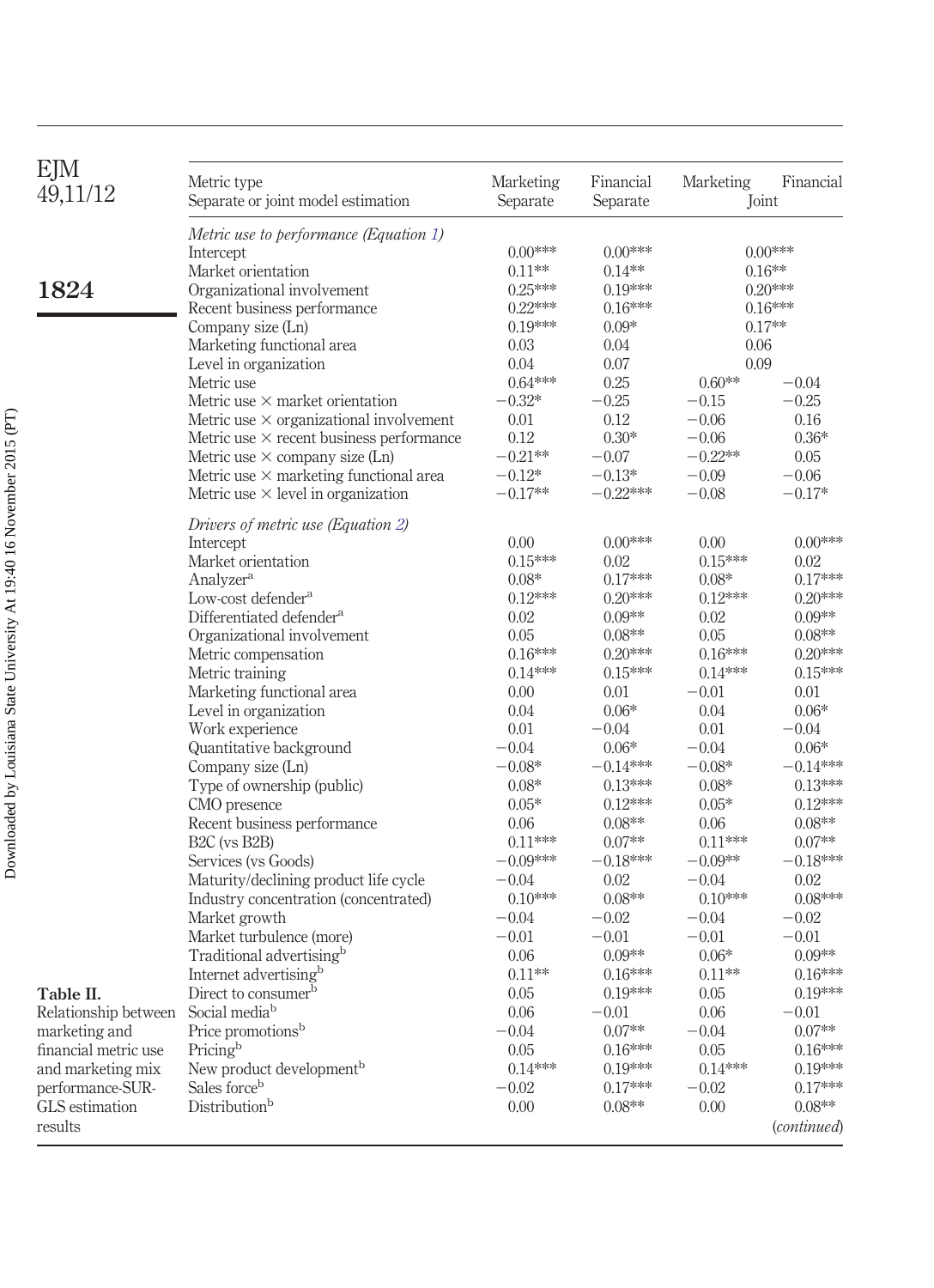| Metric type<br>Separate or joint model estimation                                                                 | <b>Marketing</b><br>Separate | Financial<br>Separate | Marketing<br>Joint | Financial | When does<br>metric use<br>matter less? |
|-------------------------------------------------------------------------------------------------------------------|------------------------------|-----------------------|--------------------|-----------|-----------------------------------------|
| Model diagnostics for SUR system of equations                                                                     |                              |                       |                    |           |                                         |
| System-weighted MSE                                                                                               | 1.00                         | 1.00                  | 1.00               |           |                                         |
| Degrees of freedom                                                                                                | 2.529                        | 2,529                 | 3.778              |           |                                         |
| System-weighted $R^2$                                                                                             | 0.20                         | 0.28                  | 0.24               |           | 1825                                    |
| <b>Notes:</b> * $p < 0.05$ ; ** $p < 0.01$ ; *** $p < 0.001$ ; *analyzers, low-cost defenders, and differentiated |                              |                       |                    |           |                                         |
| defenders are compared to prospectors; <sup>b</sup> all marketing mix activities are compared to PR/sponsorships  |                              |                       |                    |           |                                         |
| decisions                                                                                                         |                              |                       |                    |           | Table II.                               |

for financial and specific metric use, indicating that the impact of financial and specific metric use on marketing mix performance is lower for firms with worse recent business performance.

Second, when we consider types of performance [\(Table IV\)](#page-21-0), the moderating effect of organizational involvement (*H3*), which was insignificant with overall marketing mix performance, is now found to be significant for financial performance  $(p < 0.05)$ , while the moderation effect of recent business performance (*H4*), which was also insignificant with overall marketing mix performance, is found to be significant on compared to past performance ( $p < 0.05$ ). Consequently, *H3* is now supported for financial performance and *H4* is now supported for compared to past performance.

Third, when we considered types of metrics and types of performance (see[Tables AV](#page-45-0) and [VI\)](#page-47-0), *H3* is supported for financial metric use and financial and marketing performance (both  $p < 0.05$ ) and for general metric use and financial performance ( $p <$ 0.05). In addition, *H4* is supported for:

- financial metric use and relative to stated objectives ( $p < 0.05$ ), compared to past  $(p < 0.01)$ , and marketing performance measures  $(p < 0.05)$ ;
- general metrics and compared to past performance  $(p < 0.05)$ ; and
- specific metric use and compared to past performance and marketing performance (both  $p < 0.05$ ).

Consequently, while *H3* and *H4* were not supported for overall metric use and overall performance, we find support for *H3* and *H4* for certain types of metrics and performance measures.

The results reported in [Tables II](#page-17-0)[-IV](#page-21-0) and summarized in [Table V](#page-23-0) further strengthen the results of our original hypotheses that tested the moderators of total metric use and overall performance by finding that:

- when there is less organizational involvement in a marketing mix decision, managers do not need to use as many metrics to help "speak a common language" to reduce uncertainty; and
- with worse recent business performance, firms are less able to rely on current metrics as decision aids to judge new marketing mix decisions; hence, those metrics are less impactful on marketing mix performance.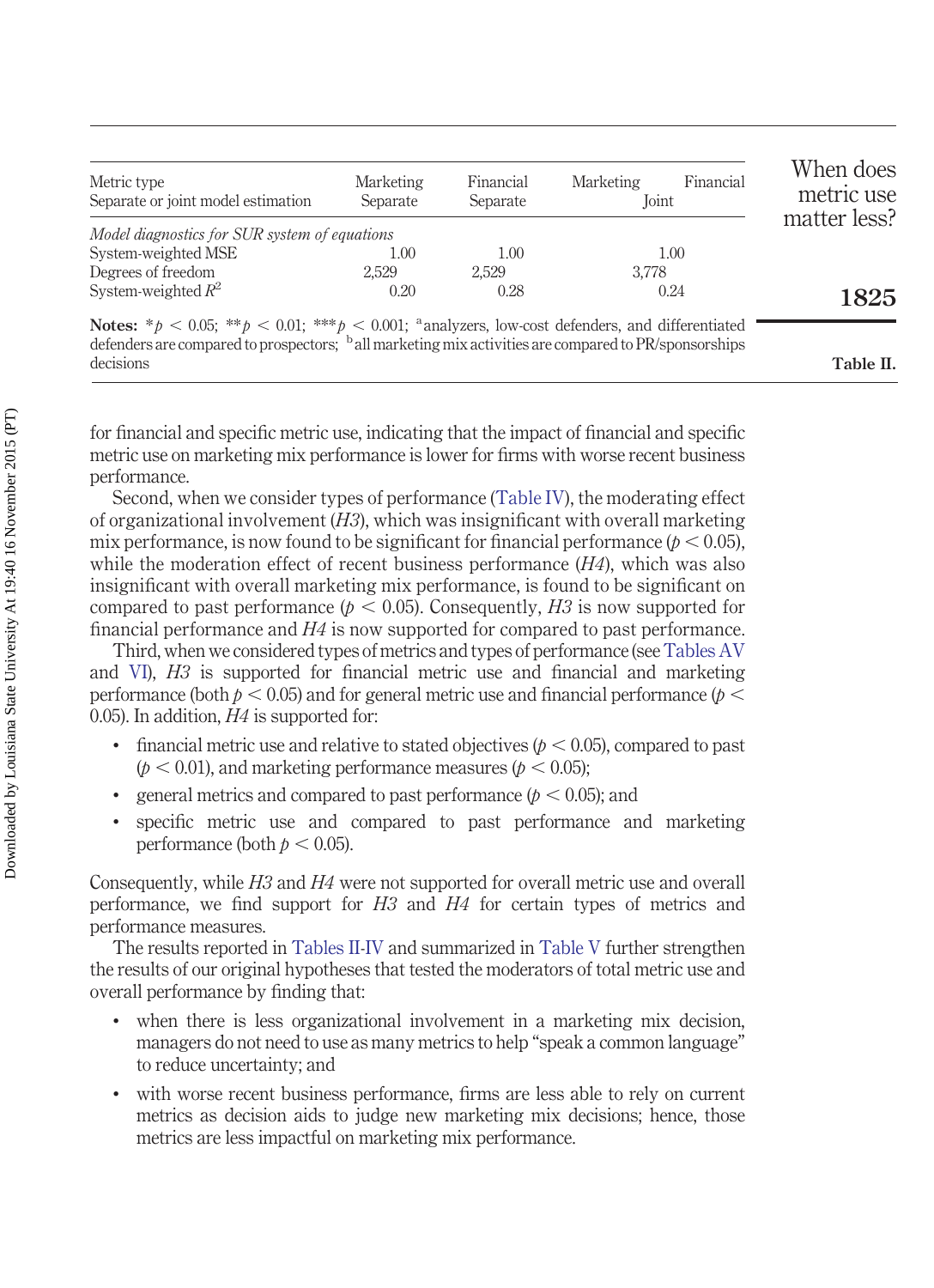<span id="page-19-0"></span>

| EJM<br>49,11/12      | Metric type<br>Separate or joint model estimation | General<br>Separate | Specific<br>Separate | General          | Specific<br>Joint    |
|----------------------|---------------------------------------------------|---------------------|----------------------|------------------|----------------------|
|                      |                                                   |                     |                      |                  |                      |
|                      | Metric use to performance (Equation 1)            |                     |                      |                  |                      |
|                      | Intercept                                         | $0.00***$           | $0.00***$            |                  | $0.00***$            |
|                      | Market orientation                                | $0.12**$            | $0.15**$             |                  | $0.17***$            |
| 1826                 | Organizational involvement                        | $0.20***$           | $0.24***$            |                  | $0.21***$            |
|                      | Recent business performance                       | $0.21***$           | $0.15**$             |                  | $0.15**$             |
|                      | Company SIze (Ln)                                 | $0.16**$            | $0.09*$              |                  | $0.15**$             |
|                      | Marketing functional area                         | 0.01                | 0.09                 | 0.11             |                      |
|                      | Level in organization                             | 0.05                | 0.09                 |                  | $0.12*$              |
|                      | Metric use                                        | $0.50**$            | $0.36*$              | $0.42*$          | 0.25                 |
|                      | Metric use $\times$ market orientation            | $-0.31*$            | $-0.29*$             | $-0.21$          | $-0.25$              |
|                      | Metric use $\times$ organizational involvement    | 0.10                | 0.06                 | 0.08             | 0.01                 |
|                      | Metric use $\times$ recent business performance   | 0.16                | $0.29*$              | 0.04             | 0.25                 |
|                      | Metric use $\times$ company size (Ln)             | $-0.18*$            | $-0.05$              | $-0.18*$         | 0.02                 |
|                      | Metric use $\times$ marketing functional area     | $-0.08$             | $-0.22***$           | $-0.02$          | $-0.20**$            |
|                      | Metric use $\times$ level in organization         | $-0.20**$           | $-0.22***$           | $-0.12$          | $-0.15*$             |
|                      | Drivers of metric use (Equation 2)                |                     |                      |                  |                      |
|                      | Intercept                                         | $0.00***$           | 0.00                 | $0.00***$        | 0.00                 |
|                      | Market orientation                                | $0.13***$           | 0.01                 | $0.13***$        | 0.01                 |
|                      | Analyzer <sup>a</sup>                             | $0.12***$           | $0.12***$            | $0.12***$        | $0.12***$            |
|                      | Low-cost defender <sup>a</sup>                    | $0.18***$           | $0.10**$             | $0.18***$        | $0.10**$             |
|                      | Differentiated defender <sup>a</sup>              | 0.05                | 0.06                 | 0.05             | 0.06                 |
|                      | Organizational involvement                        | $0.07*$             | 0.04                 | $0.07*$          | 0.05                 |
|                      | Metric compensation                               | $0.18***$           | $0.15***$            | $0.18***$        | $0.15***$            |
|                      | Metric training                                   | $0.14***$           | $0.16***$            | $0.14***$        | $0.16***$            |
|                      | Marketing functional Area                         | $-0.04$             | $0.08*$              | $-0.04$          | $0.08*$              |
|                      | Level in organization                             | 0.03                | $0.07*$              | 0.03             | $0.07*$              |
|                      | Work experience                                   | 0.02                | $-0.08**$            | 0.02             | $-0.08**$            |
|                      | Quantitative background                           | 0.00                | 0.02                 | 0.00             | 0.02                 |
|                      | Company size (Ln)                                 | $-0.11**$           | $-0.10**$            | $-0.11**$        | $-0.10**$            |
|                      | Type of ownership (public)                        | $0.10**$            | $0.09**$             | $0.10**$         | $0.09**$             |
|                      | CMO presence                                      | $0.08**$            | $0.08**$             | $0.08**$         | $0.08**$             |
|                      | Recent business performance                       | 0.05                | $0.10***$            | 0.05             | $0.10***$            |
|                      | B <sub>2</sub> C (vs B <sub>2</sub> B)            | $0.09***$           | $0.10***$            | $0.09***$        | $0.10***$            |
|                      | Services (vs Goods)                               | $-0.12***$          | $-0.15***$           | $-0.12***$       | $-0.15***$           |
|                      | Maturity/declining product life cycle             | $-0.02$             | 0.01                 | $-0.02$          | 0.01                 |
|                      | Industry concentration (concentrated)             | $0.08^{\ast\ast}$   | $0.11***$            | $0.08**$         | $0.11***$            |
|                      | Market growth                                     | $-0.03$             | $-0.03$              | $-0.03$          | $-0.03$              |
|                      | Market turbulence (more)                          | 0.00                | $-0.03$              | 0.00             | $-0.03$              |
|                      | Traditional advertising <sup>b</sup>              | $0.12***$           | $-0.02$              | $0.12***$        | $-0.02$              |
|                      | Internet advertising <sup>b</sup>                 | $0.06*$             | $0.27***$            | 0.06             | $0.27***$            |
| Table III.           | Direct to consumer <sup>b</sup>                   | $0.09**$            | $0.16***$            | $0.09**$         | $0.16***$            |
| Relationship between | Social media <sup>b</sup>                         | 0.00                | $0.08*$              | 0.00             | $0.08*$              |
| general and specific | Price promotions <sup>b</sup>                     | $0.06*$             | $-0.08**$            | $0.06\mathrm{*}$ | $-0.08**$            |
| metric use and       | Pricing <sup>b</sup>                              | $0.14***$           | 0.01                 | $0.14***$        | 0.01                 |
| marketing mix        | New product development <sup>b</sup>              | $0.22***$           | 0.02                 | $0.22***$        | 0.02                 |
| performance-SUR-     | Sales force <sup>b</sup>                          | $0.06*$             | $0.08*$              | $0.06\mathrm{*}$ | $0.08*$              |
| GLS estimation       | Distribution <sup>b</sup>                         | $0.06*$             | 0.00                 | $0.06*$          | $-0.01$              |
| results              |                                                   |                     |                      |                  | ( <i>continued</i> ) |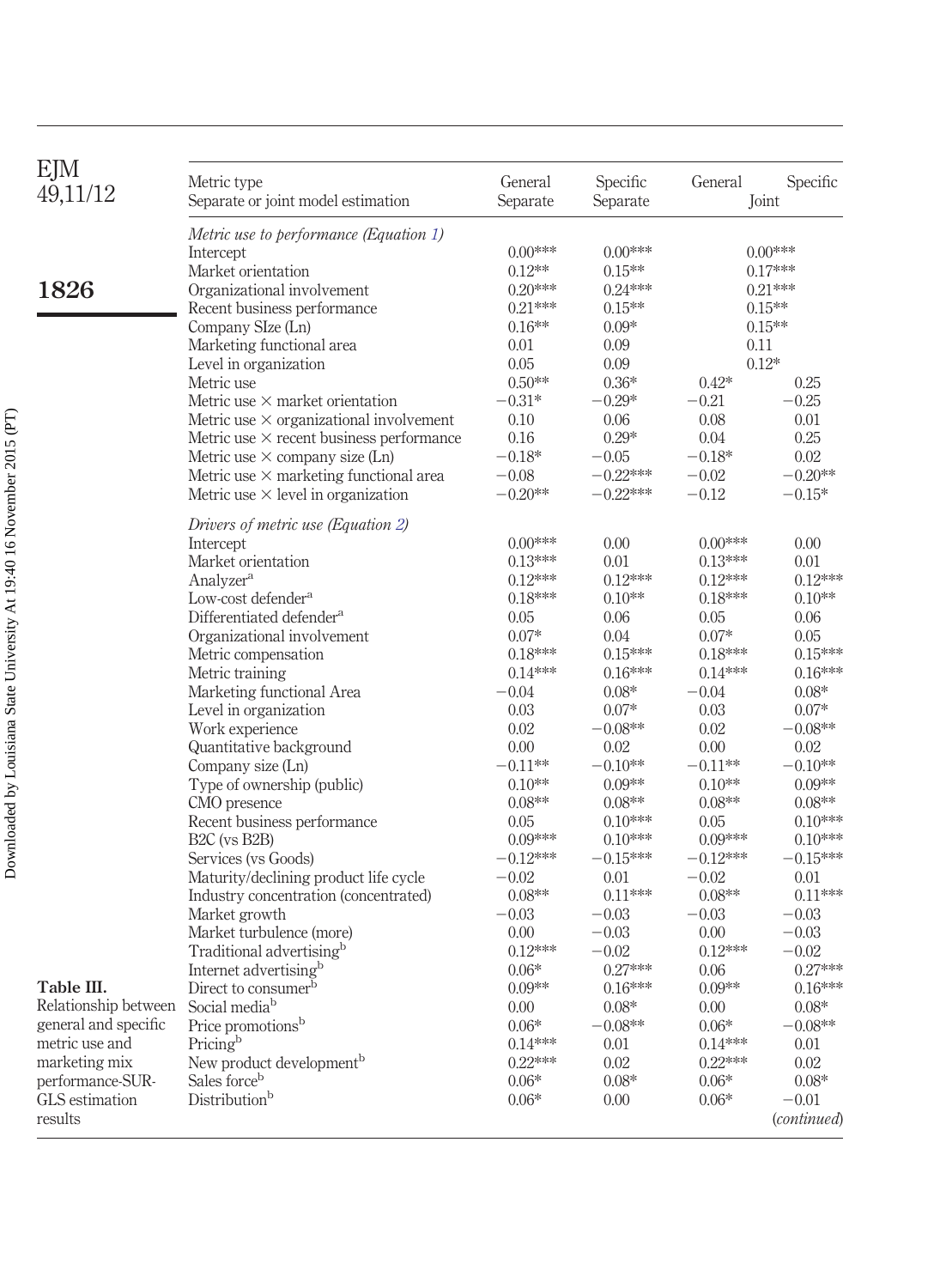| Metric type<br>Separate or joint model estimation                                                                             | General<br>Separate | Specific<br>Separate | General<br><b>Joint</b> | Specific | When does<br>metric use<br>matter less? |
|-------------------------------------------------------------------------------------------------------------------------------|---------------------|----------------------|-------------------------|----------|-----------------------------------------|
| Model diagnostics for SUR system of equations                                                                                 |                     |                      |                         |          |                                         |
| System-weighted MSE                                                                                                           | 1.00                | 1.00                 |                         | 1.00     |                                         |
| Degrees of freedom                                                                                                            | 2.529               | 2.529                | 3.778                   |          |                                         |
| System-weighted $R^2$                                                                                                         | 0.20                | 0.28                 |                         | 0.24     | 1827                                    |
| <b>Notes:</b> * $p < 0.05$ ; ** $p < 0.01$ ; *** $p < 0.001$ ; *analyzers, low-cost defenders, and differentiated             |                     |                      |                         |          |                                         |
| defenders are compared to prospectors; <sup>b</sup> all marketing mix activities are compared to PR/sponsorships<br>decisions |                     |                      |                         |          | Table III.                              |

#### *Analysis of non-linearity of moderators on the relationship between metric use and performance*

In addition, we also test whether there is non-linearity, i.e. increasing or decreasing returns of scale, in each moderator's relationship between metric use and performance by including additional quadratic terms in each of the five additional models, one for each type of metric. We find *H4*, the relationship between increasing recent business and metric use, to have decreasing returns of scale for total, marketing and general metrics, while all remaining squared terms for the five other moderators are insignificant. Therefore, we conclude that non-linearity is not found in each moderator's relationship between metric use and performance other than the saturation point for the use additional total, marketing and general metrics in marketing decisions for firms with better recent business performance just noted.

#### **Discussion**

Previous studies increasingly call for research establishing empirical links between metric use and performance [\(Pauwels](#page-29-2) *et al.*, 2009; [Stewart, 2009\)](#page-29-3). Yet, empirical research on the topic at the marketing mix level has only received scant attention. Therefore, in this work, we attempt to develop a contingent theory of consequences of metric use on marketing mix performance which has not been accomplished heretofore. We ask whether the effect of managerial metric use on the performance of marketing mix decisions is invariant across the settings in which metrics are used or whether it is dependent on the setting, i.e. the characteristics of firms and managers using the metrics. Constructive choice theory [\(Bettman](#page-27-5) *et al.*, 1998) suggests that managers who expend more effort to use additional metrics will improve their marketing mix decisions accuracy and performance. However, managers who use additional metrics in their decisions may also overlook more valuable or overemphasize less relevant information, which could potentially generate negative information overload problems that lead to lower performing decisions. The implications of our conceptual model displayed in [Figure 1](#page-3-0) and findings summarized in [Table V](#page-23-0) are that knowing when metric use will matter more or less to firm and management performance would be useful for managers and researchers.

In general, we find that the increasing use of metrics is associated with improved marketing performance, but the magnitude of its effect is moderated by the firm's strategy, other firm characteristics and the characteristics of the manager. Our theoretical contribution is that we develop a conceptual framework that considers firm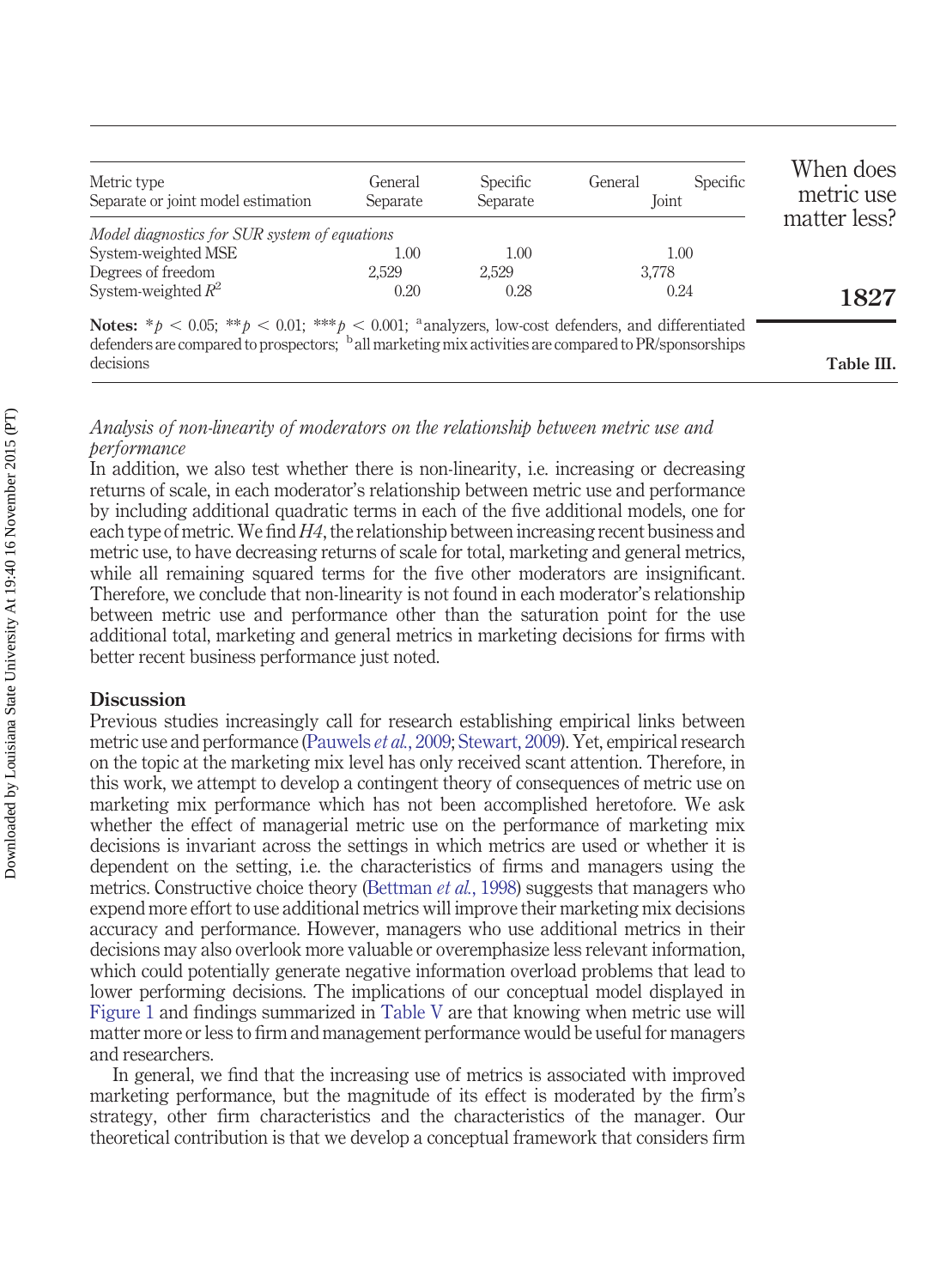<span id="page-21-0"></span>

| EJM<br>49,11/12                                                                                                                                | Marketing                                                 | $0.00***$<br>$0.22***$<br>$-0.25***$<br>$0.18***$<br>$0.16***$<br>$-0.18***$<br>$0.59***$<br>$-0.42**$<br>$0.14*$<br>$0.13*$<br>0.10<br>$0.15\,$<br>0.13<br>$-0.12$                                                                                                                                                                                                                                                                                                                                                                                                                                                                                                                                                                                                                                                                                             | (continued) |
|------------------------------------------------------------------------------------------------------------------------------------------------|-----------------------------------------------------------|-----------------------------------------------------------------------------------------------------------------------------------------------------------------------------------------------------------------------------------------------------------------------------------------------------------------------------------------------------------------------------------------------------------------------------------------------------------------------------------------------------------------------------------------------------------------------------------------------------------------------------------------------------------------------------------------------------------------------------------------------------------------------------------------------------------------------------------------------------------------|-------------|
| 1828                                                                                                                                           | Financial                                                 | $0.19***$<br>$0.28***$<br>$0.14*$<br>0.73***<br>$0.00***$<br>$-0.25***$<br>$-0.31***$<br>$-0.31*$<br>$0.13*$<br>0.09<br>0.12<br>0.12<br>$-0.10$<br>0.01                                                                                                                                                                                                                                                                                                                                                                                                                                                                                                                                                                                                                                                                                                         |             |
|                                                                                                                                                | Joint<br>Compared to<br>Past                              | $0.12***$<br>$0.11***$<br>$0.14***$<br>$0.21***$<br>$0.17***$<br>$0.00^{**}$<br>$0.05$<br>$0.07*$<br>$0.03\,$<br>$-0.01$<br>$-0.04$<br>$0.22***$<br>$0.65***$<br>$0.27***$<br>$0.00***$<br>$-0.50***$<br>$0.17***$<br>$-0.20**$<br>$-0.23***$<br>$0.11*$<br>$0.13*$<br>$0.16*$<br>$-0.21*$<br>$0.29*$<br>$0.01\,$                                                                                                                                                                                                                                                                                                                                                                                                                                                                                                                                               |             |
|                                                                                                                                                | Relative to<br>objectives                                 | $0.00***$<br>$0.28***$<br>$0.16***$<br>$0.06$<br>$0.51**$<br>$-0.23$<br>$0.15*$<br>$-0.17*$<br>$-0.10$<br>$-0.16$ *<br>$0.07\,$<br>$-0.03$<br>$0.07\,$                                                                                                                                                                                                                                                                                                                                                                                                                                                                                                                                                                                                                                                                                                          |             |
|                                                                                                                                                | Marketing<br>Separate                                     | $0.22***$<br>$0.00***$<br>$0.21***$<br>$0.17***$<br>$0.18***$<br>$0.11***$<br>$0.12***$<br>$0.16***$<br>$0.00***$<br>$0.16***$<br>$0.12**$<br>0.58**<br>$-0.45***$<br>$-0.23***$<br>$0.06*$<br>$0.13*$<br>$-0.16*$<br>0.09<br>0.05<br>0.10<br>$-0.19$<br>0.00<br>0.04<br>0.04                                                                                                                                                                                                                                                                                                                                                                                                                                                                                                                                                                                   |             |
|                                                                                                                                                | Financial<br>Separate                                     | $0.61***$<br>$-0.24***$<br>$0.11***$<br>$0.12***$<br>$0.21***$<br>$0.17***$<br>$0.26***$<br>$-0.31***$<br>$0.16***$<br>$0.00***$<br>$0.16***$<br>$0.00^{**}$<br>$0.14***$<br>$0.15***$<br>$0.14*$<br>$0.07*$<br>$0.18^*$<br>0.05<br>$0.07$<br>$-0.24$<br>0.04<br>$-0.14$<br>$\rm 0.03$<br>0.01<br>$-0.03$                                                                                                                                                                                                                                                                                                                                                                                                                                                                                                                                                       |             |
|                                                                                                                                                | Compared to<br>Separate<br>past                           | $0.20***$<br>$0.00***$<br>$0.11***$<br>$0.13***$<br>$0.17***$<br>$0.16***$<br>$0.27***$<br>$0.16***$<br>$0.07***$<br>$0.00***$<br>$0.15***$<br>$-0.21***$<br>$0.06*$<br>$0.12*$<br>$-0.14*$<br>$0.41*$<br>$-0.35*$<br>$0.35*$<br>$-0.19*$<br>0.06<br>0.11<br>$-0.01$<br>0.01<br>$0.04\,$<br>$-0.04$                                                                                                                                                                                                                                                                                                                                                                                                                                                                                                                                                             |             |
|                                                                                                                                                | Relative to<br>objectives<br>Separate                     | $0.20***$<br>$0.17***$<br>$0.24***$<br>$0.19***$<br>$0.10***$<br>$0.14***$<br>$0.18***$<br>$0.00***$<br>$0.15***$<br>$0.07***$<br>$0.00^{**}$<br>$-0.21**$<br>$0.06*$<br>$0.11*$<br>$0.06$<br>$0.39*$<br>$-0.16*$<br>$0.03\,$<br>$-0.06$<br>$-0.24$<br>$0.23\,$<br>0.00<br>$0.05\,$<br>$-0.01$<br>0.02                                                                                                                                                                                                                                                                                                                                                                                                                                                                                                                                                          |             |
| Table IV.<br>Relationship between<br>metric use and<br>different measures of<br>marketing mix<br>performance-SUR-<br>GLS estimation<br>results | estimation<br>Separate or joint model<br>Performance type | Metric use × recent business performance<br>Metric use × organizational involvement<br>Metric use $\times$ company size (Ln)<br>Metric use $\times$ marketing functional area<br>ve (Equation 1)<br>ganization<br>quation 2)<br>Metric use $\times$ market orientation<br>Recent business performance<br>Organizational involvement<br>nent<br>B.<br>B.<br>Differentiated defender <sup>a</sup><br>Metric use $\times$ level in or<br>Drivers of metric use (E<br>ਰ<br>Organizational involver<br>Marketing functional ar<br>Metric use to performan<br>Marketing functional<br>Level in organization<br>Metric compensation<br>Level in organization<br>Low-Cost defender <sup>a</sup><br>Market orientation<br>Market orientation<br>Company size (Ln)<br>Work experience<br>Metric training<br>Metric use<br>Analyzer <sup>a</sup><br>Intercept<br>Intercept |             |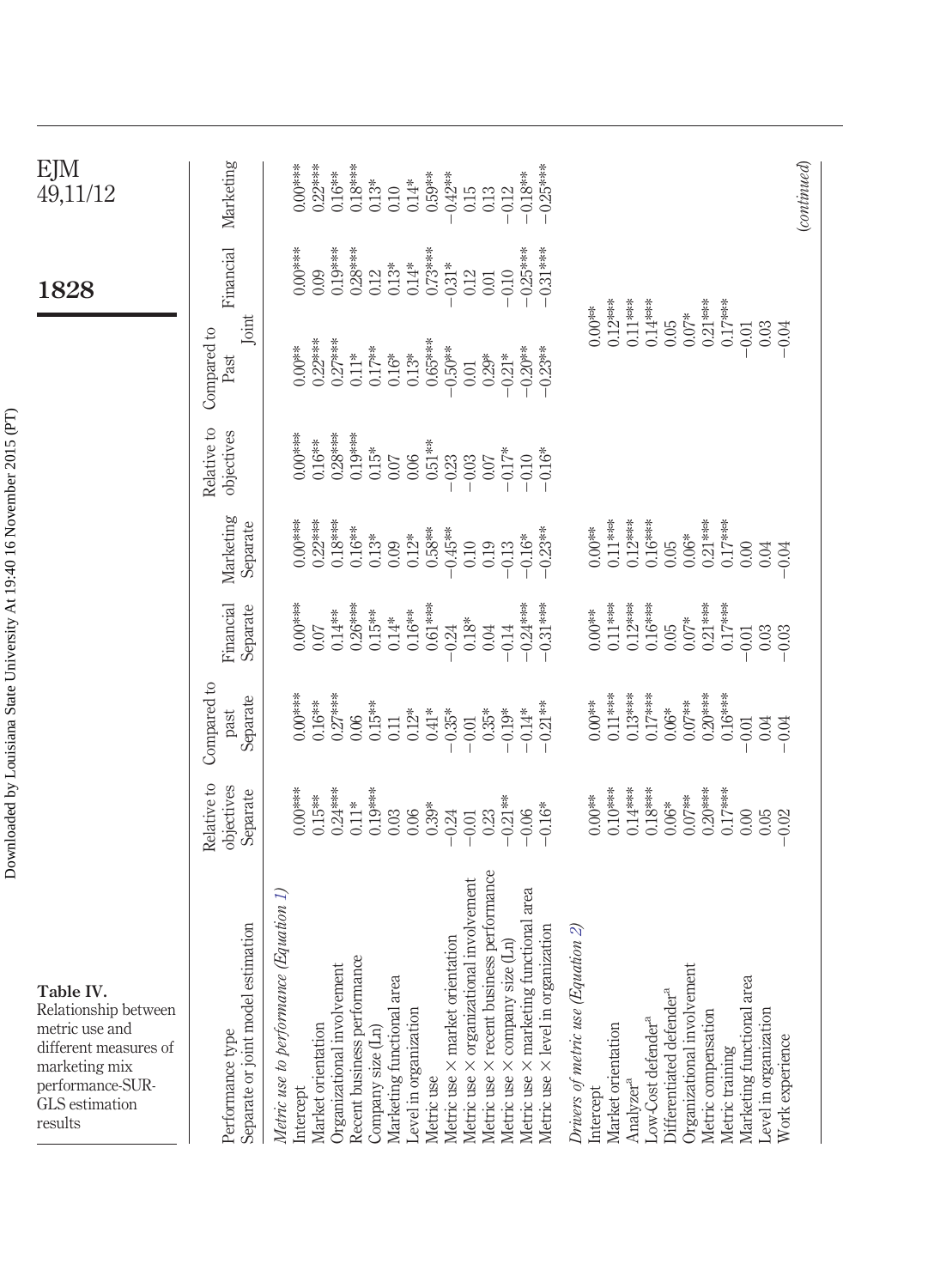| estimation<br>Separate or joint model<br>Performance type                                                                                                                                                                                                                                                                                                                                                                                                                                                                                                                                              | Relative to<br>objectives<br>Separate                                                                                                                                                                                                   | Compared to<br>Separate<br>past                                                                                                                                                                                                          | Financial<br>Separate                                                                                                                                                                                                                     | Marketing<br>Separate                                                                                                                                                                                                                        | Relative to<br>objectives | Joint<br>Compared to<br>Past                                                                                                                                                                                                                              | Financial Marketing |
|--------------------------------------------------------------------------------------------------------------------------------------------------------------------------------------------------------------------------------------------------------------------------------------------------------------------------------------------------------------------------------------------------------------------------------------------------------------------------------------------------------------------------------------------------------------------------------------------------------|-----------------------------------------------------------------------------------------------------------------------------------------------------------------------------------------------------------------------------------------|------------------------------------------------------------------------------------------------------------------------------------------------------------------------------------------------------------------------------------------|-------------------------------------------------------------------------------------------------------------------------------------------------------------------------------------------------------------------------------------------|----------------------------------------------------------------------------------------------------------------------------------------------------------------------------------------------------------------------------------------------|---------------------------|-----------------------------------------------------------------------------------------------------------------------------------------------------------------------------------------------------------------------------------------------------------|---------------------|
| Industry concentration (concentrated)<br>Maturity/declining product life cycle<br>Recent business performance<br>New product development <sup>b</sup><br>Type of ownership (public)<br>Market turbulence (more)<br>Traditional advertising <sup>b</sup><br>Quantitative background<br>Internet advertising <sup>b</sup><br>Direct to consumer <sup>b</sup><br>Services (vs Goods)<br>Company size (Ln)<br>Price promotions <sup>b</sup><br>Pricing <sup>b</sup><br>Market growth<br>CMO presence<br>Social media <sup>b</sup><br>Distribution <sup>b</sup><br>B2C (vs B2B)<br>Sales force <sup>b</sup> | $0.11***$<br>$0.11***$<br>$0.12***$<br>$0.10***$<br>$0.11***$<br>$-0.15***$<br>$0.15***$<br>$0.13***$<br>$0.19***$<br>$-0.13***$<br>$0.08***$<br>$0.09**$<br>$0.08***$<br>$-0.01$<br>0.00<br>$-0.01$<br>$-0.04$<br>0.03<br>0.04<br>0.01 | $-0.15***$<br>$0.13***$<br>$0.10***$<br>$0.11***$<br>$0.11***$<br>$-0.14***$<br>$0.12***$<br>$0.15***$<br>$0.13***$<br>$0.19***$<br>$0.08***$<br>$0.10***$<br>$0.08*$<br>$0.06*$<br>$0.00$<br>0.02<br>$-0.01$<br>0.02<br>$-0.04$<br>0.03 | $0.12***$<br>$-0.14***$<br>$0.12***$<br>$0.12***$<br>$-0.14***$<br>$0.13***$<br>$0.15***$<br>$0.14***$<br>$0.19***$<br>$0.12***$<br>$0.08***$<br>$0.09**$<br>$0.09*$<br>$0.06*$<br>0.02<br>$0.01\,$<br>$-0.03$<br>0.06<br>$-0.01$<br>0.00 | $-0.14***$<br>$0.12***$<br>$0.12***$<br>$-0.14***$<br>$0.13***$<br>$0.14***$<br>$0.13***$<br>$0.12***$<br>$0.19***$<br>$0.12***$<br>$0.09***$<br>$0.09***$<br>$0.07*$<br>$0.06*$<br>$0.01\,$<br>0.00<br>$-0.04$<br>$-0.01$<br>$0.05$<br>0.01 |                           | $0.11***$<br>$0.14***$<br>$0.14***$<br>$0.12***$<br>$0.18***$<br>$-0.15***$<br>$0.12***$<br>$-0.13***$<br>$0.15***$<br>$0.12***$<br>$0.09***$<br>$0.06\mathrm{*}$<br>$0.08\ast$<br>$0.06*$<br>$0.00\,$<br>$0.01\,$<br>$-0.03$<br>$0.05\,$<br>0.01<br>0.01 |                     |
| Model diagnostics for SUR system of equations<br>System-weighted MSE<br>System-weighted $R^2$<br>Degrees of freedom                                                                                                                                                                                                                                                                                                                                                                                                                                                                                    | 1.00<br>0.23<br>2,529                                                                                                                                                                                                                   | 1.00<br>0.23<br>2,357                                                                                                                                                                                                                    | 1.00<br>0.25<br>2,309                                                                                                                                                                                                                     | $1.00\,$<br>0.23<br>2,239                                                                                                                                                                                                                    |                           | $1.00\,$<br>0.14<br>5,308                                                                                                                                                                                                                                 |                     |
| mix activities are compared to PR/sponsorships decisions<br>Notes: $*b < 0.05$ : **                                                                                                                                                                                                                                                                                                                                                                                                                                                                                                                    |                                                                                                                                                                                                                                         |                                                                                                                                                                                                                                          |                                                                                                                                                                                                                                           |                                                                                                                                                                                                                                              |                           | $p < 0.01$ ; **** $p < 0.005$ ; * analyzers, low-cost defenders and differentiated defenders are compared to prospectors; ball marketing                                                                                                                  |                     |
| Ta                                                                                                                                                                                                                                                                                                                                                                                                                                                                                                                                                                                                     |                                                                                                                                                                                                                                         |                                                                                                                                                                                                                                          |                                                                                                                                                                                                                                           |                                                                                                                                                                                                                                              |                           |                                                                                                                                                                                                                                                           | When<br>matter      |

**Table IV.**

does metric use matter less?

**1829**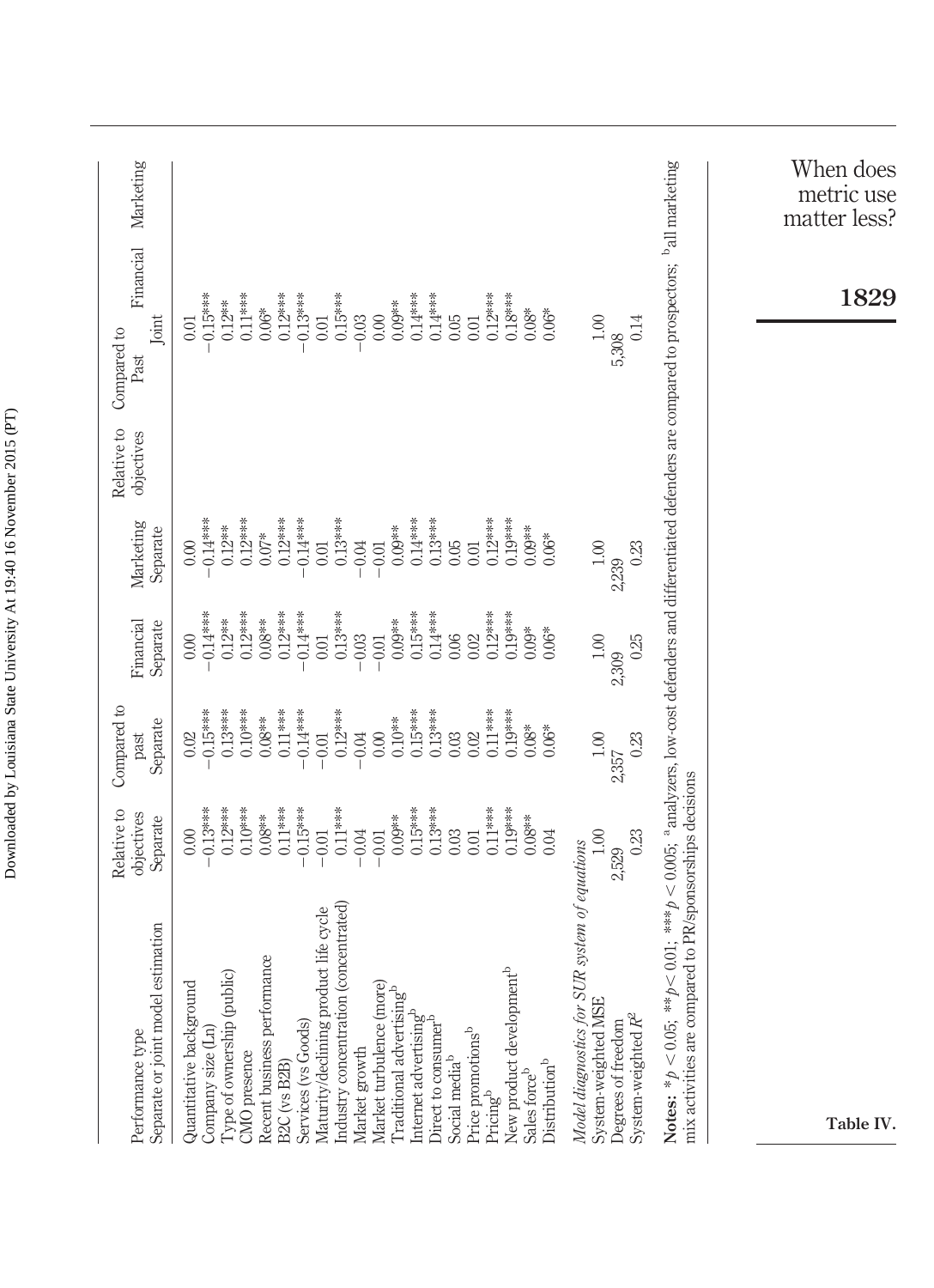<span id="page-23-0"></span>

| EJM<br>49,11/12                                                                                                                              | metric use<br>Specific  | Supported<br>Supported<br>Supported<br>Supported<br>Supported<br>Supported<br>Supported<br>Supported<br>Supported<br>Supported<br>Supported<br>Supported<br>$\emph{(continued)}$<br>$\mathsf I$<br>$\mathbf{I}$<br>$\pm$ $\pm$                                                                                                                                                                                                                                                                                                                                                                                                                                                                        |
|----------------------------------------------------------------------------------------------------------------------------------------------|-------------------------|-------------------------------------------------------------------------------------------------------------------------------------------------------------------------------------------------------------------------------------------------------------------------------------------------------------------------------------------------------------------------------------------------------------------------------------------------------------------------------------------------------------------------------------------------------------------------------------------------------------------------------------------------------------------------------------------------------|
| 1830                                                                                                                                         | metric use<br>General   | Supported<br>Supported<br>Supported<br>Supported<br>Supported<br>Supported<br>Supported<br>Supported<br>Supported<br>Supported<br>$\vert - \vert$<br>$\bar{1} = 1$<br>$\,$ $\,$                                                                                                                                                                                                                                                                                                                                                                                                                                                                                                                       |
|                                                                                                                                              | metric use<br>Financial | Supported<br>Supported<br>Supported<br>Supported<br>Supported<br>Supported<br>Supported<br>$\mathsf I$<br>$\mathbb{L}$<br>$\vert$<br>$\mathsf{L}$                                                                                                                                                                                                                                                                                                                                                                                                                                                                                                                                                     |
|                                                                                                                                              | Marketing<br>metric use | Supported<br>Supported<br>Supported<br>Supported<br>Supported<br>Supported<br>Supported<br>Supported<br>Supported<br>Supported<br>Supported<br>$\Gamma = 1$<br>$\mid$<br>$\begin{array}{c} \rule{0pt}{2.5ex} \rule{0pt}{2.5ex} \rule{0pt}{2.5ex} \rule{0pt}{2.5ex} \rule{0pt}{2.5ex} \rule{0pt}{2.5ex} \rule{0pt}{2.5ex} \rule{0pt}{2.5ex} \rule{0pt}{2.5ex} \rule{0pt}{2.5ex} \rule{0pt}{2.5ex} \rule{0pt}{2.5ex} \rule{0pt}{2.5ex} \rule{0pt}{2.5ex} \rule{0pt}{2.5ex} \rule{0pt}{2.5ex} \rule{0pt}{2.5ex} \rule{0pt}{2.5ex} \rule{0pt}{2.5ex} \rule{0$<br>$\overline{\phantom{a}}$                                                                                                                 |
|                                                                                                                                              | Total metric use        | Supported<br>Supported<br>Supported<br>Supported<br>Supported<br>Supported<br>Supported<br>Supported<br>Supported<br>Supported<br>Supported<br>Supported<br>Supported<br>Supported<br>$\begin{array}{c} \end{array}$                                                                                                                                                                                                                                                                                                                                                                                                                                                                                  |
|                                                                                                                                              | Hypo-thesis             | $+$<br>$^{+}$<br>$\boldsymbol{+}$<br>$+$<br>$^{+}$<br>$^+$<br>$^+$<br>$\overline{\phantom{a}}$<br>$\overline{\phantom{a}}$<br>$\overline{\phantom{a}}$<br>$\overline{\phantom{a}}$<br>$\mathbf{L}$<br>$\overline{\phantom{0}}$<br>$\mathbf{I}$                                                                                                                                                                                                                                                                                                                                                                                                                                                        |
| Table V.<br>Overview of findings<br>on relationships<br>between different<br>types of metric use<br>and different<br>performance<br>measures | Variable                | H4. Recent business performance<br>H4. Recent business performance<br>H4. Recent business performance<br>objectives<br>H3. Organizational involvement<br>H3. Organizational involvement<br>H3. Organizational involvement<br>Compared to past performance<br>H6. Marketing functional area<br>H6. Marketing functional area<br>H6. Marketing functional area<br>H7. Level in organization<br>H7. Level in organization<br>H7. Level in organization<br>Performance relative to<br>H2. Market orientation<br>H2. Market orientation<br>H2. Market orientation<br>Overall performance<br>H5. Company size<br>H5. Company size<br>H5. Company size<br>H1. Metric use<br>H1. Metric use<br>H1. Metric use |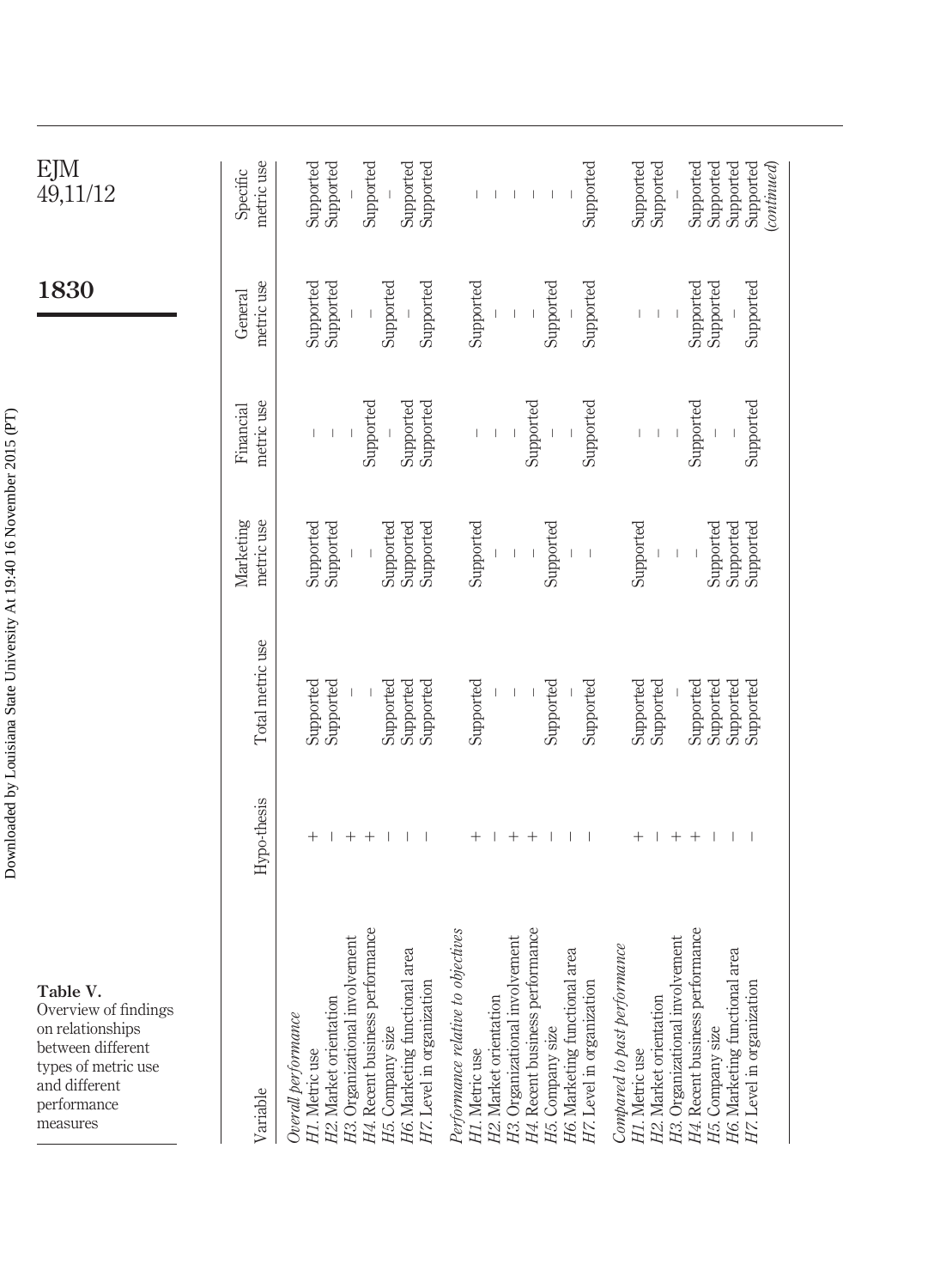| Variable                        | Hypo-thesis              | Total metric use | Marketing<br>metric use | metric use<br>Financial  | metric use<br>General | metric use<br>Specific |
|---------------------------------|--------------------------|------------------|-------------------------|--------------------------|-----------------------|------------------------|
| Financial performance           |                          |                  |                         |                          |                       |                        |
| H1. Metric use                  |                          | Supported        | Supported               | Supported                | Supported             | Supported              |
| H2. Market orientation          |                          |                  |                         | $\overline{\phantom{a}}$ |                       | Ī                      |
| H3. Organizational involvement  |                          | Supported        |                         | Supported                | Supported             |                        |
| H4. Recent business performance |                          |                  |                         | $\overline{\phantom{a}}$ |                       | Ī                      |
| H5. Company size                |                          |                  | Supported               |                          | Supported             |                        |
| H6. Marketing functional area   |                          | Supported        | Supported               | Supported                | Supported             | Supported              |
| H7. Level in organization       |                          | Supported        | Supported               | Supported                | Supported             | Supported              |
| Marketing performance           |                          |                  |                         |                          |                       |                        |
| H1. Metric use                  |                          | Supported        | Supported               | $\overline{1}$           | Supported             |                        |
| H2. Market orientation          |                          | Supported        | Supported               |                          | Supported             | Ī                      |
| H3. Organizational involvement  |                          |                  |                         | Supported                |                       |                        |
| H4. Recent business performance |                          |                  |                         | Supported                |                       | Supported              |
| H5. Company size                |                          |                  | Supported               |                          |                       |                        |
| H6. Marketing functional area   |                          | Supported        |                         | Supported                |                       | Supported              |
| H7. Level in organization       | $\overline{\phantom{a}}$ | Supported        |                         | Supported                | Supported             | Supported              |

When does metric use matter less?

**Table V.**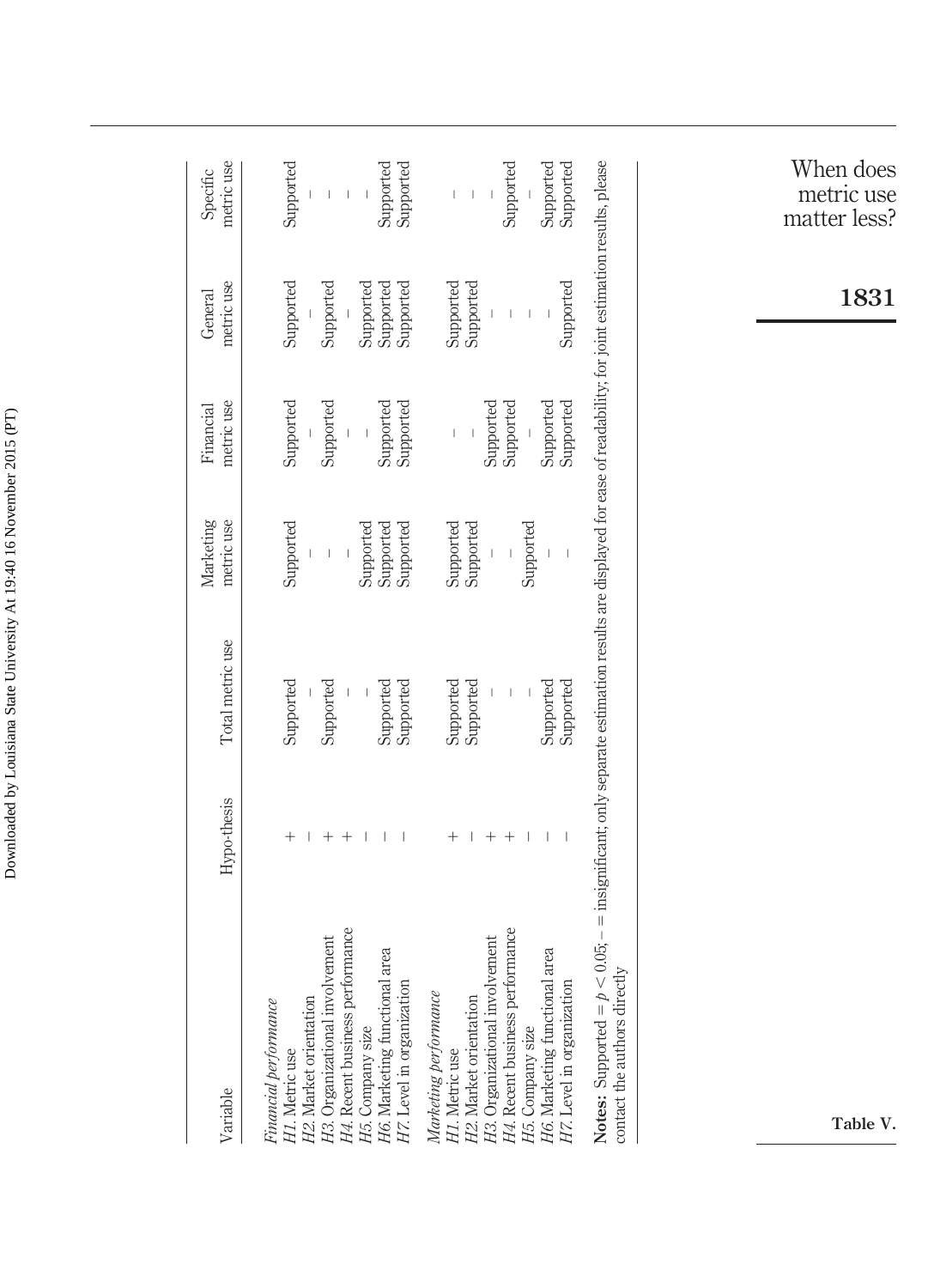and managerial moderators of the relationship between metric use and performance of marketing mix decisions. The empirical analysis supports our theoretical model and shows that: EJM 49,11/12

- Homophily theory [\(Finkelstein](#page-28-4) *et al.*, 2009) helps us understand why the impact of metric use on performance is lower for firms with stronger market orientation and less organizational involvement in marketing mix decisions.
- Resource-based theory of the firm [\(Kozlenkova](#page-28-5) *et al.*, 2014; [Wernerfelt, 1984\)](#page-30-0) is valuable to explain why the impact of metric use on performance is lower for larger firms with worse business performance.
- Decision-maker-based theory [\(Curren](#page-27-2) *et al.*, 1992; [Perkins and Rao, 1990\)](#page-29-6) provides a rationale to understand why the impact of metric use on performance is lower for marketing and higher-level managers.

This provides a substantive contribution to the metric literature, as prior research has generally focused on the development of metrics [\(Farris](#page-27-1) *et al.*, 2010) or the linking of marketing efforts with performance metrics [\(Srinivasan and Hanssens, 2009\)](#page-29-17), however, paid little attention to understanding the relationship between managerial metric use and performance of the marketing mix decision (in contrast to firm performance).

The empirical results support current academic and practitioner emphasis for managerial metric use in their marketing decisions and generate managerial implications for the best opportunities to improve metric use to increase performance of marketing mix decisions. For example, while much is written on the importance of metric use to improve performance [\(Farris](#page-27-1) *et al.*, 2010; [O'Sullivan](#page-29-10) *et al.*, 2009), little is known about which settings are best to accomplish this. The analysis suggests that the best settings to increase total metric use to improve overall performance are marketing decisions involving non-marketing and lower-level managers operating in smaller and weaker market-oriented firms. Managers can increase overall performance of marketing mix decisions involving such managers and firms by designing metric-based training and compensation programs aimed at improving overall metric use. Much is also written on the importance of:

- Marketing metrics (e.g. customer satisfaction) to improve financial performance.
- Financial metrics use (e.g. ROI) to improve marketing performance.

However, again, little is known about which settings are more suited to achieving this goal than others. The analysis suggests that the settings to best achieve marketing metrics is in smaller firms, and non-marketing and lower-level managers, and for financial metrics, it is in firms with better recent business performance and greater organizational involvement with non-marketing and lower-level managers.

The main limitation of this work is that the performance measures are based on subjective rather than objective evaluations. While using objective performance is typically preferred, the focus of our research was to try to link managerial metric use in a marketing mix decision with its subsequent performance; thus, subjective evaluations were required, as objective performance data were unavailable for each managerial decision at the marketing mix level. However, the advantage of our multiple subjective measures for types of performance is that they offer more flexibility in testing the hypotheses, i.e. if certain hypotheses are not supported by

**1832**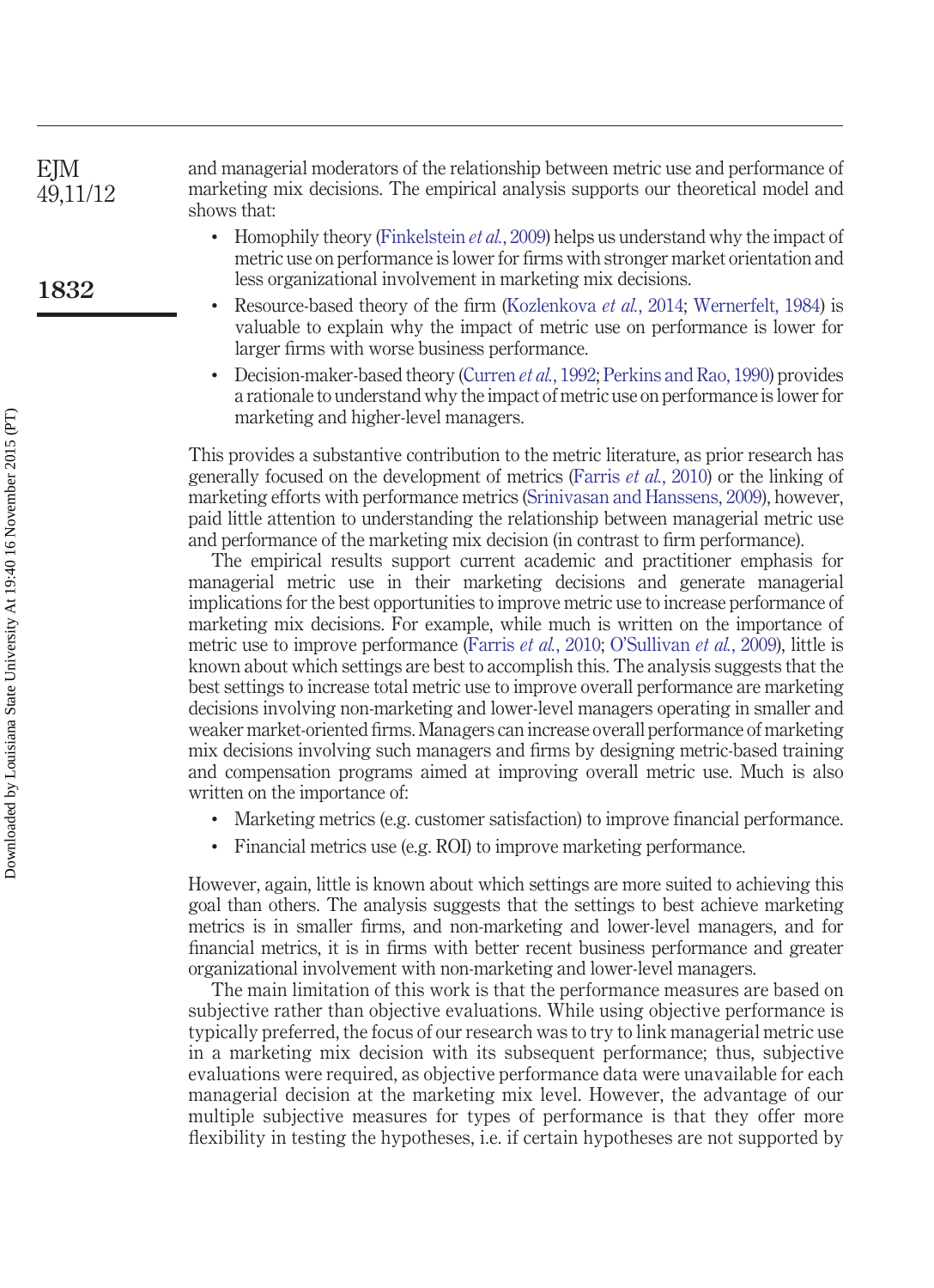certain measures (or certain types of performance), the hypotheses can be supported by other measures (or other types of performance) as we observe for *H3* and *H4*. A second limitation is the hypothesis that a lower-level manager is more likely to gain more from use of metrics (*H7*) applies to directors of marketing or marketing or product managers (lower level) relative to higher level (VP and above), and may not apply if the lower-level person was lower than a director or manager, i.e. a marketing assistant or marketing communications assistant manager who do not have final decision-making authority.

A further research topic that can build on our contingent framework of how metric use impacts marketing mix performance is to investigate the impact of using individual rather than types of metric on marketing mix performance. In other words, another direction for future research is to determine what is the "right metric for the right setting", i.e. the right metric for the right decision, manager, firm, industry, etc. For example, some of the metrics we considered and listed may be more appealing than others, and if there is an association between metric appeal and any mediating variable, additional useful insights might be generated. While previous research has demonstrated that there is no single preferred "silver metric" for firms [\(Ambler and](#page-27-18) [Roberts, 2008\)](#page-27-18), one can investigate whether certain bundles of metrics improve marketing mix performance. This idea can be extended to investigate whether the same bundles of metrics have the same impact on different marketing mix variables or different types of performance. Second, our work can be extended to investigate whether our results hold for managers operating in different countries. Third, the fact that metric use is less effective in more customer oriented organizations (*H2*) is intriguing. Metric use leads to better performance. Customer orientation leads to better performance. But customer orientation leads to a lower effectiveness of metric use. At a minimum, this leads us to speculate why it is so. Is it due to a clash of cultures (more emphatic environments are less able to harness subjective data)? Is it due to customer-oriented firms having less to learn and therefore facing a lower expected new present value of perfect information? or Is there another explanation? We hope such future research will build on our efforts.

#### <span id="page-26-0"></span>**Notes**

- 1. The descriptive statistics for the 22 interviewed managers are the following. The average manager had been working 6.4 years with their current company and 3.7 years in their current position. In total, 57 per cent of the managers were top managers. Their firms ranged from 1-2,00,000 employees and \$30,000-43,00,00,00,000 in sales. Further, 62 per cent of the companies were publicly listed, while 38 per cent were privately held; 57 per cent of the firms competed in turbulent markets; 62 per cent in concentrated industries; and 34 per cent in mature or declining industries.
- <span id="page-26-2"></span><span id="page-26-1"></span>2. We thank a reviewer for suggesting this clarification.
- 3. In other words, metrics are classified by a  $2 \times 2$  matrix categorized by being marketing and financial metrics and general and specific to a marketing mix metrics. Note the  $2 \times 2$ classification of metrics allows overlap between marketing and general and specific to a marketing mix metrics; financial and general and specific to a marketing mix metrics; general and marketing and financial metrics; and specific to a marketing mix and marketing and financial metrics.

When does metric use matter less?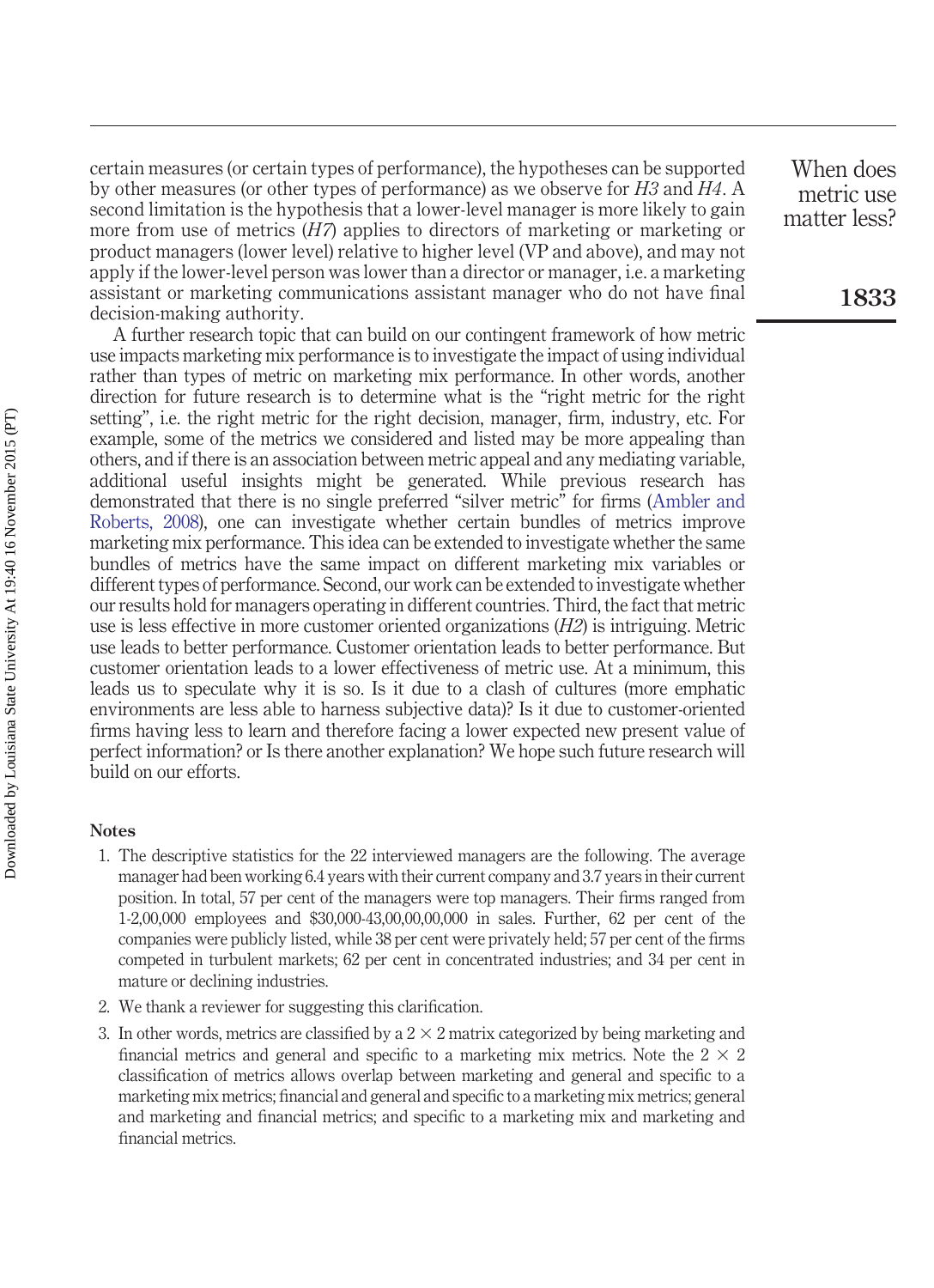<span id="page-27-18"></span><span id="page-27-17"></span><span id="page-27-16"></span><span id="page-27-13"></span><span id="page-27-12"></span><span id="page-27-6"></span><span id="page-27-5"></span><span id="page-27-0"></span>

| EJM<br>49,11/12 | 4. In Tables AIII and AIV, we show that 27 of 28 pairwise correlations reported in Equation (1) and<br>463 of 465 pairwise correlations reported in Equation (2) are less than 0.40 (Leeflang et al., 2000).<br>The null hypothesis that variance of the residuals is homogenous cannot be rejected in any of the<br>two equations (both $p < 0.01$ ), indicating no heteroskeedasticity in Equations (1 or 2). |
|-----------------|-----------------------------------------------------------------------------------------------------------------------------------------------------------------------------------------------------------------------------------------------------------------------------------------------------------------------------------------------------------------------------------------------------------------|
| 1834            | References                                                                                                                                                                                                                                                                                                                                                                                                      |
|                 | Abramson, C., Currim, I.S. and Sarin, R. (2005), "An experimental investigation of the impact of<br>information on competitive decision making", <i>Management Science</i> , Vol. 51 No. 2,<br>pp. 195-207.                                                                                                                                                                                                     |
|                 | Ambler, T. (2003), Marketing and the Bottom Line: The Marketing Metrics to Pump Up Cash Flow,<br>2nd ed., FT Prentice Hall, London.                                                                                                                                                                                                                                                                             |
|                 | Ambler, T., Kokkinaki, F. and Puntoni, S. (2004), "Assessing marketing performance: reasons for<br>metrics selection", <i>Journal of Marketing Management</i> , Vol. 20 No. 3, pp. 475-498.                                                                                                                                                                                                                     |
|                 | Ambler, T. and Roberts, J.H. (2008), "Assessing marketing performance: don't settle for a silver<br>metric", <i>Journal of Marketing Management</i> , Vol. 24 Nos 7/8, pp. 733-750.                                                                                                                                                                                                                             |
|                 | Armstrong, J.S. and Overton, T.S. (1977), "Estimating nonresponse bias in mail surveys", <i>Journal</i><br>of Marketing Research, Vol. 14 No. 3, pp. 396-402.                                                                                                                                                                                                                                                   |
|                 | Barwise, P. and Farley, J.U. (2004), "Marketing metrics: status of six metrics in five countries",<br>European Management Journal, Vol. 22 No. 3, pp. 257-262.                                                                                                                                                                                                                                                  |
|                 | Bettman, J.R., Luce, M.F. and Payne, J.W. (1998), "Constructive consumer choice processes",<br>Journal of Consumer Research, Vol. 25 No. 3, pp. 187-217.                                                                                                                                                                                                                                                        |
|                 | Blattberg, R.C., Briesch, R. and Fox, E.J. (1995), "How promotions work", Marketing Science,<br>Vol. 14 No. 3, pp. G122-G132.                                                                                                                                                                                                                                                                                   |
|                 | Bromiley, P. (1991), "Testing a casual model of corporate risk taking and performance", <i>Academy</i><br>of Management Journal, Vol. 34 No. 1, pp. 37-59.                                                                                                                                                                                                                                                      |
|                 | Clemen, R.T. and Reilly, T. (2014), Making Hard Decisions, 3rd ed., Cengage Learning, Boston,<br>MA.                                                                                                                                                                                                                                                                                                            |
|                 | Curren, M.T., Folkes, V.S. and Steckel, J.H. (1992), "Explanations for successful and unsuccessful<br>marketing decisions: the decision maker's perspective", <i>Journal of Marketing</i> , Vol. 56 No. 2,<br>pp. 18-31.                                                                                                                                                                                        |
|                 | Day, G.S. and Fahey, L. (1988), "Valuing market strategies", <i>Journal of Marketing</i> , Vol. 52 No. 3,<br>pp. 45-57.                                                                                                                                                                                                                                                                                         |
|                 | Deshpande, R. and Farley, J.U. (1998), "Measuring market orientation: generalization and<br>synthesis", <i>Journal of Market-Focused Management</i> , Vol. 2 No. 3, pp. 213-232.                                                                                                                                                                                                                                |
|                 | Du, R.Y., Kamakura, W.A. and Mela, C.F. (2007), "Size and share of customer wallet", <i>Journal of</i><br><i>Marketing</i> , Vol. 71 No. 2, pp. 94-113.                                                                                                                                                                                                                                                         |
|                 | Edwards, W., Miles, R.F., Jr and von Winterfeldt, D. (Eds) (2007), <i>Advances in Decision Analysis</i> :<br>From Foundations to Applications, Cambridge University Press, Cambridge.                                                                                                                                                                                                                           |
|                 | Eisenhardt, K. (1989), "Making fast strategic decisions in high-velocity environments", Academy<br>of Management Journal, Vol. 32 No. 3, pp. 543-576.                                                                                                                                                                                                                                                           |
|                 | Fang, S.R., Chang, E., Ou, C.C. and Chou, C.H. (2014), "Internal market orientation, market                                                                                                                                                                                                                                                                                                                     |

<span id="page-27-15"></span><span id="page-27-14"></span><span id="page-27-11"></span><span id="page-27-10"></span><span id="page-27-9"></span><span id="page-27-8"></span><span id="page-27-7"></span><span id="page-27-4"></span><span id="page-27-3"></span><span id="page-27-2"></span><span id="page-27-1"></span>capabilities and learning orientation", *[European Journal of Marketing](http://www.emeraldinsight.com/action/showLinks?system=10.1108%2FEJM-06-2010-0353&isi=000339628200009)*, Vol. 48 Nos 1/2, pp. 170-192. Farris, P.W., Bendle, N.T., Pfeifer, P.E. and Reibstein, D.J. (2010), *Marketing Metrics: The Definitive Guide to Measuring Marketing Performance*, 2nd ed., Wharton School

Publishing, Upper Saddle River, NJ.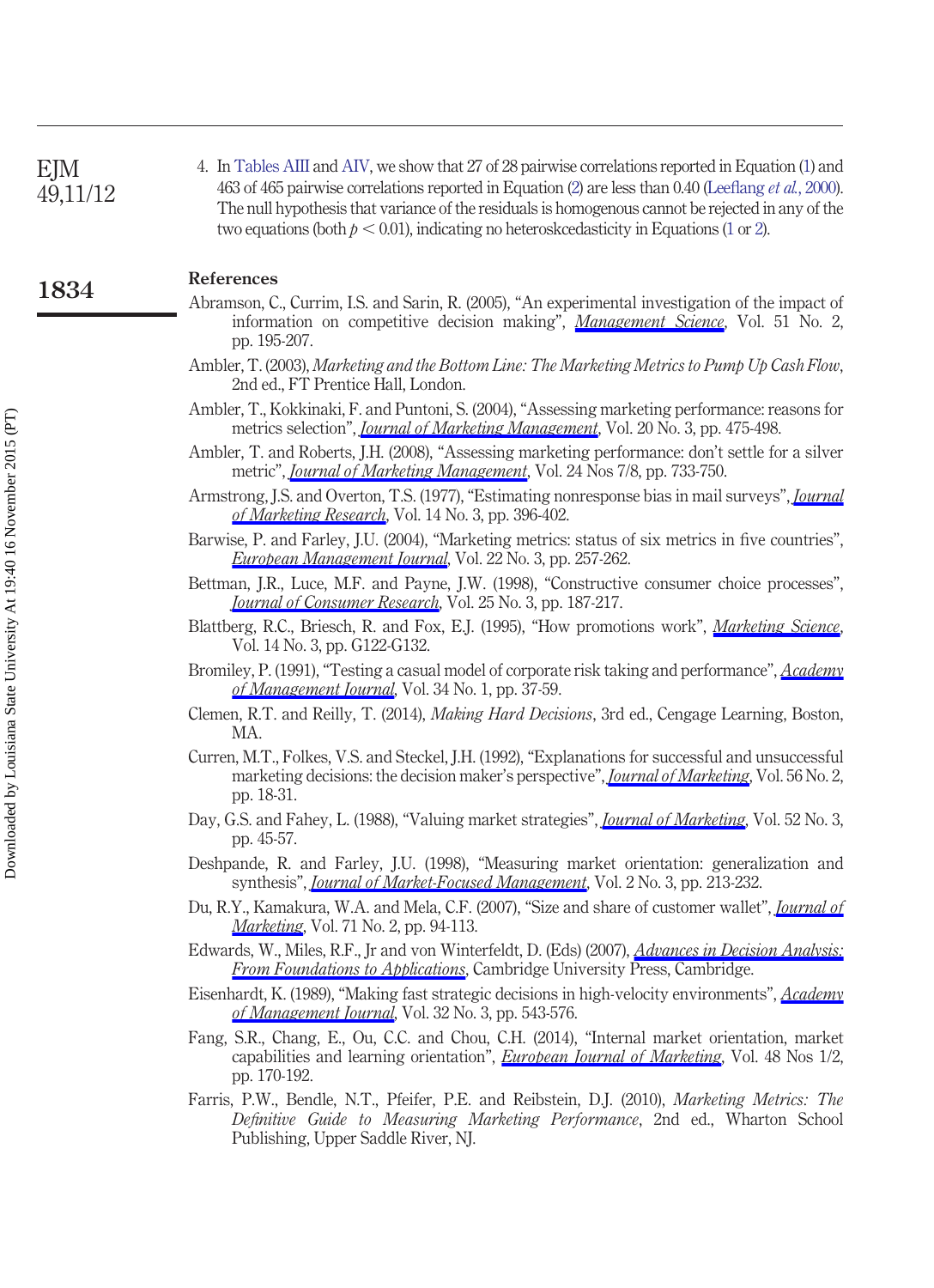- <span id="page-28-4"></span>Finkelstein, S., Hambrick, D.C. and Cannella, A.A. (2009), *Strategic Leadership: Theory and Research on Executives, Top Management Teams, and Boards*, Oxford University Press, Oxford.
- <span id="page-28-8"></span>Gigerenzer, G. and Goldstein, D.G. (1996), "Reasoning the fast and frugal way: models of bounded rationality", *[Psychological Review](http://www.emeraldinsight.com/action/showLinks?crossref=10.1037%2F0033-295X.103.4.650&isi=A1996VM90000002)*, Vol. 103 No. 4, p. 650.
- <span id="page-28-10"></span>Gounaris, S., Vassilikopoulou, A. and Chatzipanagiotou, K.C. (2010), "Internal-market orientation: a misconceived aspect of marketing theory", *[European Journal of Marketing](http://www.emeraldinsight.com/action/showLinks?system=10.1108%2F03090561011079837&isi=000285947600005)*, Vol. 44 Nos 11/12, pp. 1667-1699.
- <span id="page-28-15"></span>Gupta, S. and Zeithaml, V. (2006), "Customer metrics and their impact on financial performance", *[Marketing Science](http://www.emeraldinsight.com/action/showLinks?crossref=10.1287%2Fmksc.1060.0221&isi=000243437100031)*, Vol. 25 No. 6, pp. 718-739.
- <span id="page-28-16"></span>Hoffman, D.L. and Fodor, M. (2010), "Can you measure the ROI of your social media marketing?", *[MIT Sloan Management Review](http://www.emeraldinsight.com/action/showLinks?isi=000283007600008)*, Vol. 52 No. 1, pp. 41-49.
- <span id="page-28-2"></span>Homburg, C., Artz, M. and Wieseke, J. (2012), "Marketing performance measurement systems: does comprehensiveness really improve performance?", *[Journal of Marketing](http://www.emeraldinsight.com/action/showLinks?crossref=10.1509%2Fjm.09.0487&isi=000303363400004)*, Vol. 76 No. 3, pp. 56-77.
- <span id="page-28-9"></span>Ittner, C.D. and Larcker, D.F. (2003), "Coming up short on nonfinancial performance measurement", *[Harvard Business Review](http://www.emeraldinsight.com/action/showLinks?isi=000186166200011)*, Vol. 81 No. 11, pp. 88-95.
- <span id="page-28-13"></span>Jaworski, B.J. (1988), "Toward a theory of marketing control: environmental context, control types, and consequences", *[Journal of Marketing](http://www.emeraldinsight.com/action/showLinks?crossref=10.2307%2F1251447&isi=A1988P366500002)*, Vol. 52 No. 3, pp. 23-39.
- <span id="page-28-6"></span>Jaworski, B.J. and Kohli, A.K. (1993), "Market orientation: antecedents and consequences", *[Journal](http://www.emeraldinsight.com/action/showLinks?crossref=10.2307%2F1251854&isi=A1993LN85600004) [of Marketing](http://www.emeraldinsight.com/action/showLinks?crossref=10.2307%2F1251854&isi=A1993LN85600004)*, Vol. 57 No. 3, pp. 53-70.
- <span id="page-28-7"></span>Keeney, R.L. and Raiffa, H. (1976), *Decision Analysis with Multiple Conflicting Objectives*, Wiley & Sons, New York, NY.
- <span id="page-28-3"></span>Kohli, A.K. and Jaworski, B.J. (1990), "Market orientation: the construct, research propositions, and managerial implications", *[Journal of Marketing](http://www.emeraldinsight.com/action/showLinks?crossref=10.2307%2F1251866&isi=A1990CZ14400001)*, Vol. 54 No. 2, pp. 1-18.
- <span id="page-28-5"></span>Kozlenkova, I.V., Samaha, S.A. and Palmatier, R.W. (2014), "Resource-based theory in marketing", *[Journal of the Academy of Marketing Science](http://www.emeraldinsight.com/action/showLinks?crossref=10.1007%2Fs11747-013-0336-7&isi=000330858400001)*, Vol. 42 No. 1, pp. 1-21.
- <span id="page-28-19"></span>Kuester, S., Homburg, C. and Robertson, T.S. (1999), "Retaliatory behavior to new product entry", *[Journal of Marketing](http://www.emeraldinsight.com/action/showLinks?crossref=10.2307%2F1251976&isi=000083418800008)*, Vol. 63 No. 4, pp. 90-106.
- <span id="page-28-12"></span>Lee, R.P. and Grewal, R. (2004), "Strategic responses to new technologies and their impact on firm performance", *[Journal of Marketing](http://www.emeraldinsight.com/action/showLinks?crossref=10.1509%2Fjmkg.68.4.157.42730&isi=000224540200012)*, Vol. 68 No. 4, pp. 157-171.
- <span id="page-28-18"></span>Leeflang, P.S.H., Wittink, D.R., Wedel, M. and Naert, P.A. (2000), *[Building Models for Marketing](http://www.emeraldinsight.com/action/showLinks?crossref=10.1007%2F978-1-4615-4050-2) [Decisions](http://www.emeraldinsight.com/action/showLinks?crossref=10.1007%2F978-1-4615-4050-2)*, Kluwer Academic Publishers, Dordrecht.
- <span id="page-28-1"></span>Lehmann, D.R. and Reibstein, D.J. (2006), *Marketing Metrics and Financial Performance*, Relevant Knowledge Series, Marketing Science Institute, Cambridge, MA.
- <span id="page-28-17"></span>Lindell, M.K. and Whitney, D.J. (2001), "Accounting for common method variance in cross-sectional research designs", *[Journal of Applied Psychology](http://www.emeraldinsight.com/action/showLinks?crossref=10.1037%2F0021-9010.86.1.114&isi=000170878100010)*, Vol. 86 No. 1, pp. 114-121.
- <span id="page-28-0"></span>Marketing Science Institute (1998), *Research Priorities: A Guide to MSI Research Programs and Procedures*, Marketing Science Institute, Cambridge, MA.
- <span id="page-28-14"></span>Menon, A., Bharadwaj, S.G., Adidam, P.T. and Edison, S.W. (1999), "Antecedents and consequences of marketing strategy making: a model and a test", *[Journal of Marketing](http://www.emeraldinsight.com/action/showLinks?crossref=10.2307%2F1251943&isi=000080005100003)*, Vol. 63 No. 2, pp. 18-40.
- <span id="page-28-11"></span>Merlo, O. (2011), "The influence of marketing from a power perspective", *[European Journal of](http://www.emeraldinsight.com/action/showLinks?system=10.1108%2F03090561111137651&isi=000293930000007) [Marketing](http://www.emeraldinsight.com/action/showLinks?system=10.1108%2F03090561111137651&isi=000293930000007)*, Vol. 45 Nos 7/8, pp. 1152-1171.

When does metric use

**1835**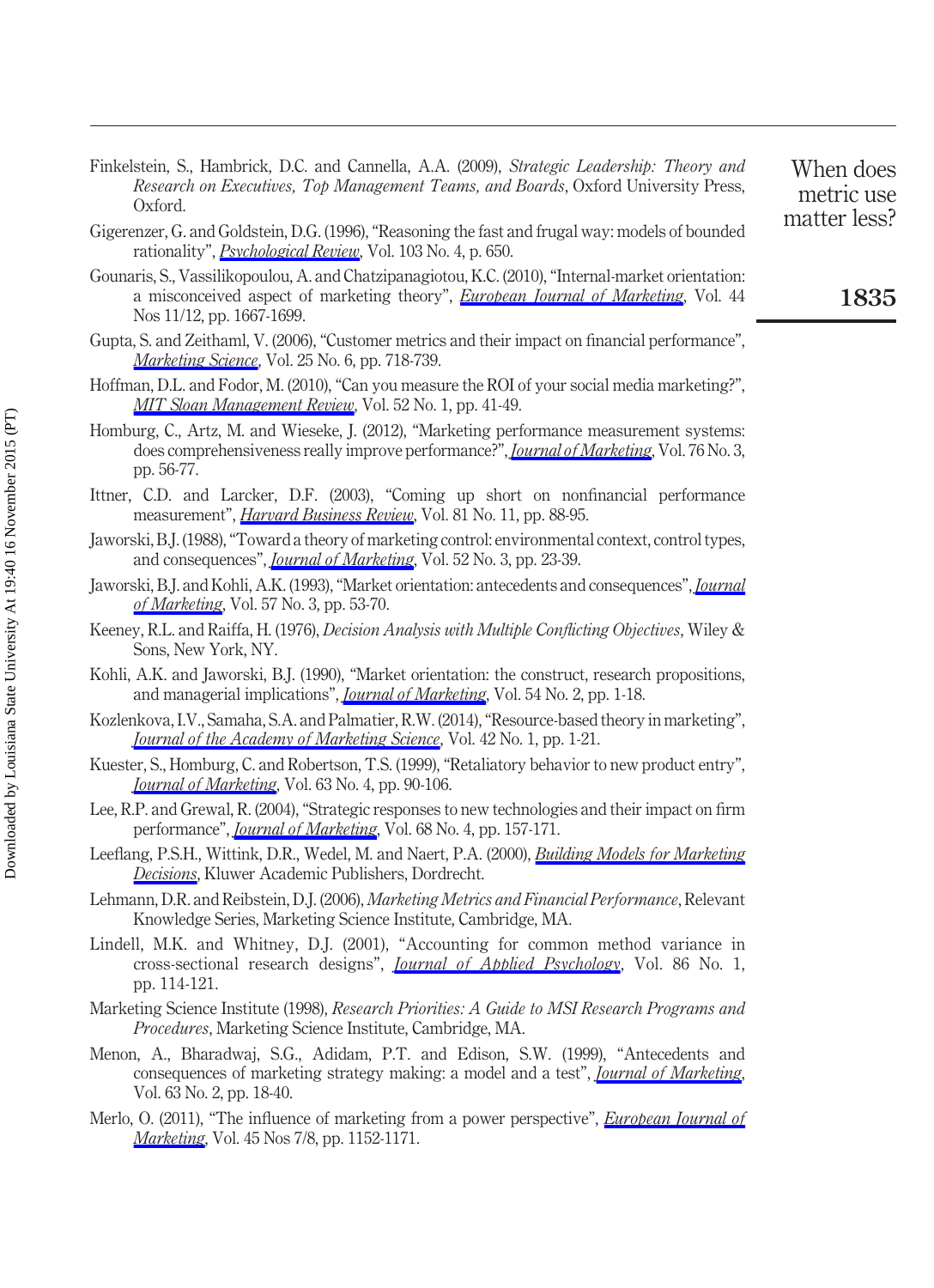<span id="page-29-18"></span><span id="page-29-13"></span><span id="page-29-12"></span><span id="page-29-11"></span><span id="page-29-10"></span><span id="page-29-8"></span><span id="page-29-5"></span><span id="page-29-4"></span><span id="page-29-1"></span>

| EJM<br>49,11/12 | Miller, C.C., Burke, L.M. and Glick, W.H. (1998), "Cognitive diversity among upper-echelon<br>executives: implications for strategic decision processes", <i>Strategic Management Journal</i> ,<br>Vol. 19 No. 1, pp. 39-58.                                 |
|-----------------|--------------------------------------------------------------------------------------------------------------------------------------------------------------------------------------------------------------------------------------------------------------|
|                 | Mintz, O. and Currim, I.S. (2013), "What drives managerial use of marketing and financial metrics<br>and does metric use affect performance of marketing-mix activities?", Journal of Marketing,<br>Vol. 77 No. 2, pp. 17-40.                                |
| 1836            | Moorman, C. and Rust, R.T. (1999), "The role of marketing", <i>Journal of Marketing</i> , Vol. 63 No. 4,<br>pp. 180-197.                                                                                                                                     |
|                 | Morgan, N.A., Anderson, E.W. and Mittal, V. (2005), "Understanding firms' customer satisfaction<br>information usage", <i>Journal of Marketing</i> , Vol. 69 No. 3, pp. 131-151.                                                                             |
|                 | Noble, C.H. and Mokwa, M.P. (1999), "Implementing marketing strategies: developing and testing<br>a managerial theory", <i>Journal of Marketing</i> , Vol. 63 No. 4, pp. 57-73.                                                                              |
|                 | Olson, E.M., Slater, S.F. and Hult, G.T.M. (2005), "The performance implications of fit among<br>business strategy, marketing organization structure, and strategic behavior", <i>Journal of</i><br>Marketing, Vol. 69 No. 3, pp. 49-65.                     |
|                 | O'Sullivan, D. and Abela, A.V. (2007), "Marketing performance measurement ability and firm<br>performance", <i>Journal of Marketing</i> , Vol. 71 No. 2, pp. 79-93.                                                                                          |
|                 | O'Sullivan, D., Abela, A.V. and Hutchinson, M. (2009), "Marketing performance measurement and<br>firm performance: evidence from the European high-technology sector", European Journal<br>of Marketing, Vol. 43 Nos 5/6, pp. 843-862.                       |
|                 | Palmatier, R.W., Dant, R.P. and Grewal, D. (2007), "A comparative longitudinal analysis of<br>theoretical perspectives of interorganizational relationship performance", <i>Journal of</i><br><i>Marketing</i> , Vol. 71 No. 4, pp. 172-194.                 |
|                 | Pauwels, K., Ambler, T., Clark, B.H., LaPointe, P., Reibstein, D.J., Skiera, B., Wierenga, B. and<br>Wiesel, T. (2009), "Dashboards as a service: why, what, how, and what research is needed?",<br>Journal of Service Research, Vol. 12 No. 2, pp. 175-189. |
|                 | Perkins, W.S. and Rao, R.C. (1990), "The role of experience in information use and decision making<br>by marketing managers", <i>Journal of Marketing Research</i> , Vol. 27 No. 1, pp. 1-10.                                                                |
|                 | Rust, R.T., Ambler, T., Carpenter, G.S., Kumar, V. and Srivastava, R.K. (2004), "Measuring<br>marketing productivity: current knowledge and future directions", <i>Journal of Marketing</i> ,<br>Vol. 68 No. 4, pp. 76-89.                                   |
|                 | Srinivasan, S. and Hanssens, D.M. (2009), "Marketing and firm value: metrics, methods, findings,<br>and future directions", <i>Journal of Marketing Research</i> , Vol. 46 No. 3, pp. 293-312.                                                               |
|                 | Srinivasan, S., Vanhuele, M. and Pauwels, K. (2010), "Mind-set metrics in market response models:<br>an integrative approach", <i>Journal of Marketing Research</i> , Vol. 47 No. 4, pp. 672-684.                                                            |
|                 | Stathakopoulos, V. (1998), "Enhancing the performance of marketing managers: aligning<br>strategy, structure and evaluation systems", <i>European Journal of Marketing</i> , Vol. 32<br>Nos 5/6, pp. 536-558.                                                |
|                 | Stewart, D.W. (2009), "Marketing accountability: linking marketing actions to financial results",<br><b>Journal of Business Research</b> , Vol. 62 No. 6, pp. 636-643.                                                                                       |
|                 | The Institute for the Study of Business Markets (2008), B-to-B Marketing Trends, The Institute for                                                                                                                                                           |

- <span id="page-29-17"></span><span id="page-29-16"></span><span id="page-29-15"></span><span id="page-29-14"></span><span id="page-29-9"></span><span id="page-29-6"></span><span id="page-29-3"></span><span id="page-29-2"></span><span id="page-29-0"></span>the Study of Business Markets, University Park, PA. Verhoef, P.C. and Leeflang, P.S.H. (2009), "Understanding the marketing department's influence within the firm", *[Journal of Marketing](http://www.emeraldinsight.com/action/showLinks?crossref=10.1509%2Fjmkg.73.2.14&isi=000263625800002)*, Vol. 73 No. 2, pp. 14-37.
- <span id="page-29-7"></span>Vorhies, D.W. and Morgan, N.A. (2005), "Benchmarking marketing capabilities for sustainable competitive advantage", *[Journal of Marketing](http://www.emeraldinsight.com/action/showLinks?crossref=10.1509%2Fjmkg.69.1.80.55505&isi=000226189500006)*, Vol. 69 No. 1, pp. 80-94.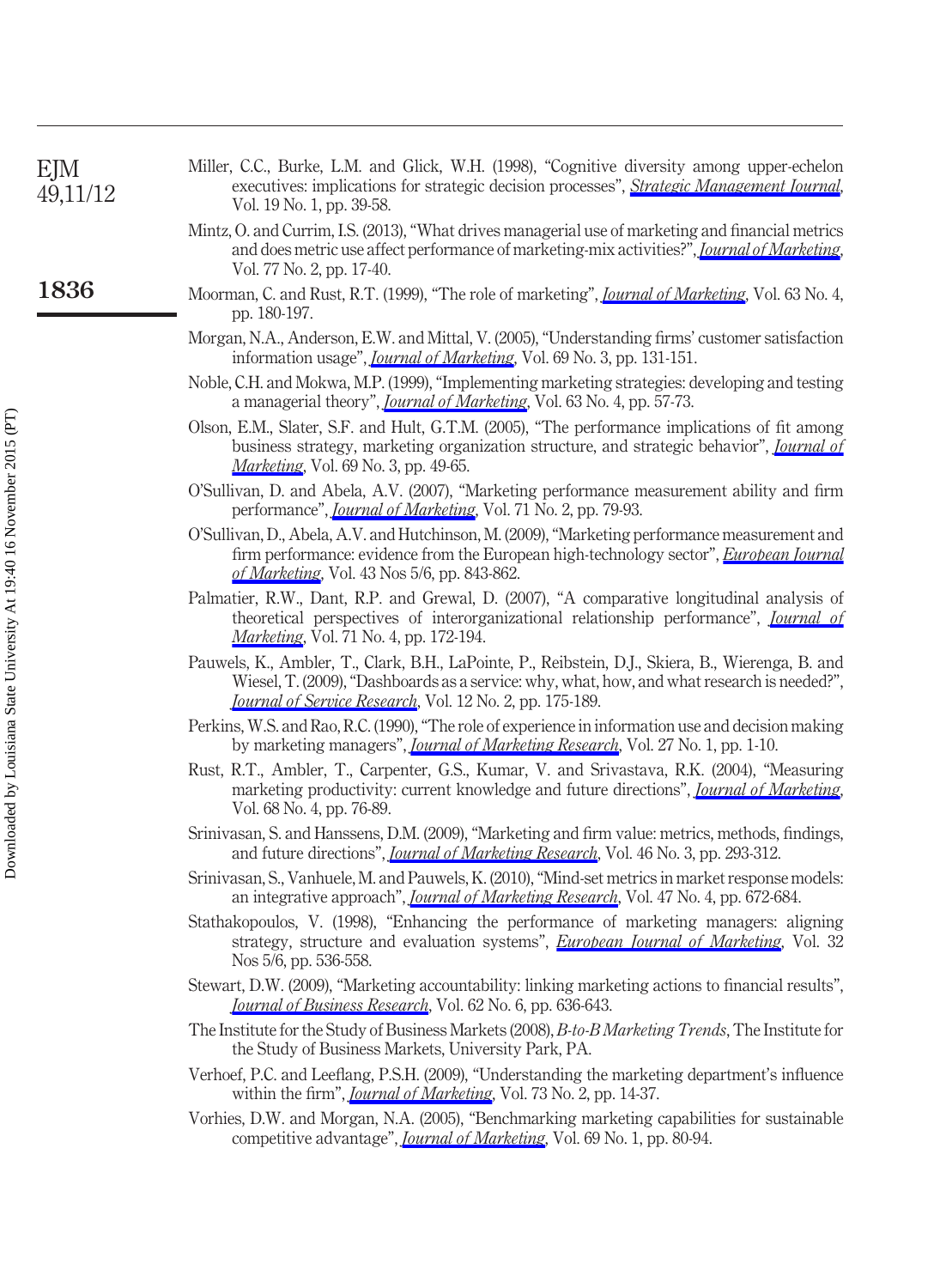<span id="page-30-1"></span><span id="page-30-0"></span>

| Wernerfelt, B. (1984), "A resource-based view of the firm", <i>Strategic Management Journal</i> , Vol. 5<br>No. 2, pp. 171-180.<br>Wind, Y. (2008), "A plan to invent the marketing we need today", <i>MIT Sloan Management Review</i> ,<br>Vol. 49 No. 4, pp. 21-28. | When does<br>metric use<br>matter less? |
|-----------------------------------------------------------------------------------------------------------------------------------------------------------------------------------------------------------------------------------------------------------------------|-----------------------------------------|
| <b>Further reading</b>                                                                                                                                                                                                                                                |                                         |
| Clark, B.H. (1999), "Marketing performance measures: history and interrelationships", <i>Journal of</i><br><i>Marketing Management</i> , Vol. 15 No. 8, pp. 711-732.                                                                                                  | 1837                                    |
| Clark, B.H., Abela, A.V. and Ambler, T. (2006), "Behind the wheel", <i>Marketing Management</i> ,<br>Vol. 15 No. 3, pp. 19-23.                                                                                                                                        |                                         |

March, J.G. (1991), "Exploration and exploitation in organizational learning", *[Organization](http://www.emeraldinsight.com/action/showLinks?crossref=10.1287%2Forsc.2.1.71&isi=000208105700005) [Science](http://www.emeraldinsight.com/action/showLinks?crossref=10.1287%2Forsc.2.1.71&isi=000208105700005)*, Vol. 2 No. 1, pp. 71-87.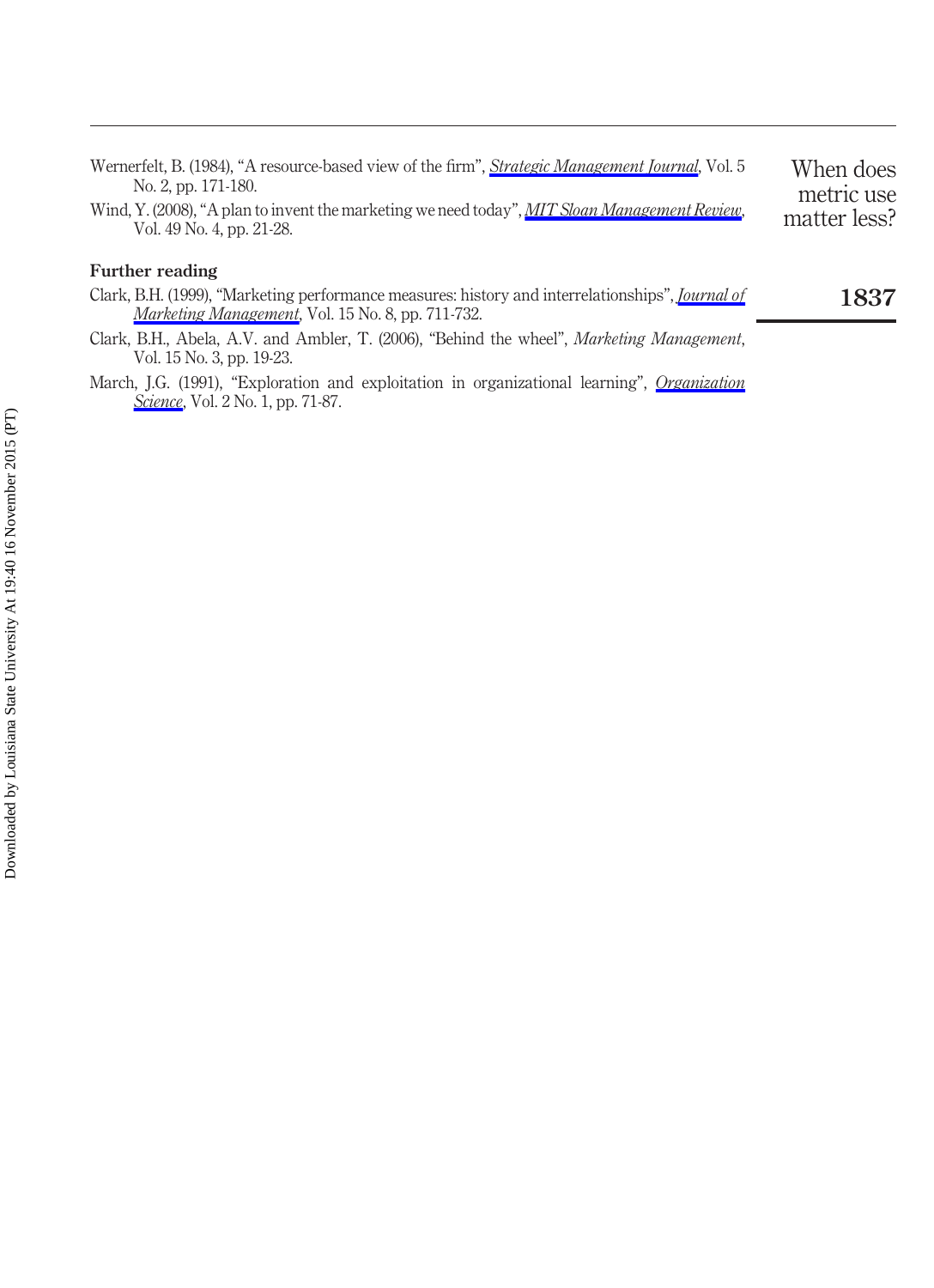<span id="page-31-0"></span>

|                                                                         | EJM<br>49,11/12                                                                      |                                     | Appendix 1                                                                                                                                                                                                                                                                                                                                                                                                                                                                                                                                                                                                                                                                                                                                                                                                                                                                                                                                                                                                                                                                                                          |                                                                                                                                                                                                                                                                                                                                                                                                                                                                                                                                                                                                                                                                                                                                                                                                                                                                                                                                                    |
|-------------------------------------------------------------------------|--------------------------------------------------------------------------------------|-------------------------------------|---------------------------------------------------------------------------------------------------------------------------------------------------------------------------------------------------------------------------------------------------------------------------------------------------------------------------------------------------------------------------------------------------------------------------------------------------------------------------------------------------------------------------------------------------------------------------------------------------------------------------------------------------------------------------------------------------------------------------------------------------------------------------------------------------------------------------------------------------------------------------------------------------------------------------------------------------------------------------------------------------------------------------------------------------------------------------------------------------------------------|----------------------------------------------------------------------------------------------------------------------------------------------------------------------------------------------------------------------------------------------------------------------------------------------------------------------------------------------------------------------------------------------------------------------------------------------------------------------------------------------------------------------------------------------------------------------------------------------------------------------------------------------------------------------------------------------------------------------------------------------------------------------------------------------------------------------------------------------------------------------------------------------------------------------------------------------------|
|                                                                         |                                                                                      | ₹                                   | 0.94                                                                                                                                                                                                                                                                                                                                                                                                                                                                                                                                                                                                                                                                                                                                                                                                                                                                                                                                                                                                                                                                                                                | $_{\footnotesize (continued)}$                                                                                                                                                                                                                                                                                                                                                                                                                                                                                                                                                                                                                                                                                                                                                                                                                                                                                                                     |
|                                                                         | 1838                                                                                 | Source(s)                           | Jaworski and Kohli, 1993;<br>Moorman and Rust, 1999;<br>Verhoef and Leeflang,<br>2009                                                                                                                                                                                                                                                                                                                                                                                                                                                                                                                                                                                                                                                                                                                                                                                                                                                                                                                                                                                                                               | Reibstein, 2006; Pauwels<br>et al., 2004; Barwise and<br>2007: Farris et al., 2010;<br>(Ambler, 2003; Ambler<br>et al., 2009; Srinivasan<br>Farley, 2004; Du et al.,<br>Hoffman and Fodor,<br>2010; Lehmann and<br>et al., 2010)                                                                                                                                                                                                                                                                                                                                                                                                                                                                                                                                                                                                                                                                                                                   |
| Downloaded by Louisiana State University At 19:40 16 November 2015 (PT) |                                                                                      | Definition and operational measures | Financial performance: Relative to your firm's stated objectives, how is the last<br>$\approx$<br>Definition: The performance of a marketing mix activity is defined based on<br>Marketing performance: Relative to your firm's stated objectives, how is the<br>Compared to past performance: relative to similar prior marketing activities<br>firm's stated marketing, financial, and overall outcomes, relative to a firm's<br>objectives, how is the last major marketing activity undertaken performing<br>last major marketing activity undertaken performing on: $(1 =$ much worse,<br>Measures: performance relative to objectives: Relative to your firm's stated<br>major marketing activity undertaken performing on: $(1 =$ much worse, $7$<br>you've undertaken, how is the last major marketing activity undertaken<br>performing? $(1 =$ much worse, $7 =$ much better; N/A if unsure or never<br>stated objectives and to similar prior decisions<br>overall? $(1 = \text{much worse}, 7 = \text{much better})$<br>much better; N/A if unsure)<br>Profitability, Sales, ROI<br>undertook activity) | Financial metric definition: Financial metrics are either monetary based, based<br>Specific metric definition: Specific metrics are defined as metrics largely suited<br>decision if a manager employed the metric as a decision aid when making the<br>manager employed the metric as a decision aid when making the marketing<br>Marketing metric definition: Marketing metrics are based on a customer or<br>General metric definition: General metrics are defined as metrics suited to<br>Definition: A metric is defined to be used in a marketing mix decision if a<br>marketing mind set. A metric is defined to be used in a marketing mix<br>on financial ratios, or readily converted to monetary outcomes<br>Customer satisfaction, Customer loyalty, Market share<br>to each of 10 marketing mix decisions considered.<br>$7 =$ much better; N/A if unsure)<br>many marketing mix decisions<br>marketing mix decision<br>mix decision |
|                                                                         | Table AI.<br>Variables.<br>definitions.<br>operational measures<br>and their sources | Variable                            | Marketing mix<br>performance                                                                                                                                                                                                                                                                                                                                                                                                                                                                                                                                                                                                                                                                                                                                                                                                                                                                                                                                                                                                                                                                                        | Metric use                                                                                                                                                                                                                                                                                                                                                                                                                                                                                                                                                                                                                                                                                                                                                                                                                                                                                                                                         |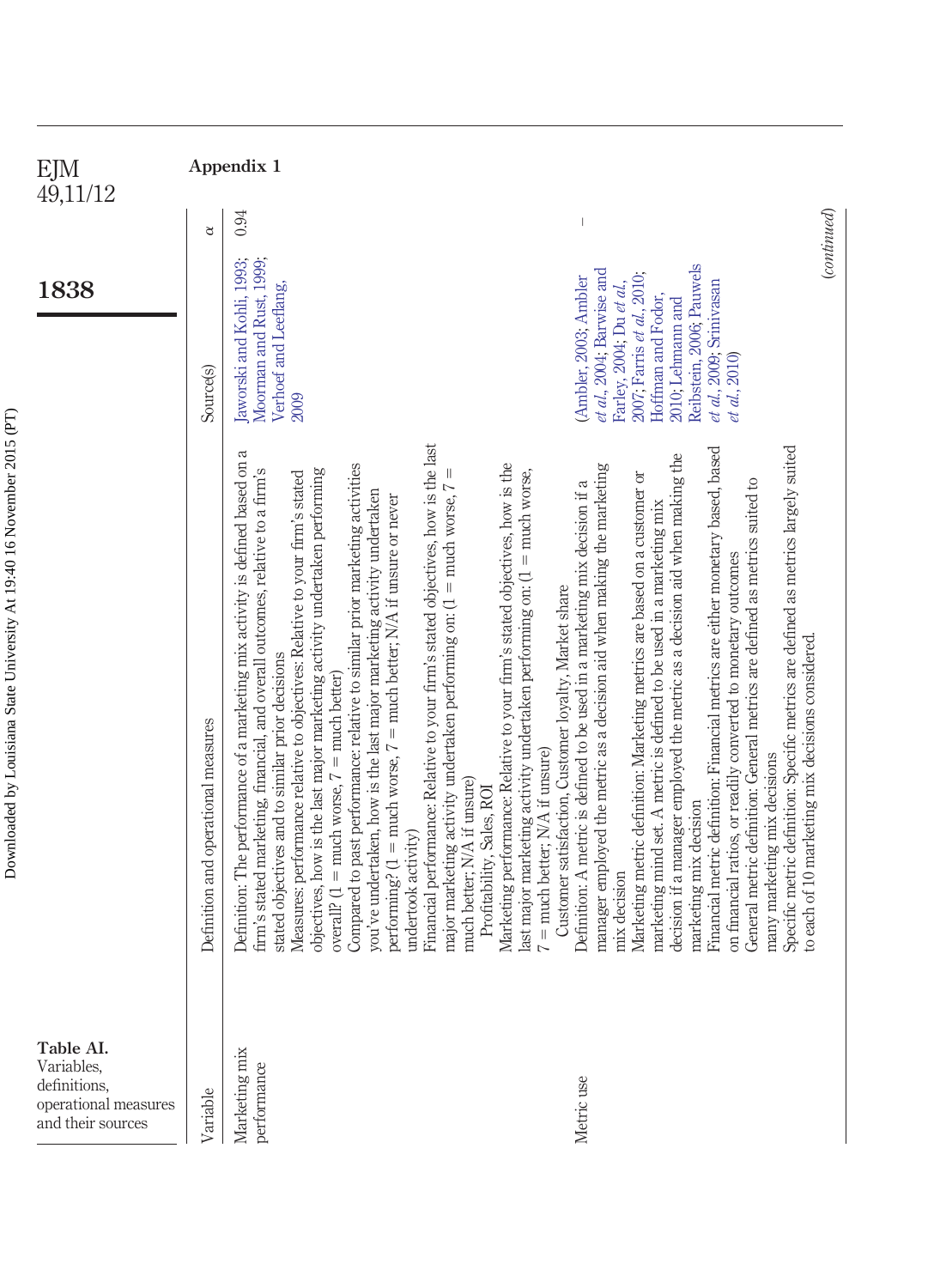| Variable                 | Definition and operational measures                                                                                                                                                                                                                                                                                                                                                                                                                                                                                                                                                                                                                                                                                                                                                                                                                                                                                                                                                                                                                          | Source(s)                                                                                 | ₫                       |
|--------------------------|--------------------------------------------------------------------------------------------------------------------------------------------------------------------------------------------------------------------------------------------------------------------------------------------------------------------------------------------------------------------------------------------------------------------------------------------------------------------------------------------------------------------------------------------------------------------------------------------------------------------------------------------------------------------------------------------------------------------------------------------------------------------------------------------------------------------------------------------------------------------------------------------------------------------------------------------------------------------------------------------------------------------------------------------------------------|-------------------------------------------------------------------------------------------|-------------------------|
| Market orientation       | Definition: The extent to which a firm measures, monitors, and communicates<br>We constantly monitor our level of commitment and orientation to serving<br>Appendix B for 12 general marketing and 12 general financial metrics which<br>FINANCIAL metrics when making your marketing mix decision: See Online<br>customer needs and experiences throughout the firm and whether the firm's<br>Measures: How strongly do you agree or disagree with each of the following<br>marketing metrics and 3 specific financial metrics were listed for each of 10<br>Measure: Please indicate if you used any of the following MARKETING or<br>were listed for each of 10 marketing mix decisions. In addition, 3 specific<br>Our business objectives are driven primarily by customer satisfaction<br>statements: $(1 =$ strongly disagree, $7 =$ strongly agree)<br>strategy is based on this information.<br>specific marketing mix decisions                                                                                                                    | 1998; Jaworski and Kohli,<br>Deshpande and Farley,<br>1993; Verhoef and<br>Leeflang, 2009 | 0.86                    |
| Organization involvement | People from all over the organization were involved in this marketing action<br>We freely communicate information about our successful and unsuccessful<br>Measures: How strongly do you agree or disagree with each of the following<br>A wide range of departments or functions in the company got involved in<br>Our strategy for competitive advantage is based on our understanding of<br>Definition: The extent to which a firm's marketing mix decision or action is<br>based on involvement of a wide range of managers across functions<br>We measure customer satisfaction systematically and frequently<br>We have routine or regular measures for customer service<br>I believe this business exists primarily to serve customers<br>customer experiences throughout all business functions<br>This marketing action was a real company-wide effort<br>We are more customer focused than our competitors<br>statements: $(1 = \text{strongly disagree}, 7 = \text{strongly agree})$<br>this marketing action<br>customer needs<br>customer needs | Noble and Mokwa, 1999                                                                     | 0.94                    |
|                          |                                                                                                                                                                                                                                                                                                                                                                                                                                                                                                                                                                                                                                                                                                                                                                                                                                                                                                                                                                                                                                                              |                                                                                           | $_{(continued)}$        |
| Table AI.                |                                                                                                                                                                                                                                                                                                                                                                                                                                                                                                                                                                                                                                                                                                                                                                                                                                                                                                                                                                                                                                                              | matter less?<br>1839                                                                      | When does<br>metric use |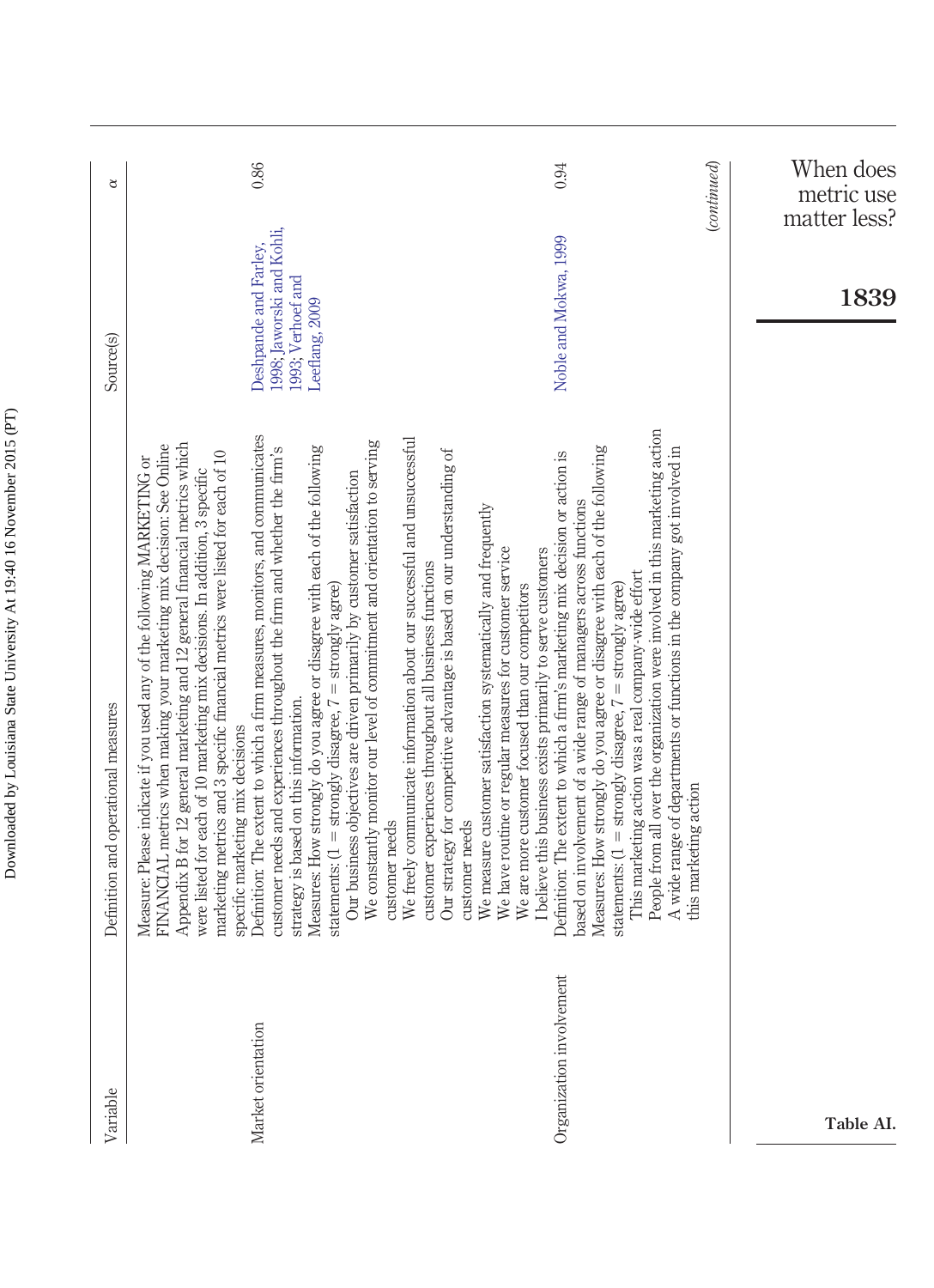| EJM<br>49,11/12 | q                                   | 0.84                                                                                                                                                                                                                                                                                                                                                                                                                                                                      |                                                                                                                                     |                                                                                                                                                                                                                                                                                                                                                                                                                                                                                                                                                       |                                                                                                                                                                                                                                                                                                                                                                                                                                                                                                                                                                                                                                                                                                                                                                                                                                                                                                                                     | $_{(continued)}$ |
|-----------------|-------------------------------------|---------------------------------------------------------------------------------------------------------------------------------------------------------------------------------------------------------------------------------------------------------------------------------------------------------------------------------------------------------------------------------------------------------------------------------------------------------------------------|-------------------------------------------------------------------------------------------------------------------------------------|-------------------------------------------------------------------------------------------------------------------------------------------------------------------------------------------------------------------------------------------------------------------------------------------------------------------------------------------------------------------------------------------------------------------------------------------------------------------------------------------------------------------------------------------------------|-------------------------------------------------------------------------------------------------------------------------------------------------------------------------------------------------------------------------------------------------------------------------------------------------------------------------------------------------------------------------------------------------------------------------------------------------------------------------------------------------------------------------------------------------------------------------------------------------------------------------------------------------------------------------------------------------------------------------------------------------------------------------------------------------------------------------------------------------------------------------------------------------------------------------------------|------------------|
| 1840            | Source(s)                           | Jaworski and Kohli, 1993                                                                                                                                                                                                                                                                                                                                                                                                                                                  | Verhoef and Leeflang,<br>2009                                                                                                       | Finkelstein et al. (2009)                                                                                                                                                                                                                                                                                                                                                                                                                                                                                                                             | Olson et al. (2005); Slater<br>and Olson (2000)                                                                                                                                                                                                                                                                                                                                                                                                                                                                                                                                                                                                                                                                                                                                                                                                                                                                                     |                  |
|                 | Definition and operational measures | Definition: A business unit's overall performance last year, relative to its own<br>your major competitors meet expectations last year: $(1 = \text{poor}, 7 = \text{excellent})$<br>To what extent did the overall performance of your business unit relative to<br>Measures: To what extent did the overall performance of the business unit<br>meet expectations last year: $(1 = \text{poor}, 7 = \text{excellent})$<br>expectations and its competitors' performance | Measure: Approximately how many full-time employees does your firm have?<br>Definition: The number of full-time employees in a firm | department; (Managerial Level) Whether a manager is VP-level or higher (e.g.,<br>Measure: Please indicate your job title: CEO/Owner, CMO, C-Level (Other than<br>Definition: (Functional Area) Whether a manager works in the marketing<br>Manager, Marketing Manager, Product Manager, Sales Manager, Other<br>Marketing), SVP/VP of Marketing, SVP/VP Sales, SVP/VP (Other than<br>SVP, C-level or Owner) or lower than VP-level (e.g. Director, Manager)<br>Marketing and Sales), Director of Marketing, Director of Sales, Brand<br>(Please list) | intended rate of product-market change, and the Porter (1980) typology, which<br>which there appears to be an opportunity. These firms concentrate on offering<br>Prospectors: These firms are frequently the first-to-market with new product<br>the most innovative product, whether it is based on substantial performance<br>orientation, the Miles and Snow (1978) typology which focuses on the firm's<br>products that push performance boundaries. Their proposition is an offer of<br>Definition: The strategy which a firm employs to compete in an industry or<br>or service concepts. They do not hesitate to enter new market segments in<br>market, categorized based on two dominant frameworks of strategic<br>Measures: Please select one of the following descriptions that best<br>focuses on the firm's differentiation or cost advantage<br>characterizes your organization:<br>improvement or cost reduction. |                  |
| Table AI.       | Variable                            | Recent business<br>performance                                                                                                                                                                                                                                                                                                                                                                                                                                            | Firm size                                                                                                                           | Functional area and level<br>in the organization                                                                                                                                                                                                                                                                                                                                                                                                                                                                                                      | Strategic orientation                                                                                                                                                                                                                                                                                                                                                                                                                                                                                                                                                                                                                                                                                                                                                                                                                                                                                                               |                  |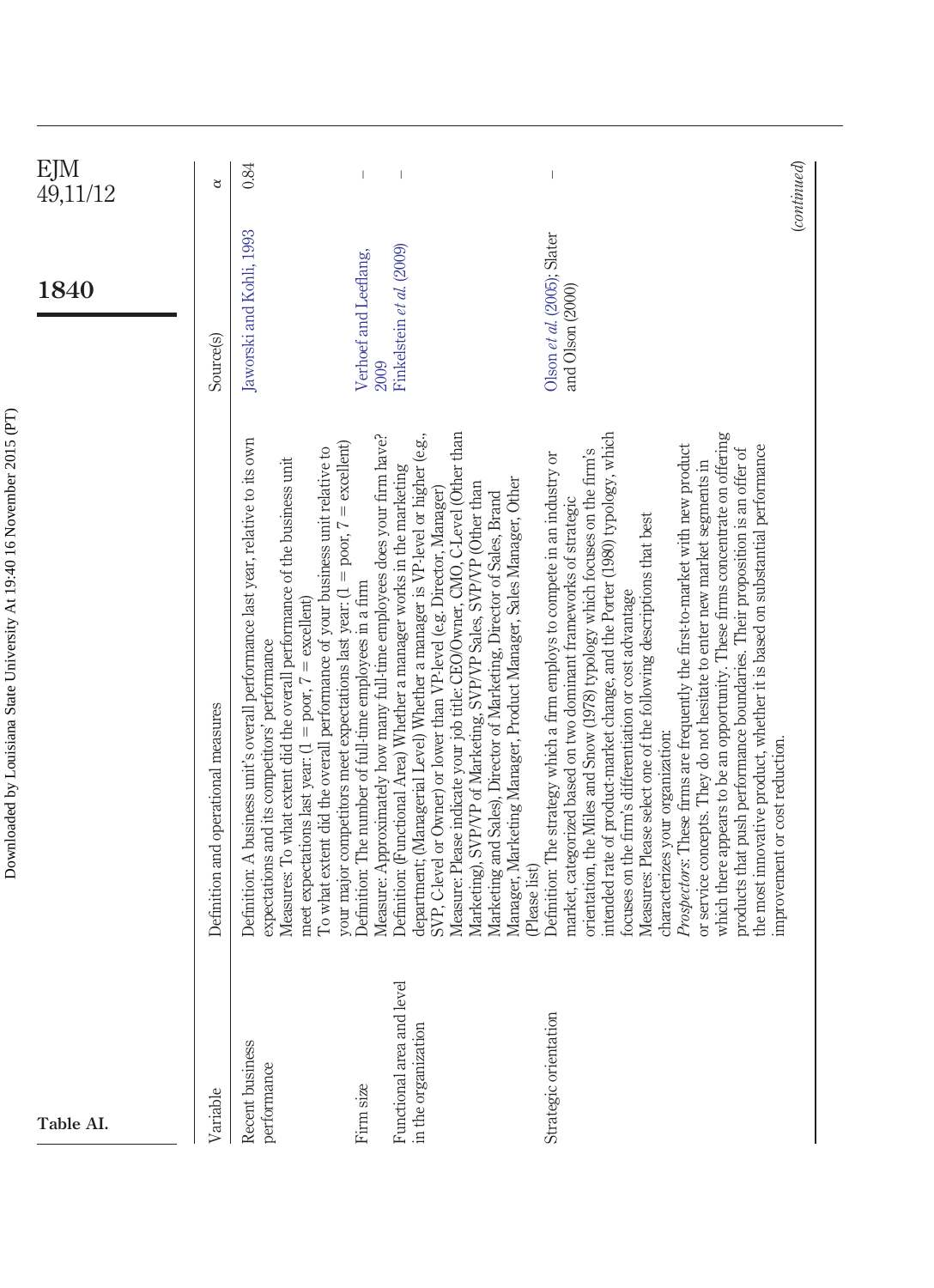| Variable                     | Definition and operational measures                                                                                                                                                                                                                                                                                                                                                                                                                                                                                                                                                                                                                                                                          | Source(s)               | ₹                                      |
|------------------------------|--------------------------------------------------------------------------------------------------------------------------------------------------------------------------------------------------------------------------------------------------------------------------------------------------------------------------------------------------------------------------------------------------------------------------------------------------------------------------------------------------------------------------------------------------------------------------------------------------------------------------------------------------------------------------------------------------------------|-------------------------|----------------------------------------|
|                              | activity, they can be early followers with a better targeting strategy, increased<br>domain by aggressively protecting their product market position. They rarely<br>producing goods or services as efficiently as possible. In general, these firms<br>are at the forefront of product of service development; instead, they focus on<br>Analyzers: These firms are seldom first-in with new products or services or<br>focus on increasing share in existing markets by providing products at the<br>first to enter emerging market segments. However, by monitoring market<br>Low-Cost Defenders: These firms attempt to maintain a relatively stable<br>customer benefits, or lower costs<br>best prices |                         |                                        |
|                              | domain by aggressively protecting their product market position. They rarely<br>Differentiated Defenders: These firms attempt to maintain a relatively stable<br>are at the forefront of product or service development; instead, they focus on<br>providing superior service and/or product quality. Their prices are typically<br>higher than the industry average                                                                                                                                                                                                                                                                                                                                         |                         |                                        |
| Compensation<br>Metric-based | Definition: The importance of metrics in a manager's compensation package<br>Measures: Please indicate how important each metric type is related to your<br>compensation package: $(1 = not at all important, 7 = extremely important)$<br>Overall Metrics, Marketing Metrics, Financial Metrics                                                                                                                                                                                                                                                                                                                                                                                                             | Mintz and Currim (2013) | 0.82                                   |
| Metric training level        | Measures: Please indicate your level of training with metrics (can be through<br>work or educational experiences): $(1 = \text{much less than average amount of})$<br>Definition: A manager's level of training on the use of metrics<br>training, $7 =$ much more than average amount of training)<br>Overall metrics, marketing metrics, financial metrics                                                                                                                                                                                                                                                                                                                                                 | Mintz and Currim (2013) | 0.94                                   |
| Managerial experience        | Definition: A manager's experience in number of years as a manager, at the<br>Measures: How many years of managerial experience do you have?<br>How many years have you been working at your current position?<br>How many years have you been working for this company?<br>firm, and in the current position                                                                                                                                                                                                                                                                                                                                                                                                | Mintz and Currim (2013) | 0.68                                   |
| Table AI.                    |                                                                                                                                                                                                                                                                                                                                                                                                                                                                                                                                                                                                                                                                                                              | matter less?<br>1841    | When does<br>(continued)<br>metric use |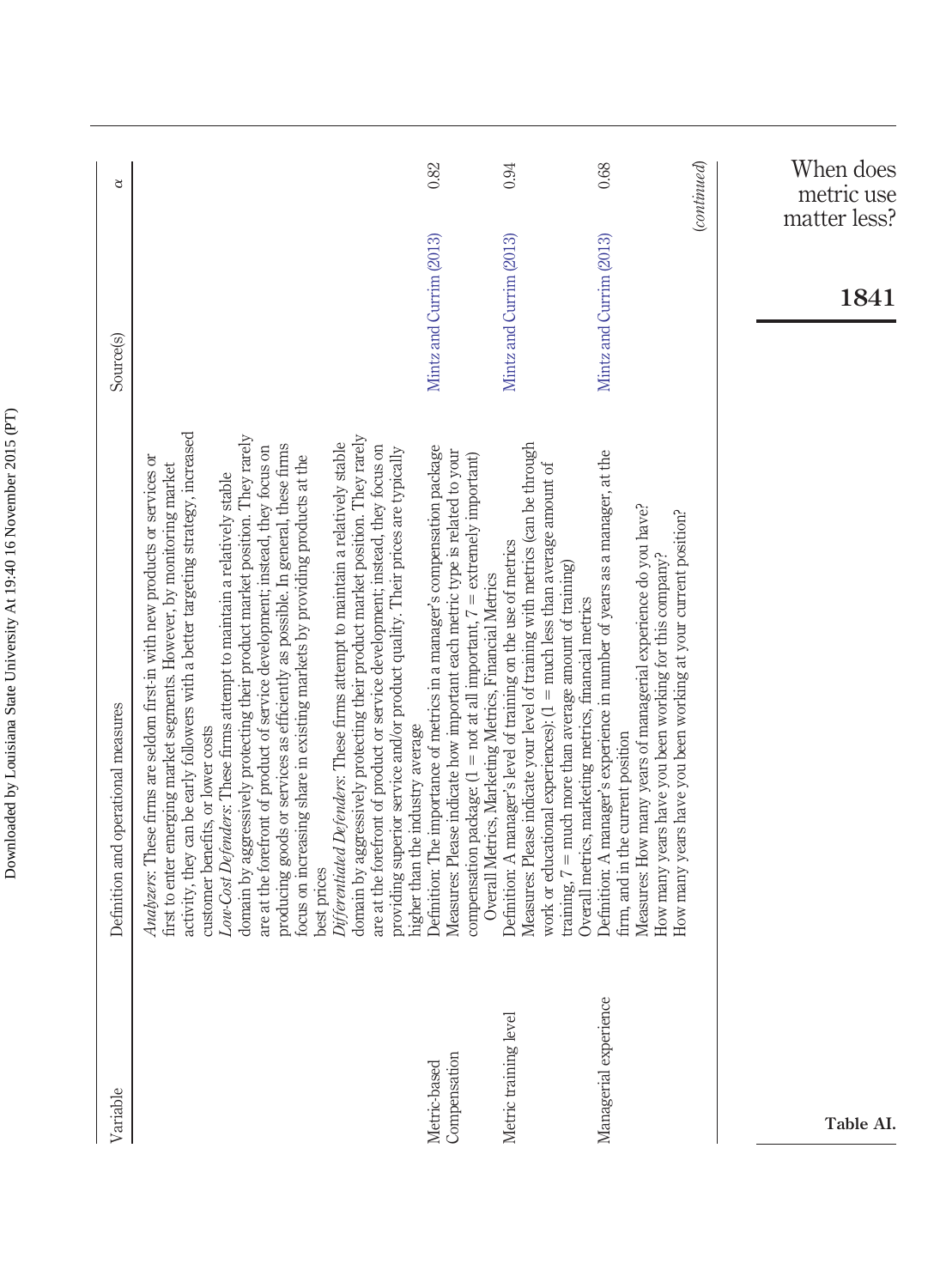| EJM<br>49,11/12<br>1842 | ₫<br>Source(s)                      | 0.85<br>Mintz and Currim (2013)                                                                                                                                                                                                                                                                                       | Verhoef and Leeflang,<br>2009                                                                                                                                                                                                                      | Verhoef and Leeflang,<br>2009                                                                                                                                                                                                  | Verhoef and Leeflang,<br>2009                                                                                                                                                                                                                       | Deshpande and Zaltman<br>(1982)                                                                                                                                                                                       | Kuester et al. (1999)                                                                                                                                                  |
|-------------------------|-------------------------------------|-----------------------------------------------------------------------------------------------------------------------------------------------------------------------------------------------------------------------------------------------------------------------------------------------------------------------|----------------------------------------------------------------------------------------------------------------------------------------------------------------------------------------------------------------------------------------------------|--------------------------------------------------------------------------------------------------------------------------------------------------------------------------------------------------------------------------------|-----------------------------------------------------------------------------------------------------------------------------------------------------------------------------------------------------------------------------------------------------|-----------------------------------------------------------------------------------------------------------------------------------------------------------------------------------------------------------------------|------------------------------------------------------------------------------------------------------------------------------------------------------------------------|
|                         | Definition and operational measures | Measures: Please rate your qualitative/quantitative background: $(1 =$ entirely<br>Definition: A manager's qualitative/quantitative orientation based on<br>qualitative, $7 =$ entirely quantitative)<br>Work experience background<br>education and work experience<br>Educational background<br>Overall orientation | Definition: Whether a firm employs a Chief Marketing Officer (CMO)<br>Measure: Does your firm employ a Chief Marketing Officer (CMO)?<br>Definition: Whether a firm is publicly traded or privately held<br>Measure: Is your firm publicly traded? | Measure: Please indicate the extent to which your sales come from B2B or B2C<br>Definition: The extent to which a manager's sales come from B2B or B2C<br>markets: $(1 = \text{mostly B2B}, 7 = \text{mostly B2C})$<br>markets | Definition: The extent to which a manager's sales come from goods or services<br>Measure: Please indicate the extent to which your sales come from goods or<br>services markets: $(1 = \text{mostly goods}, 7 = \text{mostly services})$<br>markets | Measure: At which one of the following stages would you place your product?<br>(shown in a product life cycle diagram, introductory, growth, maturity,<br>Definition: The stage of the product life cycle<br>decline) | Definition: The percentage of sales the four largest businesses competing in a<br>Measure: Approximately what percentage of sales does the largest 4<br>market control |
| Table AI.               | Variable                            | Quantitative background                                                                                                                                                                                                                                                                                               | CMO presence<br>Ownership                                                                                                                                                                                                                          | B2C vs B2B                                                                                                                                                                                                                     | Services vs goods                                                                                                                                                                                                                                   | Product life cycle                                                                                                                                                                                                    | Industry concentration                                                                                                                                                 |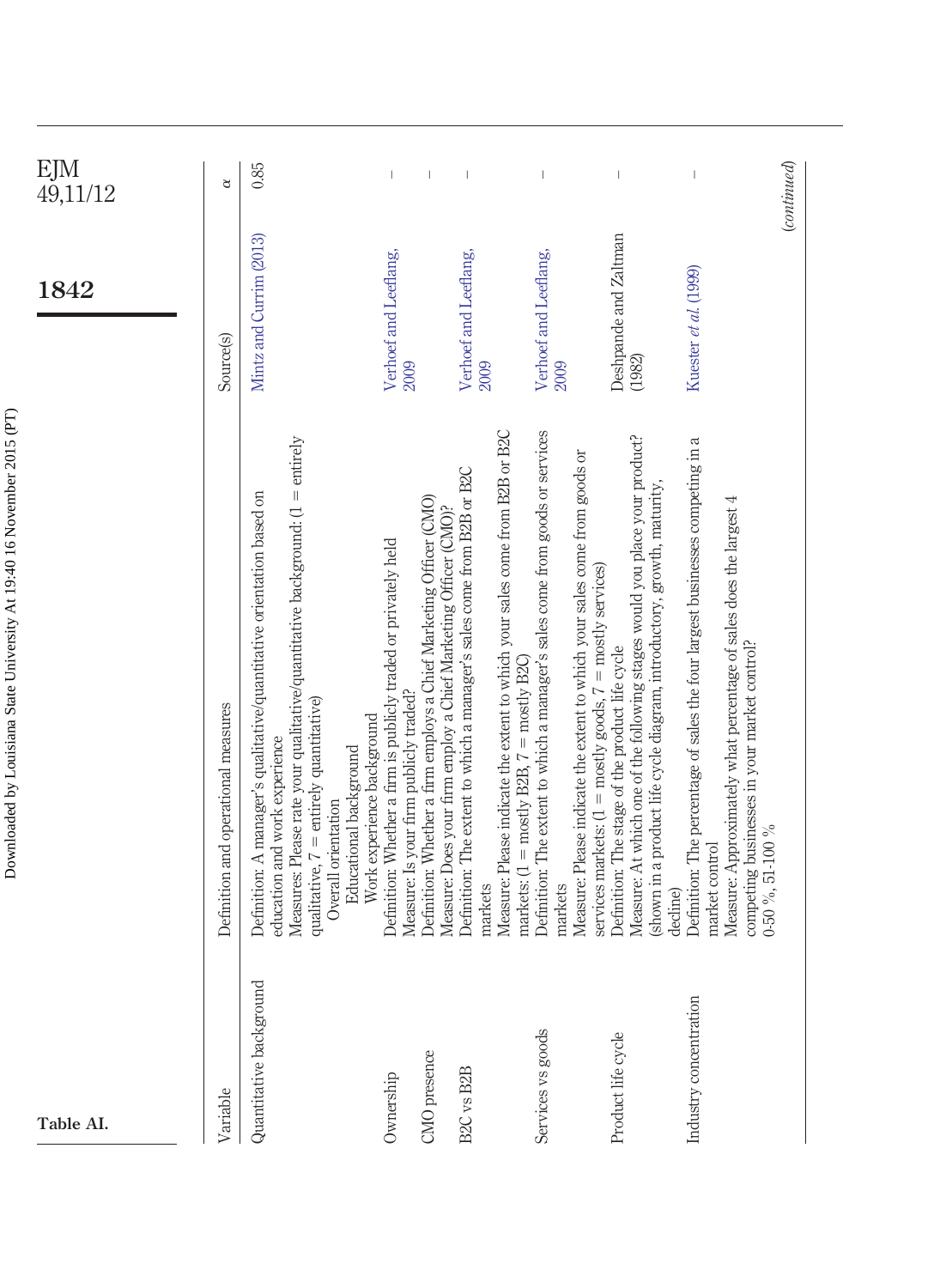| i<br>Comparente<br>ı |
|----------------------|
| ١<br>l               |
|                      |
|                      |
| l                    |
|                      |
| ì<br>l               |
|                      |
|                      |
|                      |
|                      |
| ļ                    |

| Variable                                             | Definition and operational measures                                                                                                                                                                                                                                                                                                                                                                                                                            | Source(s)               |                                         |
|------------------------------------------------------|----------------------------------------------------------------------------------------------------------------------------------------------------------------------------------------------------------------------------------------------------------------------------------------------------------------------------------------------------------------------------------------------------------------------------------------------------------------|-------------------------|-----------------------------------------|
| Market growth                                        | Definition: The average annual growth or decline of the company and the<br>Measures: Over the last three years, what was the average annual market<br>growth or decline for your company?<br>industry over the last three years                                                                                                                                                                                                                                | Homburg et al. $(2012)$ | 0.66<br>₹                               |
| Market turbulence                                    | Definition: The rate at which products or services become obsolete, the ease of<br>Measures: How strongly do you agree or disagree with each of the following<br>forecasting consumer preferences, and how often a firm needs to change its<br>marketing and production/service technology to keep up with competitors<br>Over the last three years, what was the average annual market growth or<br>and/or consumer preferences<br>decline for your industry? | Miller et al. (1998)    | 0.63                                    |
|                                                      | Consumer demand and preferences are very easy to forecast in your firm's<br>Your firm seldom needs to change its marketing practices to keep up with<br>Products/services become obsolete very slowly in your firm's principal<br>$(1 =$ strongly disagree, $7 =$ strongly agree): $\circledR =$ reverse scored<br>competitors $\circledR$<br>industry ®<br>statements                                                                                         |                         |                                         |
|                                                      | Your firm must frequently change its production/service technology to keep<br>up with competitors and/or consumer preferences<br>principal industry ®                                                                                                                                                                                                                                                                                                          |                         |                                         |
| Note: Table A1 is taken from Mintz and Currim (2013) |                                                                                                                                                                                                                                                                                                                                                                                                                                                                |                         |                                         |
|                                                      |                                                                                                                                                                                                                                                                                                                                                                                                                                                                |                         |                                         |
| Table AI.                                            |                                                                                                                                                                                                                                                                                                                                                                                                                                                                | 1843                    | When does<br>metric use<br>matter less? |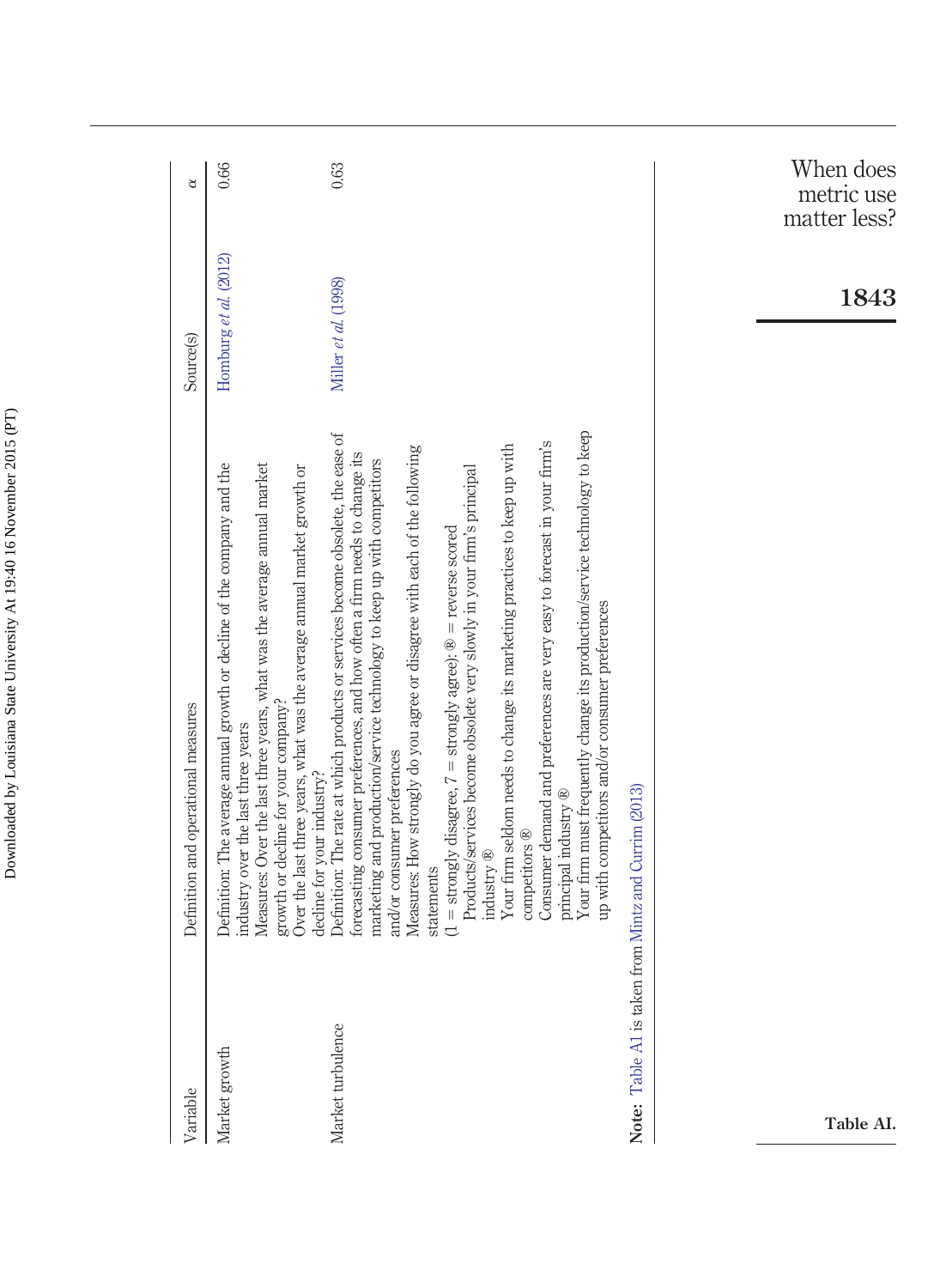#### <span id="page-37-1"></span><span id="page-37-0"></span>**Appendix 2**

EJM 49,11/12

| 1844                                                                | Marketing mix<br>activity  | Marketing metrics                                                                                                                                                                                                       | Financial metrics                                                                                                                                                                                                                              |
|---------------------------------------------------------------------|----------------------------|-------------------------------------------------------------------------------------------------------------------------------------------------------------------------------------------------------------------------|------------------------------------------------------------------------------------------------------------------------------------------------------------------------------------------------------------------------------------------------|
|                                                                     | General metrics            | Market share (units or dollars)<br>Awareness (product or brand)<br>Satisfaction (product or brand)<br>Likeability (product or brand)<br>Preference (product or brand)<br>Willingness to recommend<br>(product or brand) | Net profit<br>Return on Investment (ROI)<br>Return on Sales (ROS)<br>Return on Marketing Investment (ROMI)<br>Net Present Value (NPV)<br>Economic Value Added (EVA)<br>Marketing expenditures (% specifically on<br>brand building activities) |
|                                                                     |                            | Perceived product quality<br>Consideration set<br>Total customers<br>Share of customer wallet                                                                                                                           | Stock prices/stock returns<br>Tobin's $q$<br>Target volume (Units or Sales)<br>Customer segment profitability<br>Customer Lifetime Value (CLV)                                                                                                 |
|                                                                     | Traditional<br>advertising | Impressions<br>Reach<br>Recall                                                                                                                                                                                          | Cost per Customer Acquired/Cost per<br>Thousand Impressions (CPM)<br>Lead Generation<br>Internal Rate of Return (IRR)                                                                                                                          |
|                                                                     | Internet<br>advertising    | Loyalty (product or brand)<br>Share of voice<br>Impressions<br>Hits/visits/page views<br>Click-through rate                                                                                                             | Cost per click<br>Conversion rate<br>Internal Rate of Return (IRR)                                                                                                                                                                             |
|                                                                     | Direct to<br>consumer      | Reach<br>Number of responses by campaign<br>New customer retention rate                                                                                                                                                 | Cost per customer acquired<br>Conversion rate<br>Lead generation                                                                                                                                                                               |
|                                                                     | Social media               | Hits/visits/page views<br>Number of followers/tags                                                                                                                                                                      | Lead generation<br>Cost per exposure<br>Total costs                                                                                                                                                                                            |
|                                                                     | Price promotions           | Volume of coverage by media<br>Impressions<br>Reach                                                                                                                                                                     | Promotional sales/incremental lift<br>Redemption rates (coupons, etc.)                                                                                                                                                                         |
|                                                                     | Pricing                    | Trial/repeat volume (or ratio)<br>Price premium<br>Reservation price<br>Relative price                                                                                                                                  | Internal Rate of Return (IRR)<br>Unit margin/margin %<br>Price elasticity<br>Optimal price                                                                                                                                                     |
| Table AII.                                                          | New product<br>development | Belief in new product concept<br>Attitude toward product/brand<br>Expected annual growth rate                                                                                                                           | Expected MArgin %<br>Level of cannibalization/cannibalization<br>rate<br>Internal Rate of Return (IRR)                                                                                                                                         |
| Marketing, financial,<br>general and specific<br>to a marketing mix | Sales force                | Reach<br>Number of responses by campaign<br>New customer retention rate                                                                                                                                                 | Sales potential forecast<br>Sales force productivity<br>Sales funnel/sales pipeline                                                                                                                                                            |
| metrics                                                             |                            |                                                                                                                                                                                                                         | ( <i>continued</i> )                                                                                                                                                                                                                           |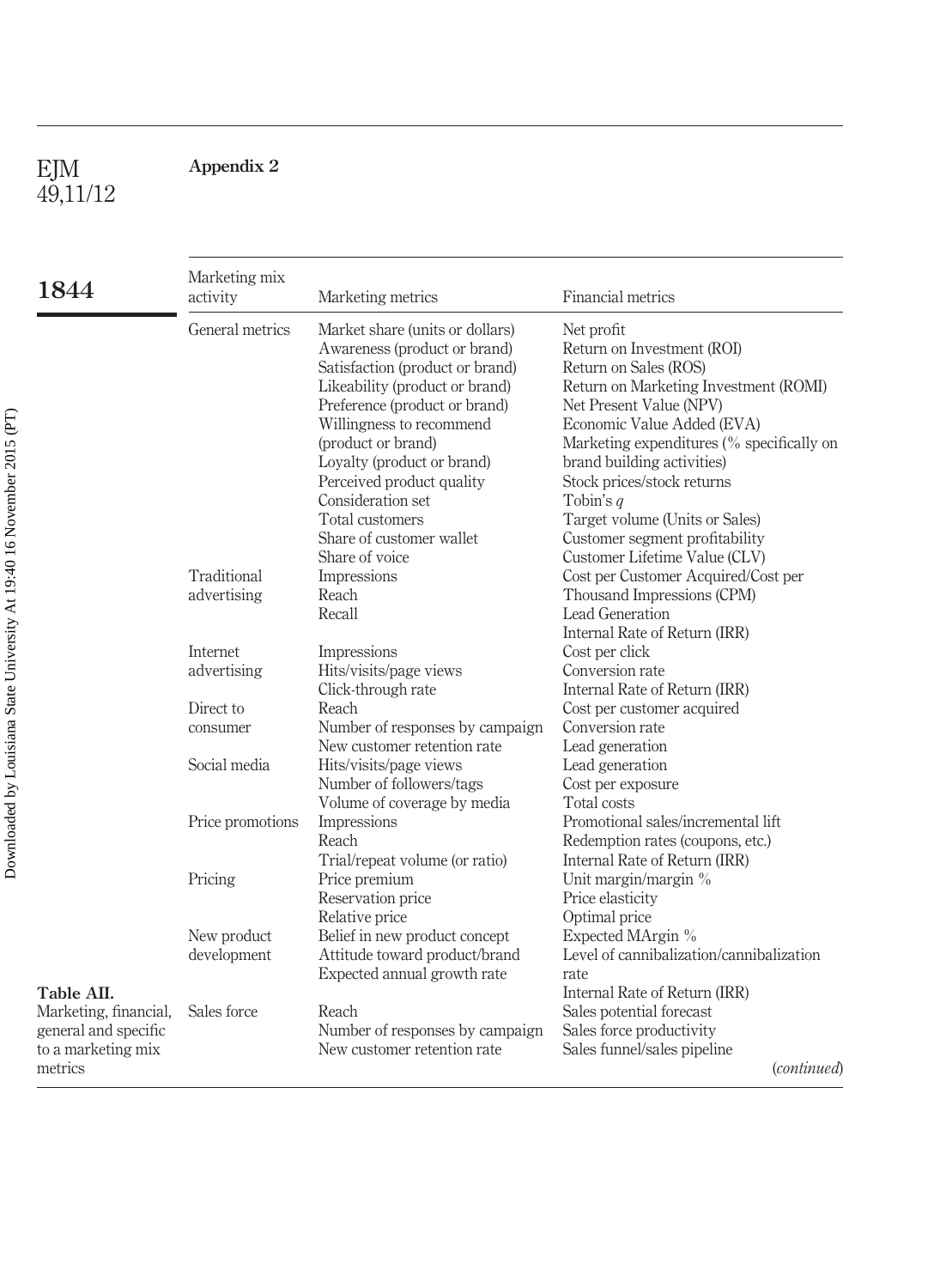| Marketing mix<br>activity | Marketing metrics                                                                                 | Financial metrics                                                                                   | When does<br>metric use |
|---------------------------|---------------------------------------------------------------------------------------------------|-----------------------------------------------------------------------------------------------------|-------------------------|
| Distribution              | Out of stock % availability<br>Strength of channel relationships<br>Product Category Volume (PCV) | Total inventory/total distributors<br>Channel margins<br>Sales per Store/Stock-keeping units (SKUS) | matter less?            |
| PR/sponsorship            | Volume of coverage by media<br>Reach<br>Recall                                                    | Lead generation<br>Cost per exposure<br>Total costs                                                 | 1845                    |
|                           | <b>Note:</b> Table AII is taken from Mintz and Currim (2013)                                      |                                                                                                     | Table AII.              |

#### **Appendix 3. Estimation equations**

*Marketing metric use separate estimation equations*

<span id="page-38-0"></span>\n
$$
\text{PERF} = \beta_0 + \beta_1 \text{MKTMET} + \beta_2 \text{MKTOR} + \beta_3 \text{ORGINV} + \beta_4 \text{BUSPERF} + \beta_5 \text{SIZE}
$$
\n $+ \beta_6 \text{MKT} + \beta_7 \text{MGRLVL} + \beta_8 \text{MKTMET}^* \text{MKTOR} + \beta_9 \text{MKTMET}^* \text{ORGINV} + \beta_{10} \text{MKTMET}^* \text{BUSPERF} + \beta_{11} \text{MKTMET}^* \text{SIZE} + \beta_{12} \text{MKTMET}^* \text{MKT} + \beta_{13} \text{MKTMET}^* \text{MGRLVL} + \varepsilon_{\text{PERF}}$ \n

\n\n There:\n

Where:

$$
\begin{split} \text{MKTMET} \, &= \, \delta_0 \, + \, \sum_{p=1}^5 \delta_p \text{FS}_p \, + \, \sum_{d=1}^2 \delta_{d+5} \text{MO}_d \, + \, \sum_{g=1}^4 \delta_{g+7} \text{MC}_g \, + \, \sum_{q=1}^6 \delta_{q+11} \text{FC}_q \\ &+ \, \sum_{c=1}^4 \delta_{c+17} \text{EC}_c \, + \, \sum_{i=1}^9 \delta_{i+21} \text{MA}_i \, + \, \varepsilon_{\text{MKTMET}} \end{split} \tag{A2}
$$

<span id="page-38-1"></span>*c*-1 *i*-1 *Financial metric use separate estimation equations*

<span id="page-38-2"></span>\n
$$
\text{PERF} = \beta_0 + \beta_1 \text{FINMET} + \beta_2 \text{MKTOR} + \beta_3 \text{ORGINV} + \beta_4 \text{BUSPERF} + \beta_5 \text{SIZE}
$$
\n $+ \beta_6 \text{MKT} + \beta_7 \text{MGRLVL} + \beta_8 \text{FINMET} \cdot \text{MKTOR} + \beta_9 \text{FINMET} \cdot \text{ORGINV}$ \n $+ \beta_{10} \text{FINMET} \cdot \text{BUSPERF} + \beta_{11} \text{FINMET} \cdot \text{SIZE} + \beta_{12} \text{FINMET} \cdot \text{MKT}$ \n $+ \beta_{13} \text{FINMET} \cdot \text{MGRLVL} + \varepsilon_{\text{PERF}}$ \n

<span id="page-38-3"></span>Where:

$$
\text{FINMET} = \alpha_0 + \sum_{p=1}^{5} \alpha_p \text{FS}_p + \sum_{d=1}^{2} \alpha_{d+5} \text{MO}_d + \sum_{g=1}^{4} \alpha_{g+7} \text{MC}_g + \sum_{q=1}^{6} \alpha_{q+11} \text{FC}_q + \sum_{c=1}^{4} \alpha_{c+17} \text{EC}_c + \sum_{i=1}^{9} \alpha_{i+21} \text{MA}_i + \varepsilon_{\text{FINMET}} \tag{A4}
$$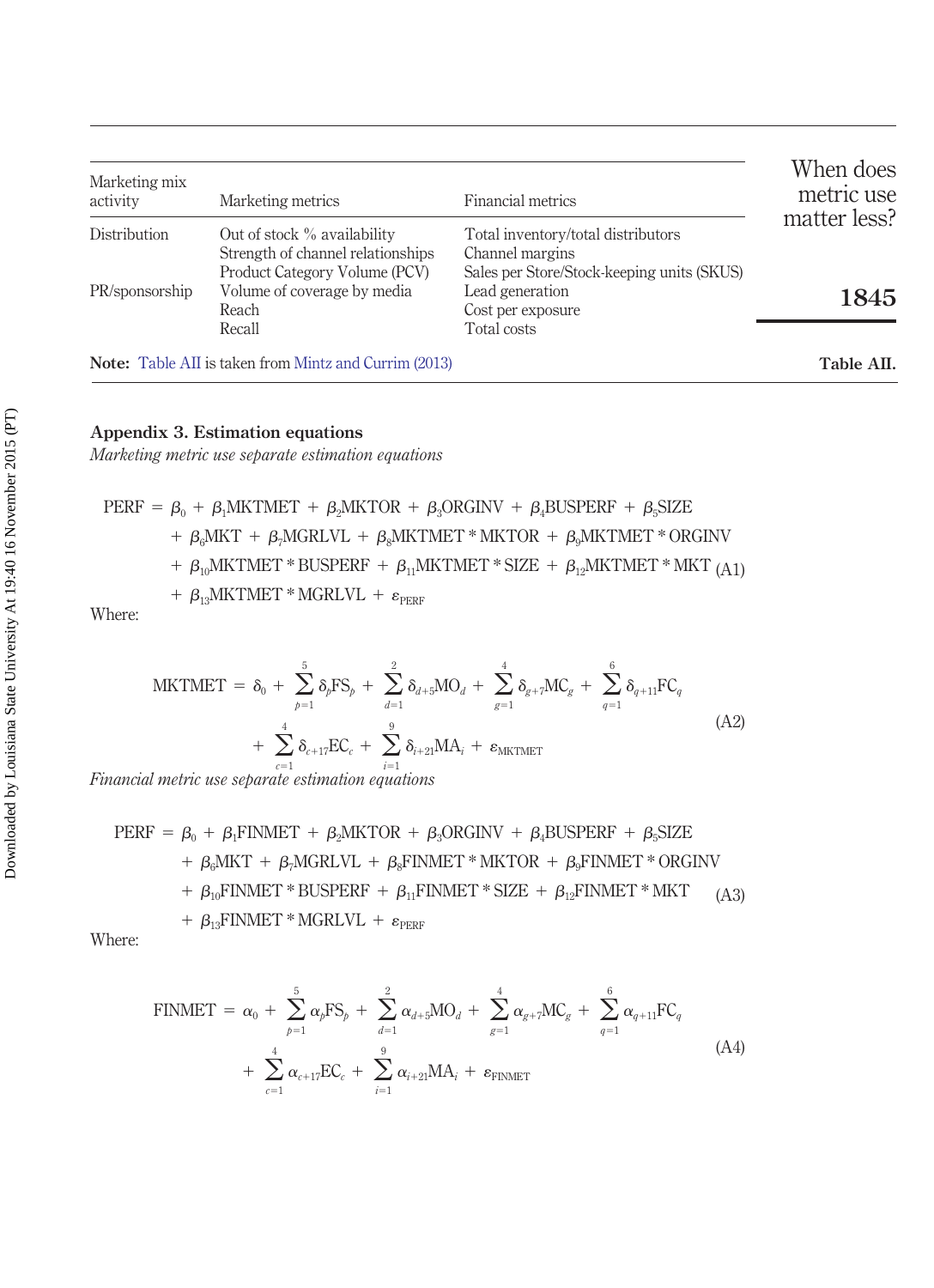EJM 49,11/12

**1846**

*Marketing and financial metric use joint estimation equations*

<span id="page-39-0"></span>\n
$$
\text{PERF} = \beta_0 + \beta_1 \text{MKTMET} + \beta_2 \text{FINMET} + \beta_3 \text{MKTOR} + \beta_4 \text{ORGINV} + \beta_5 \text{BUSPERF}
$$
\n

\n\n $+ \beta_6 \text{SIZE} + \beta_7 \text{MKT} + \beta_8 \text{MGRLVL} + \beta_9 \text{MKTMET} * \text{MKTOR}$ \n

\n\n $+ \beta_{10} \text{MKTMET} * \text{ORGINV} + \beta_{11} \text{MKTMET} * \text{BUSPERF} + \beta_{12} \text{MKTMET} * \text{SIZE}$ \n

\n\n $+ \beta_{13} \text{MKTMET} * \text{MKT} + \beta_{14} \text{MKTMET} * \text{MGRLVL} + \beta_{15} \text{FINMET} * \text{MKTOR}$ \n

\n\n $+ \beta_{16} \text{FINMET} * \text{ORGINV} + \beta_{17} \text{FINMET} * \text{BUSPERF} + \beta_{18} \text{FINMET} * \text{SIZE}$ \n

\n\n $+ \beta_{19} \text{FINMET} * \text{MKT} + \beta_{20} \text{FINMET} * \text{MGRLVL} + \varepsilon_{\text{PERF}}$ \n

\n\n (A5)\n

<span id="page-39-1"></span>Where:

$$
\begin{split} \text{MKTMET} \, &= \delta_0 + \sum_{p=1}^{5} \delta_p \text{FS}_p \, + \, \sum_{d=1}^{2} \delta_{d+5} \text{MO}_d \, + \, \sum_{g=1}^{4} \delta_{g+7} \text{MC}_g \, + \, \sum_{q=1}^{6} \delta_{q+11} \text{FC}_q \\ &+ \, \sum_{c=1}^{4} \delta_{c+17} \text{EC}_c \, + \, \sum_{i=1}^{9} \delta_{i+21} \text{MA}_i \, + \, \varepsilon_{\text{MKTMET}} \end{split} \tag{A6}
$$

$$
\text{FINMET} = \alpha_0 + \sum_{p=1}^{5} \alpha_p \text{FS}_p + \sum_{d=1}^{2} \alpha_{d+5} \text{MO}_d + \sum_{g=1}^{4} \alpha_{g+7} \text{MC}_g + \sum_{q=1}^{6} \alpha_{q+11} \text{FC}_q + \sum_{c=1}^{4} \alpha_{c+17} \text{EC}_c + \sum_{i=1}^{9} \alpha_{i+21} \text{MA}_i + \varepsilon_{\text{FINMET}} \tag{A7}
$$

<span id="page-39-3"></span><span id="page-39-2"></span>*Total metric use to different performances separate estimation equations*

PERFOBJ = 
$$
β_0 + β_1METUSE + β_2MKTOR + β_3ORGINV + β_4BUSPERF
$$
  
+  $β_5SIZE + β_6MKT + β_7MGRLVL + β_8METUSE * MKTOR$   
+  $β_9METUSE * ORGINV + β_{10}METUSE * BUSPERF$   
+  $β_{11}METUSE * SIZE + β_{12}METUSE * MKT$   
+  $β_{13}METUSE * MGRLVL + ε_{PERFFIN}$  (A8)

<span id="page-39-4"></span>Where:

$$
\text{METUSE} = \omega_0 + \sum_{p=1}^{5} \omega_p \text{FS}_p + \sum_{d=1}^{2} \omega_{d+5} \text{MO}_d + \sum_{g=1}^{4} \omega_{g+7} \text{MC}_g + \sum_{q=1}^{6} \omega_{q+11} \text{FC}_q + \sum_{d=1}^{4} \omega_{c+17} \text{EC}_c + \sum_{i=1}^{9} \omega_{i+21} \text{MA}_i + \varepsilon_{\text{METUSE}} \tag{A9}
$$

*c*-1 *i*-1 *Total metric use to different performances joint estimation equations*

<span id="page-39-5"></span>PERFOBJ = 
$$
β_0 + β_1METUSE + β_2MKTOR + β_3ORGINV + β_4BUSPERF + β_5SIZE
$$
  
+  $β_6MKT + β_7MGRLVL + β_8METUSE * MKTOR + β_9METUSE * ORGINV$   
+  $β_{10}METUSE * BUSPERF + β_{11}METUSE * SIZE$   
+  $β_{12}METUSE * MKT + β_{13}METUSE * MGRLVL + ε_{PERFOBJ}$  (A10)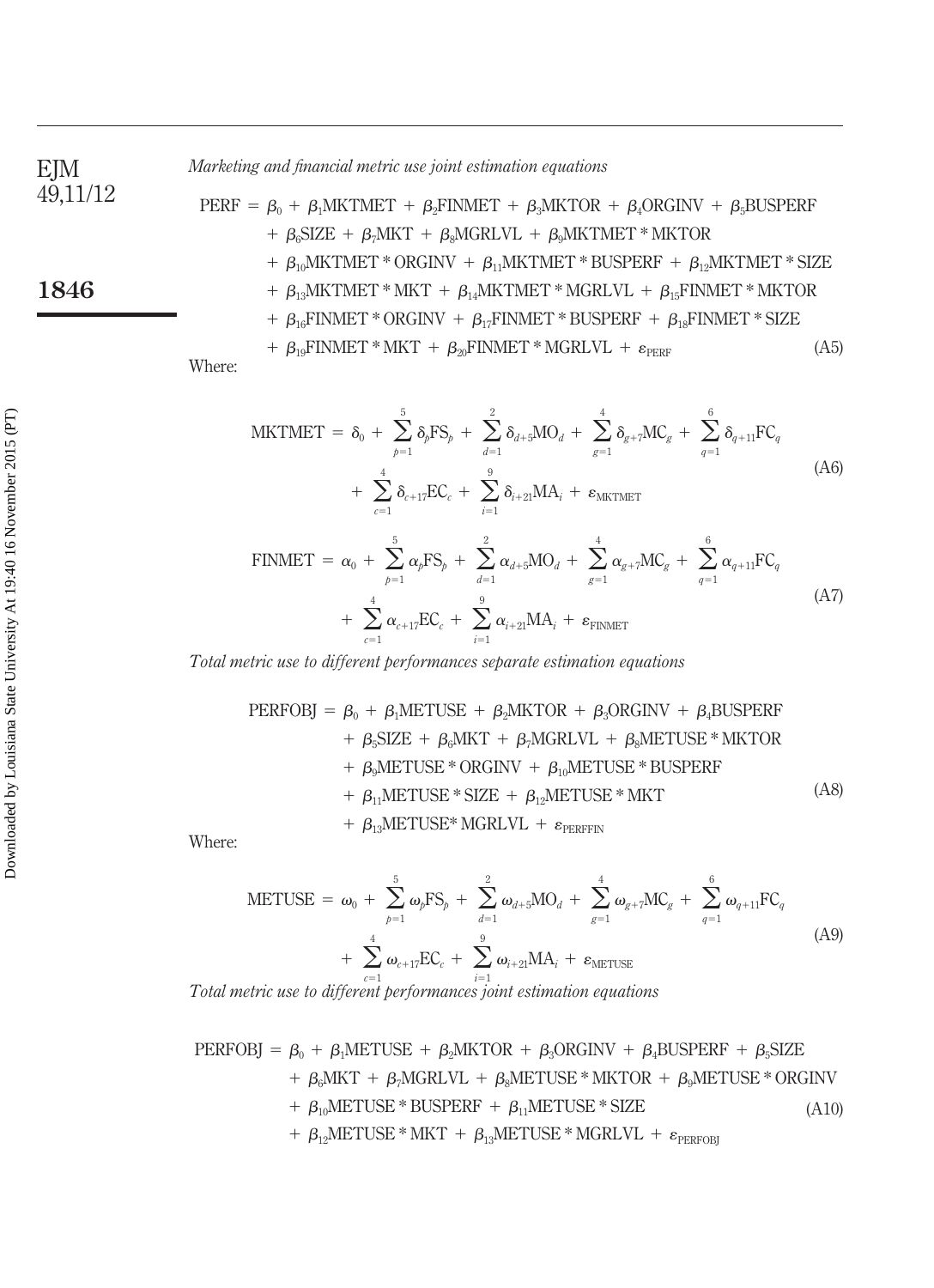<span id="page-40-0"></span>\nPERFFAST = β<sub>θ</sub> + β<sub>θ</sub>METUSE + β<sub>θ</sub>MGRIN + β<sub>θ</sub>ORGINV + β<sub>θ</sub>BUSPERF  
\n
$$
+ βθMETUSE * MKTOR\n
$$
+ βθMETUSE * NISTOR + βθMETUSE * NISTOR\nmatrix = βθ + βθMETUSE * NISTOR\nPERFFIN = βθ + βθMETUSE * MGENV + βθBUSPERF + βSE μ (A11)\n
$$
+ βθMETUSE * SZE + βzMETUSE * MKTOR\nPERFFIN = βθ + βθMETUSE + βθMETUSE * MKTOR + βθMETUSE * NKTOR\n
$$
+ βθMETUSE * DUSTERF + β1METUSE * SIZE + β1METUSE * NKTOR\n
$$
+ βθMETUSE * NGRIVI + βθMETUSE * SIZE + β1METUSE * MKTOR\n
$$
+ βθMETUSE * SIZE + βθMETUSE * MKTOR\n
$$
+ βθMETUSE * SIZE + βθMETUSE * MKTOR\n
$$
+ βθMETUSE * SISE + βθMETUSE * MKTOR\n
$$
+ βθMETUSE * SISE + βθMETUSE * MKTOR\n
$$
+ βθMETUSE * SISE + βθMETUSE * MKTOR\n
$$
+ βθMETUSE * NGRIVI + βθMETUSE * MKTOR\n
$$
+ βθMETUSE * MKTOR + βθNETUSE * NEGIRIV
$$
\n\nWhere:

\n
$$
= \alpha_{\theta} + \beta_{\theta} + \beta_{\theta} + \beta_{\theta} + \beta_{\theta} + \beta_{\theta} + \beta_{\theta} + \beta_{\theta} +
$$
$$
$$
$$
$$
$$
$$
$$
$$
$$
$$
$$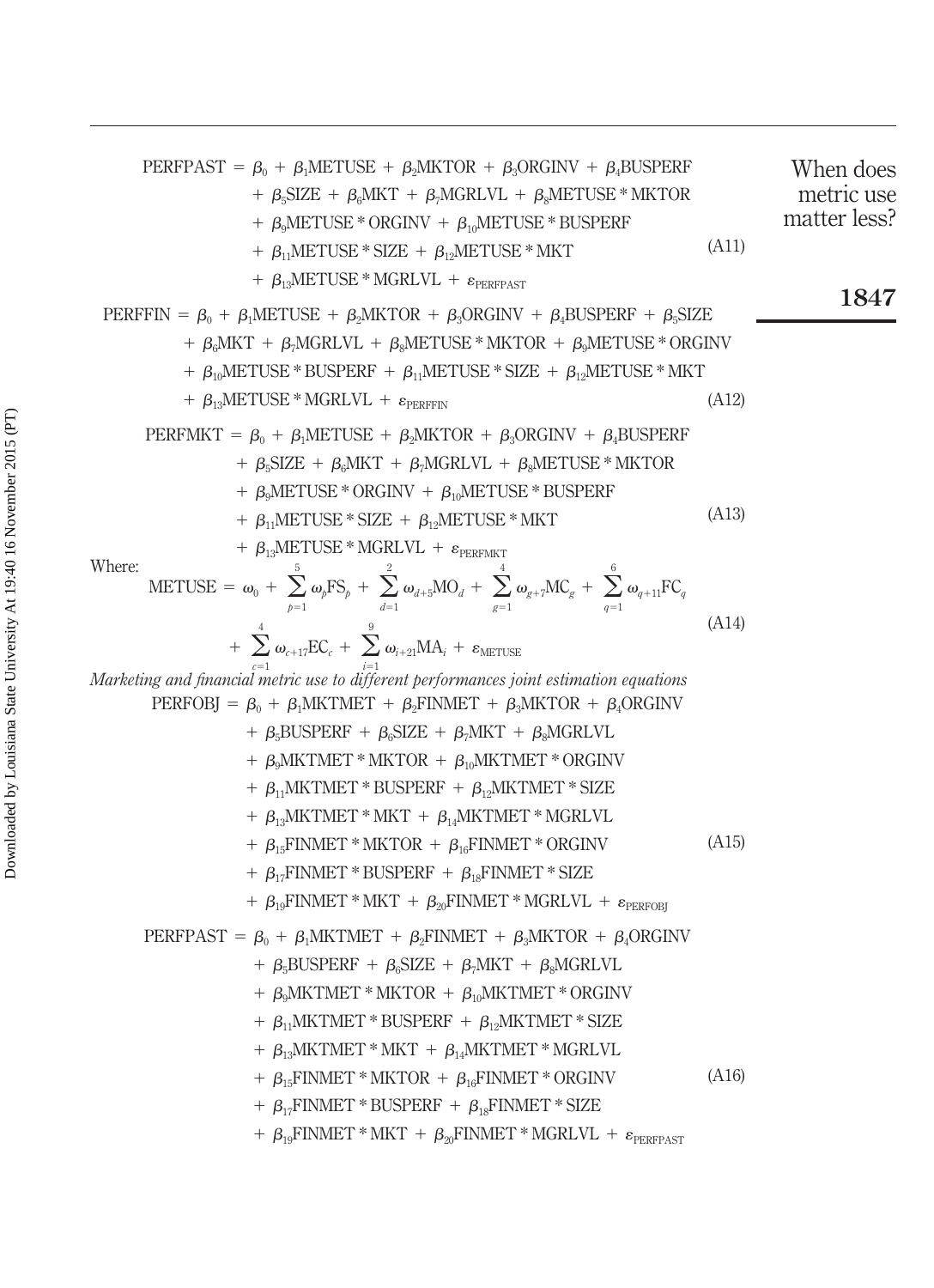| EFIM     | PERFFIN                                                                                      | $\beta_0 + \beta_1\text{MKTMET} + \beta_2\text{FINMET} + \beta_3\text{MKTOR} + \beta_4\text{ORGINV}$ |
|----------|----------------------------------------------------------------------------------------------|------------------------------------------------------------------------------------------------------|
| 49,11/12 | $+ \beta_5\text{BUSPERF} + \beta_6\text{SIZE} + \beta_7\text{MKTMET} + \beta_8\text{MGRLVL}$ |                                                                                                      |
| 49,11/12 | $+ \beta_9\text{MKTMET} * \text{MKTOR} + \beta_{10}\text{MKTMET} * \text{ORGINV}$            |                                                                                                      |
| 1848     | $+ \beta_{13}\text{MKTMET} * \text{MKT} + \beta_{14}\text{MKTMET} * \text{MGRLVL}$           |                                                                                                      |
| 1848     | $+ \beta_{15}\text{FINMET} * \text{MKT} + \beta_{14}\text{MKTMET} * \text{ORGINV}$           |                                                                                                      |
| 1848     | $+ \beta_{15}\text{FINMET} * \text{MKTOR} + \beta_{16}\text{FINMET} * \text{ORGINV}$         |                                                                                                      |
| 1848     | $+ \beta_{15}\text{FINMET} * \text{MKTOR} + \beta_{16}\text{FINMET} * \text{ORGINV}$         |                                                                                                      |
| 1848     | $+ \beta_{15}\text{FINMET} * \text{MKTOR} + \beta_{16}\text{FINMET} * \text{SIZE}$           |                                                                                                      |
| 1848     | $+ \beta_{15}\text{FINMET} * \text{MKTOR} + \beta_{16}\text{FINMET} * \text{SIZE}$           |                                                                                                      |
| 1848     | $+ \beta_{15}\text{FINMET} * \text{MKTOR} + \beta_{16}\text{FINMET} * \text{SIZE}$           |                                                                                                      |
| 1848     | $+ \beta_{16}\text{NINTET} * \text{MKTOR} + \beta_{16}\text{FINMET} * \text{NGRLVL}$         |                                                                                                      |
| 1848     |                                                                                              |                                                                                                      |

Where:

$$
\begin{split} \text{MKTMET} \, &= \, \delta_0 \, + \, \sum_{p=1}^5 \delta_p \text{FS}_p \, + \, \sum_{d=1}^2 \delta_{d+5} \text{MO}_d \, + \, \sum_{g=1}^4 \delta_{g+7} \text{MC}_g \, + \, \sum_{q=1}^6 \delta_{q+11} \text{FC}_q \\ &+ \, \sum_{c=1}^4 \delta_{c+17} \text{EC}_c \, + \, \sum_{i=1}^9 \delta_{i+21} \text{MA}_i \, + \, \varepsilon_{\text{MKTMET}} \end{split} \tag{A19}
$$

$$
\text{FINMET} = \alpha_0 + \sum_{p=1}^{5} \alpha_p \text{FS}_p + \sum_{d=1}^{2} \alpha_{d+5} \text{MO}_d + \sum_{g=1}^{4} \alpha_{g+7} \text{MC}_g + \sum_{q=1}^{6} \alpha_{q+11} \text{FC}_q + \sum_{c=1}^{4} \alpha_{c+17} \text{EC}_c + \sum_{i=1}^{9} \alpha_{i+21} \text{MA}_i + \varepsilon_{\text{FINMET}} \tag{A20}
$$

-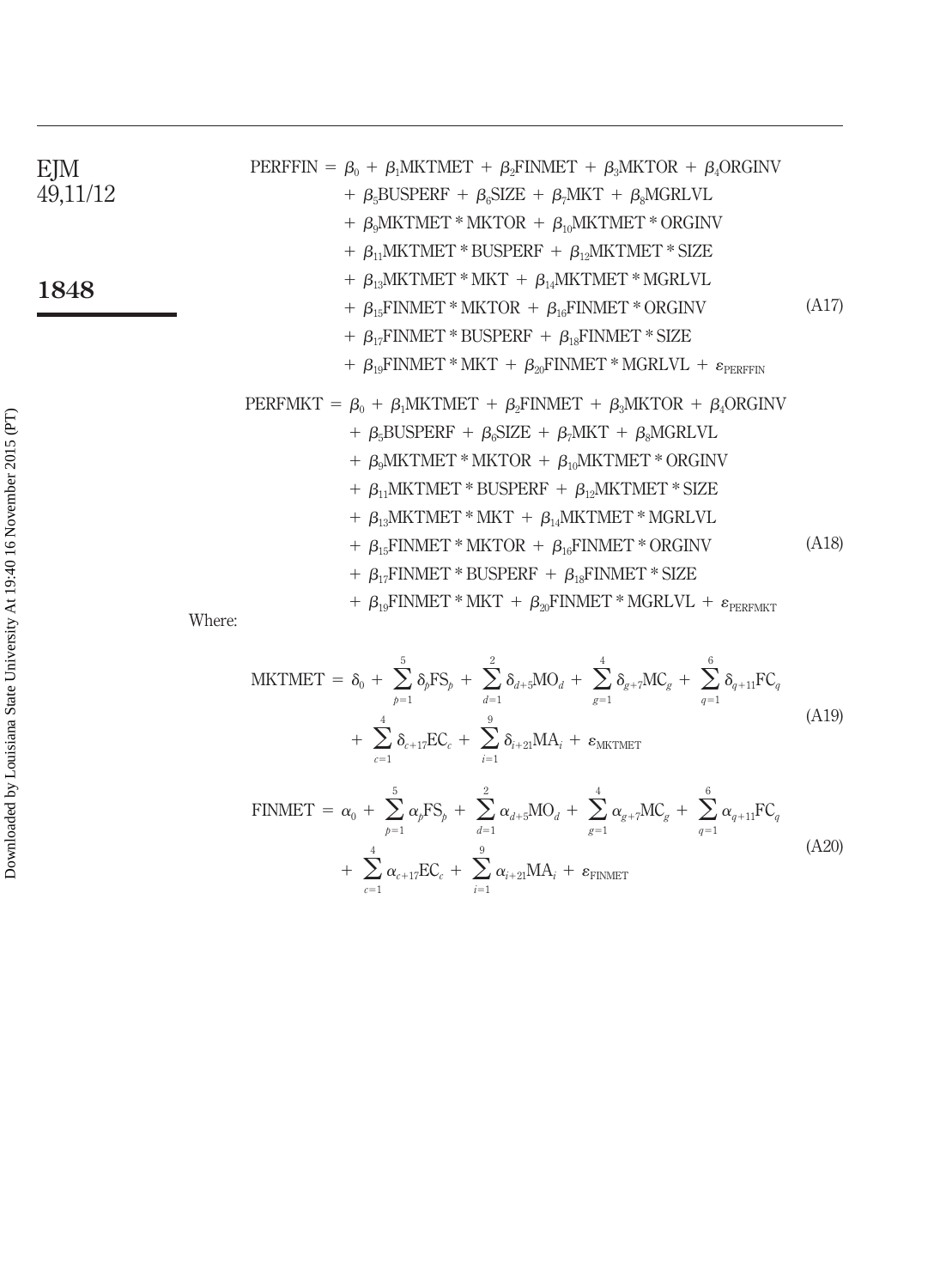<span id="page-42-0"></span>

|                |               |              |         |                |             |            |               |             | matter less?         |
|----------------|---------------|--------------|---------|----------------|-------------|------------|---------------|-------------|----------------------|
|                | <b>METUSE</b> | <b>MKTOR</b> | ORGINV  | <b>BUSPERF</b> | <b>SIZE</b> | <b>MKT</b> | <b>MGRLVL</b> | <b>PERF</b> |                      |
| <b>METUSE</b>  | 1.00          |              |         |                |             |            |               |             | 1849                 |
| <b>MKTOR</b>   | 0.14          | 1.00         |         |                |             |            |               |             |                      |
| ORGINV         | 0.21          | 0.16         | 1.00    |                |             |            |               |             |                      |
| <b>BUSPERF</b> | 0.09          | 0.30         | 0.02    | 1.00           |             |            |               |             |                      |
| <b>SIZE</b>    | 0.04          | $-0.14$      | $-0.02$ | 0.17           | 1.00        |            |               |             | Table AIII.          |
| <b>MKT</b>     | $-0.08$       | $-0.09$      | $-0.04$ | 0.11           | 0.27        | 1.00       |               |             | Correlation matrix   |
| <b>MGRLVL</b>  | 0.09          | 0.03         | 0.08    | $-0.08$        | $-0.23$     | $-0.53$    | 1.00          |             | for Equation1 metric |
| <b>PERF</b>    | 0.23          | 0.17         | 0.28    | 0.28           | 0.10        | $-0.01$    | $-0.04$       | 1.00        | use to performance   |

When does metric use

#### **Appendix 4**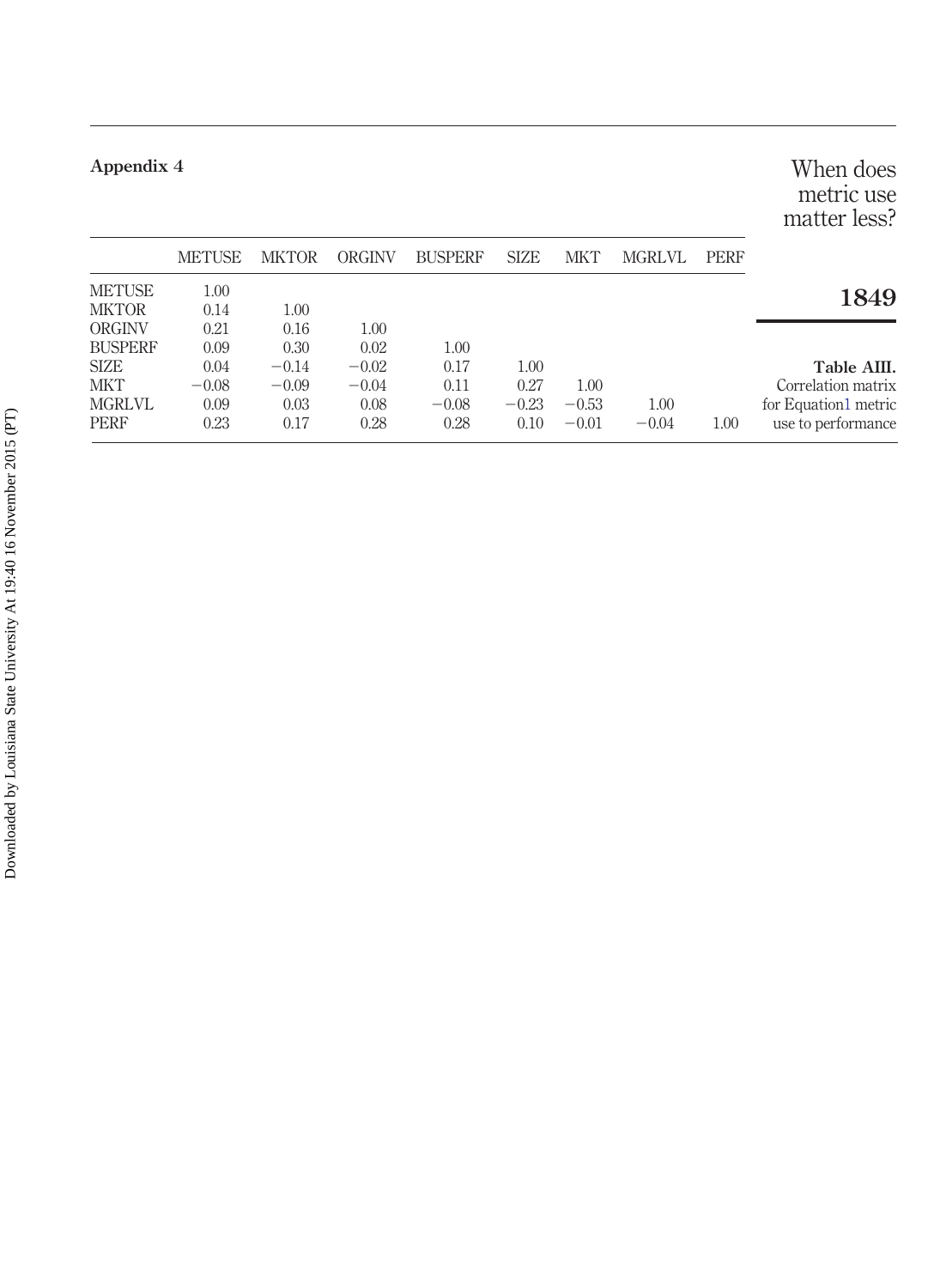| EJM<br>49,11/12                                                            | <b>OWN</b>      |                          |                                                                                                                                                                                                                                                                                                                                                                                                                |               |                                      |                           |         |               |                                                       |                                        | $\sum_{i=1}^{n}$ | 0.02<br>614                                                                                                                                                                                                                                                                                                                                    | $-0.03$          |             | $\frac{1}{2}$ $\frac{15}{2}$ $\frac{13}{2}$ $\frac{3}{2}$ $\frac{3}{2}$ $\frac{3}{2}$ |                                                                                 |                                                             | $-0.05$<br>$-0.04$ | $-0.02$ | $-0.12$<br>0.04                                                                                                                                                                                                                                                                                                                                                                       |         | 0.04    | 0.07    | $\overline{0}$                | 0.08    | 0.13     | $\emph{(continued)}$ |
|----------------------------------------------------------------------------|-----------------|--------------------------|----------------------------------------------------------------------------------------------------------------------------------------------------------------------------------------------------------------------------------------------------------------------------------------------------------------------------------------------------------------------------------------------------------------|---------------|--------------------------------------|---------------------------|---------|---------------|-------------------------------------------------------|----------------------------------------|------------------|------------------------------------------------------------------------------------------------------------------------------------------------------------------------------------------------------------------------------------------------------------------------------------------------------------------------------------------------|------------------|-------------|---------------------------------------------------------------------------------------|---------------------------------------------------------------------------------|-------------------------------------------------------------|--------------------|---------|---------------------------------------------------------------------------------------------------------------------------------------------------------------------------------------------------------------------------------------------------------------------------------------------------------------------------------------------------------------------------------------|---------|---------|---------|-------------------------------|---------|----------|----------------------|
|                                                                            | <b>SIZE</b>     |                          |                                                                                                                                                                                                                                                                                                                                                                                                                |               |                                      |                           |         |               |                                                       | 1.00<br>0.66                           |                  | $0.21$<br>$0.17$<br>$0.10$                                                                                                                                                                                                                                                                                                                     |                  |             | $-0.17$<br>0.21<br>0.12                                                               |                                                                                 | $\begin{array}{c} 0.01 \\ 0.03 \\ 0.03 \\ 0.03 \end{array}$ |                    | $-0.01$ | $-0.12$                                                                                                                                                                                                                                                                                                                                                                               | 0.02    | 0.05    | 0.03    | 0.04                          | 0.02    | $0.04\,$ |                      |
| 1850                                                                       | QUANT           |                          |                                                                                                                                                                                                                                                                                                                                                                                                                |               |                                      |                           |         |               |                                                       |                                        |                  | $3.028$ $3.028$ $3.028$ $3.028$ $3.028$ $3.028$ $3.028$ $3.028$ $3.028$ $3.028$ $3.028$ $3.028$ $3.028$ $3.028$ $3.028$ $3.028$ $3.028$ $3.028$ $3.028$ $3.028$ $3.028$ $3.028$ $3.028$ $3.028$ $3.028$ $3.028$ $3.028$ $3.02$                                                                                                                 |                  |             |                                                                                       |                                                                                 |                                                             |                    |         |                                                                                                                                                                                                                                                                                                                                                                                       |         |         |         |                               |         |          |                      |
|                                                                            | WORKEXP         |                          |                                                                                                                                                                                                                                                                                                                                                                                                                |               |                                      |                           |         |               | $\frac{0.00}{0.09}$                                   | $0.12$<br>$0.14$                       |                  |                                                                                                                                                                                                                                                                                                                                                |                  |             |                                                                                       |                                                                                 |                                                             |                    |         |                                                                                                                                                                                                                                                                                                                                                                                       |         |         |         |                               |         |          |                      |
|                                                                            | <b>MGRLVL</b>   |                          |                                                                                                                                                                                                                                                                                                                                                                                                                |               |                                      |                           |         |               | $\begin{array}{c} 0.00 \\ 0.10 \\ 0.39 \end{array}$   | $-0.23$                                |                  |                                                                                                                                                                                                                                                                                                                                                |                  |             |                                                                                       |                                                                                 |                                                             |                    |         |                                                                                                                                                                                                                                                                                                                                                                                       |         |         |         |                               |         |          |                      |
|                                                                            | <b>NIKT</b>     |                          |                                                                                                                                                                                                                                                                                                                                                                                                                |               |                                      |                           |         |               |                                                       |                                        |                  |                                                                                                                                                                                                                                                                                                                                                |                  |             |                                                                                       |                                                                                 |                                                             |                    |         | 0.00                                                                                                                                                                                                                                                                                                                                                                                  | $-0.09$ | $-0.03$ | $-0.02$ | $-0.03$<br>$-0.03$<br>$-0.08$ |         |          |                      |
|                                                                            | <b>METTRAIN</b> |                          |                                                                                                                                                                                                                                                                                                                                                                                                                |               |                                      | 1.00                      | $-0.03$ |               |                                                       |                                        |                  |                                                                                                                                                                                                                                                                                                                                                |                  |             |                                                                                       |                                                                                 |                                                             |                    |         |                                                                                                                                                                                                                                                                                                                                                                                       |         |         |         |                               |         |          |                      |
|                                                                            | <b>METCOMP</b>  |                          |                                                                                                                                                                                                                                                                                                                                                                                                                |               |                                      | $\frac{8}{10}$ 38<br>0.99 |         | $\frac{3}{2}$ | 0.16                                                  |                                        |                  |                                                                                                                                                                                                                                                                                                                                                |                  |             | $\begin{array}{r} -0.17 \\ -0.07 \\ 0.03 \\ 0.12 \\ -0.07 \\ 0.0 \\ \end{array}$      |                                                                                 |                                                             |                    |         | $\begin{array}{r} 0.02 \\ 0.03 \\ 0.03 \\ 0.01 \\ 0.02 \\ 0.03 \\ 0.04 \\ 0.05 \\ 0.04 \\ 0.05 \\ 0.04 \\ 0.04 \\ 0.05 \\ 0.04 \\ 0.05 \\ 0.05 \\ 0.06 \\ 0.07 \\ 0.08 \\ 0.07 \\ 0.08 \\ 0.08 \\ 0.08 \\ 0.08 \\ 0.08 \\ 0.08 \\ 0.08 \\ 0.08 \\ 0.08 \\ 0.08 \\ 0.08 \\ 0.08 \\ 0.08 \\ 0.08 \\ 0.08 \\ 0.$                                                                         |         |         |         | 0.83383                       |         |          |                      |
|                                                                            | ORGINV          |                          |                                                                                                                                                                                                                                                                                                                                                                                                                |               | $1.36$<br>$0.23$<br>$0.33$<br>$0.04$ |                           |         | 0.08          | 0.08<br>$0.11\,$                                      |                                        |                  | $-0.08$<br>$-0.05$<br>$-0.08$<br>$-0.08$<br>$-0.08$                                                                                                                                                                                                                                                                                            |                  |             | $\begin{array}{r} 0.04 \\ 0.003 \\ 0.003 \\ 0.003 \\ 0.001 \\ \end{array}$            |                                                                                 |                                                             | $-0.05$<br>$-0.13$ | $-0.01$ | $-0.05$                                                                                                                                                                                                                                                                                                                                                                               | 0.05    |         |         | <b>S</b><br>SSSS<br>SSSS      |         |          |                      |
|                                                                            | <b>DIFFDEF</b>  |                          | 1.00                                                                                                                                                                                                                                                                                                                                                                                                           |               | $-0.09$<br>$-0.13$                   | $-0.12$                   |         |               | $\begin{array}{c} 0.03 \\ -0.02 \\ -0.13 \end{array}$ |                                        |                  | $\begin{array}{r} 0.07 \\ 0.07 \\ -0.06 \\ -0.05 \\ 0.07 \\ -0.07 \\ -0.07 \\ -0.07 \\ -0.07 \\ -0.07 \\ -0.07 \\ -0.07 \\ -0.07 \\ -0.07 \\ -0.07 \\ -0.07 \\ -0.07 \\ -0.07 \\ -0.07 \\ -0.07 \\ -0.07 \\ -0.07 \\ -0.07 \\ -0.07 \\ -0.07 \\ -0.07 \\ -0.07 \\ -0.07 \\ -0.07 \\ -0.07 \\ -0.07 \\ -0.07 \\ -0.07 \\ -0.07 \\ -0.07 \\ -0.$ |                  |             |                                                                                       |                                                                                 |                                                             | $-0.00$            | 0.02    | $-0.01$                                                                                                                                                                                                                                                                                                                                                                               | $-0.02$ | 0.02    | $-0.01$ | $-0.05$                       | $-0.02$ | $-0.15$  |                      |
|                                                                            | LOWCOST         |                          | $\begin{array}{l} S \hskip -2pt / 8 \hskip -2pt / 8 \hskip -2pt / 8 \hskip -2pt / 8 \hskip -2pt / 8 \hskip -2pt / 8 \hskip -2pt / 8 \hskip -2pt / 8 \hskip -2pt / 8 \hskip -2pt / 8 \hskip -2pt / 8 \hskip -2pt / 8 \hskip -2pt / 8 \hskip -2pt / 8 \hskip -2pt / 8 \hskip -2pt / 8 \hskip -2pt / 8 \hskip -2pt / 8 \hskip -2pt / 8 \hskip -2pt / 8 \hskip -2pt / 8 \hskip -2pt / 8 \hskip -2pt / 8 \hskip -2$ |               |                                      |                           |         |               |                                                       |                                        |                  |                                                                                                                                                                                                                                                                                                                                                |                  |             |                                                                                       |                                                                                 |                                                             |                    |         |                                                                                                                                                                                                                                                                                                                                                                                       |         |         | $-0.02$ | $0.02$<br>$0.07$              |         |          |                      |
|                                                                            | <b>ANALYZER</b> |                          | $\begin{array}{l} 8.84 \pm 0.84 \\ -0.64 \pm 0.84 \\ -0.64 \pm 0.84 \\ -0.64 \pm 0.84 \\ -0.64 \pm 0.84 \\ -0.64 \pm 0.84 \\ -0.64 \pm 0.84 \\ -0.64 \pm 0.84 \\ -0.64 \pm 0.84 \\ -0.64 \pm 0.84 \\ -0.64 \pm 0.84 \\ -0.64 \pm 0.84 \\ -0.64 \pm 0.84 \\ -0.64 \pm 0.84 \\ -0.64 \pm 0.84 \\ -0.64 \pm 0.84 \\ -0.64$                                                                                        |               |                                      |                           |         |               |                                                       |                                        |                  |                                                                                                                                                                                                                                                                                                                                                |                  |             |                                                                                       |                                                                                 |                                                             |                    |         | $\begin{array}{c}\n 88 \\  -0.000 \\  -0.000 \\  -0.000 \\  -0.000 \\  -0.000 \\  -0.000 \\  -0.000 \\  -0.000 \\  -0.000 \\  -0.000 \\  -0.000 \\  -0.000 \\  -0.000 \\  -0.000 \\  -0.000 \\  -0.000 \\  -0.000 \\  -0.000 \\  -0.000 \\  -0.000 \\  -0.000 \\  -0.000 \\  -0.000 \\  -0.000 \\  -0.000 \\  -0.000 \\  -0.000 \\  -0.000 \\  -0.000 \\  -0.00$                      |         |         |         | 588                           |         | 0.12     |                      |
|                                                                            | <b>MKTOR</b>    |                          |                                                                                                                                                                                                                                                                                                                                                                                                                |               |                                      |                           |         |               |                                                       |                                        |                  |                                                                                                                                                                                                                                                                                                                                                |                  |             |                                                                                       |                                                                                 |                                                             |                    |         |                                                                                                                                                                                                                                                                                                                                                                                       |         | $-0.05$ |         | $-0.04$                       | $-0.01$ |          |                      |
| Table AIV.<br>Correlation matrix<br>for Equation2 drivers<br>of metric use |                 | ANALYZEK<br><b>MKTOR</b> | <b>TSOOMOC</b><br>DIFFDEF                                                                                                                                                                                                                                                                                                                                                                                      | <b>DRGINV</b> | <b>AETCOMP</b>                       | METTRAIN                  | MKT     | <b>MGRLVL</b> |                                                       | WORKEXP<br>QUANT<br>SIZE<br>OWN<br>OWN |                  | <b>BUSPERF</b>                                                                                                                                                                                                                                                                                                                                 | B <sub>2</sub> C | <b>SERV</b> | <b>JFECYCLE</b>                                                                       | $\begin{array}{ll} \text{NDONC} \\ \text{MKTGRW} \\ \text{MKTTURB} \end{array}$ |                                                             |                    |         | $\begin{array}{l} \tt{RAD} \\ \tt{RFAD} \\ \tt{D} \\ \tt{M} \\ \tt{M} \\ \tt{M} \\ \tt{M} \\ \tt{M} \\ \tt{M} \\ \tt{M} \\ \tt{M} \\ \tt{M} \\ \tt{M} \\ \tt{M} \\ \tt{M} \\ \tt{M} \\ \tt{M} \\ \tt{M} \\ \tt{M} \\ \tt{M} \\ \tt{M} \\ \tt{M} \\ \tt{M} \\ \tt{M} \\ \tt{M} \\ \tt{M} \\ \tt{M} \\ \tt{M} \\ \tt{M} \\ \tt{M} \\ \tt{M} \\ \tt{M} \\ \tt{M} \\ \tt{M} \\ \tt{M} \\$ |         |         |         |                               | DIST    | VIETUSE  |                      |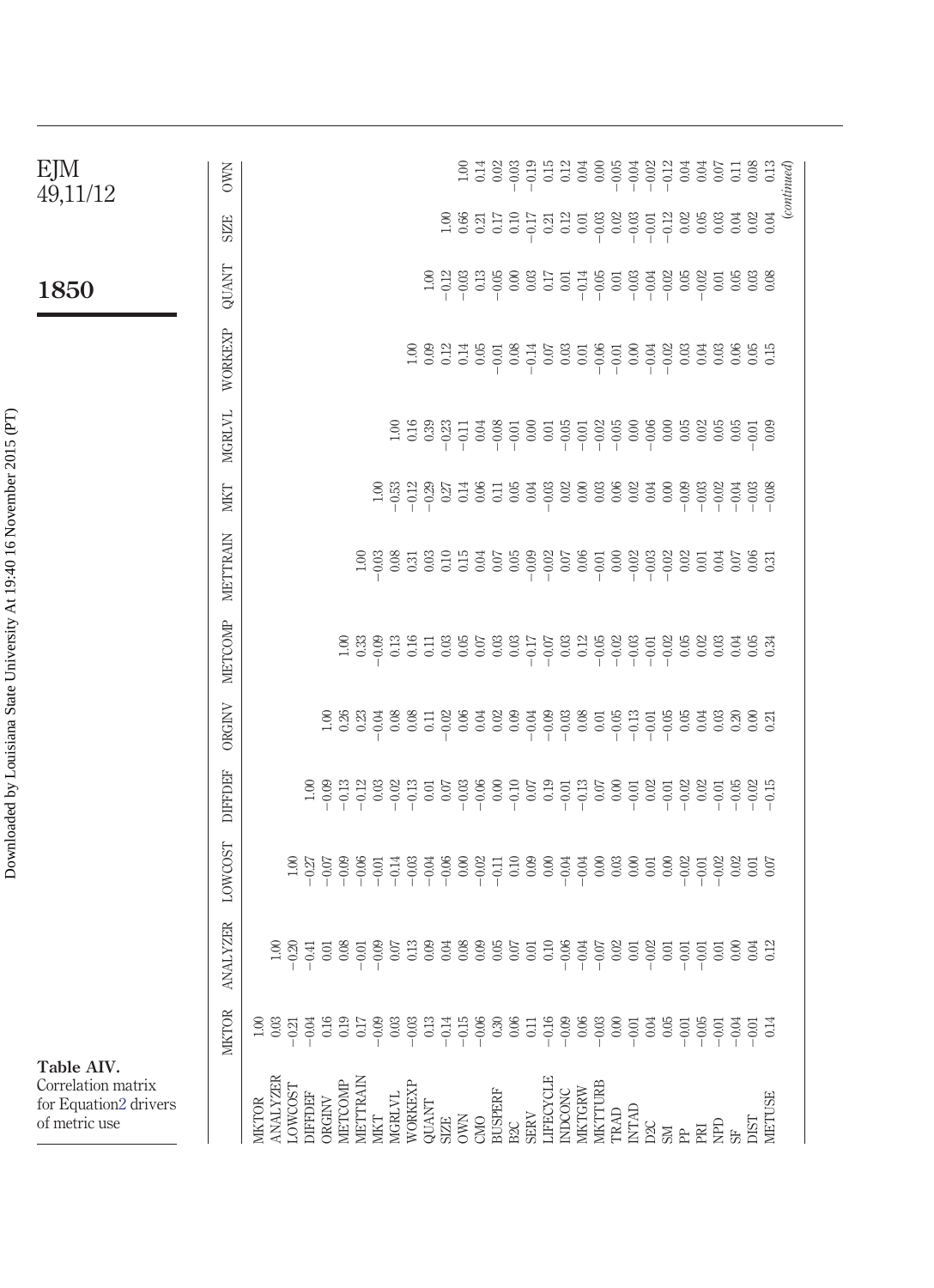| DIST METUSE                                      | $1.00\,$                                                                                                                                                                                                                                                                                                                                                                                                                                                                                                                                                                                                                                                                                                                                                                         | When does<br>metric use |
|--------------------------------------------------|----------------------------------------------------------------------------------------------------------------------------------------------------------------------------------------------------------------------------------------------------------------------------------------------------------------------------------------------------------------------------------------------------------------------------------------------------------------------------------------------------------------------------------------------------------------------------------------------------------------------------------------------------------------------------------------------------------------------------------------------------------------------------------|-------------------------|
|                                                  | $1.00$<br>$0.04$                                                                                                                                                                                                                                                                                                                                                                                                                                                                                                                                                                                                                                                                                                                                                                 | matter less?            |
| 55                                               | 0.16<br>$-0.07$<br>$1.00\,$                                                                                                                                                                                                                                                                                                                                                                                                                                                                                                                                                                                                                                                                                                                                                      |                         |
| <b>QaN</b>                                       | $-0.11$<br>$-0.06$<br>0.07<br>1.00                                                                                                                                                                                                                                                                                                                                                                                                                                                                                                                                                                                                                                                                                                                                               | 1851                    |
| PRI                                              | $\begin{array}{r} 1.00 \\ -0.07 \\ -0.09 \\ -0.05 \\ -0.05 \\ \end{array}$                                                                                                                                                                                                                                                                                                                                                                                                                                                                                                                                                                                                                                                                                                       |                         |
| È                                                | $-0.08$<br>$-0.10$<br>$-0.12$<br>$-0.06$<br>0.00                                                                                                                                                                                                                                                                                                                                                                                                                                                                                                                                                                                                                                                                                                                                 |                         |
| MS                                               | $-0.10$<br>$-0.12$<br>$-0.07$<br>$-0.09$<br>$-0.12$<br>$-0.08$<br>1.00                                                                                                                                                                                                                                                                                                                                                                                                                                                                                                                                                                                                                                                                                                           |                         |
| D <sub>2C</sub>                                  | $\begin{array}{c} 1.00 \\ -0.15 \\ -0.11 \\ -0.13 \\ -0.13 \\ 0.09 \\ 0.00 \\ 0.00 \\ -0.00 \\ 0.00 \\ -0.00 \\ 0.00 \\ -0.00 \\ 0.00 \\ -0.00 \\ 0.00 \\ -0.00 \\ -0.00 \\ -0.00 \\ -0.00 \\ -0.00 \\ -0.00 \\ -0.00 \\ -0.00 \\ -0.00 \\ -0.00 \\ -0.00 \\ -0.00 \\ -0.00 \\ -0.00 \\ -0.00 \\ -0.00 \\ -0.00 \\ -0.00 \\ -0.00 \\ -0.$                                                                                                                                                                                                                                                                                                                                                                                                                                        |                         |
|                                                  | $\begin{array}{c} 1.08 \\ -0.07 \\ -0.07 \\ -0.07 \\ -0.07 \\ -0.07 \\ -0.07 \\ -0.07 \\ -0.07 \\ -0.07 \\ -0.07 \\ -0.07 \\ -0.07 \\ -0.07 \\ -0.07 \\ -0.07 \\ -0.07 \\ -0.07 \\ -0.07 \\ -0.07 \\ -0.07 \\ -0.07 \\ -0.07 \\ -0.07 \\ -0.07 \\ -0.07 \\ -0.07 \\ -0.07 \\ -0.07 \\ -0.07 \\ -0.07 \\ -0.07 \\ -0.07 \\ -0.07 \\ -0.07 \\ -0.$                                                                                                                                                                                                                                                                                                                                                                                                                                 |                         |
|                                                  |                                                                                                                                                                                                                                                                                                                                                                                                                                                                                                                                                                                                                                                                                                                                                                                  |                         |
|                                                  |                                                                                                                                                                                                                                                                                                                                                                                                                                                                                                                                                                                                                                                                                                                                                                                  |                         |
| SERV LIFECYCLE INDCONC MKTGRW MKTTURE TRAD INTAD | $\begin{array}{r} 1.03 \\ 1.03 \\ 0.03 \\ 0.04 \\ 0.05 \\ 0.07 \\ 0.08 \\ 0.07 \\ 0.07 \\ 0.08 \\ 0.03 \\ 0.08 \\ 0.008 \\ 0.008 \\ 0.008 \\ 0.008 \\ 0.008 \\ 0.008 \\ 0.008 \\ 0.008 \\ 0.008 \\ 0.008 \\ 0.008 \\ 0.008 \\ 0.008 \\ 0.008 \\ 0.008 \\ 0.008 \\ 0.008 \\ 0.008 \\ 0.008 \\ 0.008 \\ $                                                                                                                                                                                                                                                                                                                                                                                                                                                                          |                         |
|                                                  | $\begin{array}{l} 1.75 \\ 1.75 \\ -0.75 \\ -0.01 \\ -0.01 \\ -0.01 \\ -0.01 \\ -0.01 \\ -0.01 \\ -0.01 \\ -0.01 \\ -0.01 \\ -0.01 \\ -0.01 \\ -0.01 \\ -0.01 \\ -0.01 \\ -0.01 \\ -0.01 \\ -0.01 \\ -0.01 \\ -0.01 \\ -0.01 \\ -0.01 \\ -0.01 \\ -0.01 \\ -0.01 \\ -0.01 \\ -0.01 \\ -0.01 \\ -0.01 \\ -0.01 \\ -0.01 \\ -0.01 \\ -0.01 \\ -0.$                                                                                                                                                                                                                                                                                                                                                                                                                                  |                         |
|                                                  |                                                                                                                                                                                                                                                                                                                                                                                                                                                                                                                                                                                                                                                                                                                                                                                  |                         |
|                                                  | $-0.08$<br>001<br>$-0.10$<br>$-0.11$<br>$-0.20$                                                                                                                                                                                                                                                                                                                                                                                                                                                                                                                                                                                                                                                                                                                                  |                         |
| B <sub>2</sub> C                                 | $-0.03$<br>$-0.03$                                                                                                                                                                                                                                                                                                                                                                                                                                                                                                                                                                                                                                                                                                                                                               |                         |
|                                                  |                                                                                                                                                                                                                                                                                                                                                                                                                                                                                                                                                                                                                                                                                                                                                                                  |                         |
| CMO BUSPERF                                      |                                                                                                                                                                                                                                                                                                                                                                                                                                                                                                                                                                                                                                                                                                                                                                                  |                         |
|                                                  | $\begin{array}{l} 8985 \\ 1996 \\ 2097 \\ 3098 \\ 4099 \\ 5099 \\ 6099 \\ 6099 \\ 6099 \\ 6099 \\ 6099 \\ 6099 \\ 6099 \\ 6099 \\ 6099 \\ 6099 \\ 6099 \\ 6099 \\ 6099 \\ 6099 \\ 6099 \\ 6099 \\ 6099 \\ 6099 \\ 6099 \\ 6099 \\ 6099 \\ 6099 \\ 6099 \\ 6099 \\ 6099 \\ 6099 \\ 6099 \\ 6099 \\ 6099 \\ 60$                                                                                                                                                                                                                                                                                                                                                                                                                                                                    |                         |
|                                                  | ANALYZER<br>METCOMP<br>METTRAIN<br>$\begin{array}{ll} \text{BUSPERF} \\ \text{B2C} \\ \text{SERV} \\ \text{LIFECYCLE} \end{array}$<br>$\begin{array}{c} \text{MGRLVL} \\ \text{WOKEXP} \\ \text{QUANT} \\ \text{SIZE} \end{array}$<br>$\begin{array}{l} \tt{NDCONG} \\ \tt{MKTURB} \\ \tt{MKTTURB} \\ \tt{TRAD} \\ \tt{DAC} \\ \tt{DCA} \\ \tt{DCA} \\ \tt{DCA} \\ \tt{M} \\ \tt{N} \\ \tt{P} \\ \tt{N} \\ \tt{N} \\ \tt{N} \\ \tt{N} \\ \tt{N} \\ \tt{N} \\ \tt{N} \\ \tt{N} \\ \tt{N} \\ \tt{N} \\ \tt{N} \\ \tt{N} \\ \tt{N} \\ \tt{N} \\ \tt{N} \\ \tt{N} \\ \tt{N} \\ \tt{N} \\ \tt{N} \\ \tt{N} \\ \tt{N} \\ \tt{N} \\ \$<br>$\begin{array}{ll} \text{LOWCOST} \\ \text{DIFFE} \\ \text{ORGINV} \end{array}$<br>DIST<br>METUSE<br><b>MKTOR</b><br>MKT<br><b>OWN</b><br>CMO | Table AIV.              |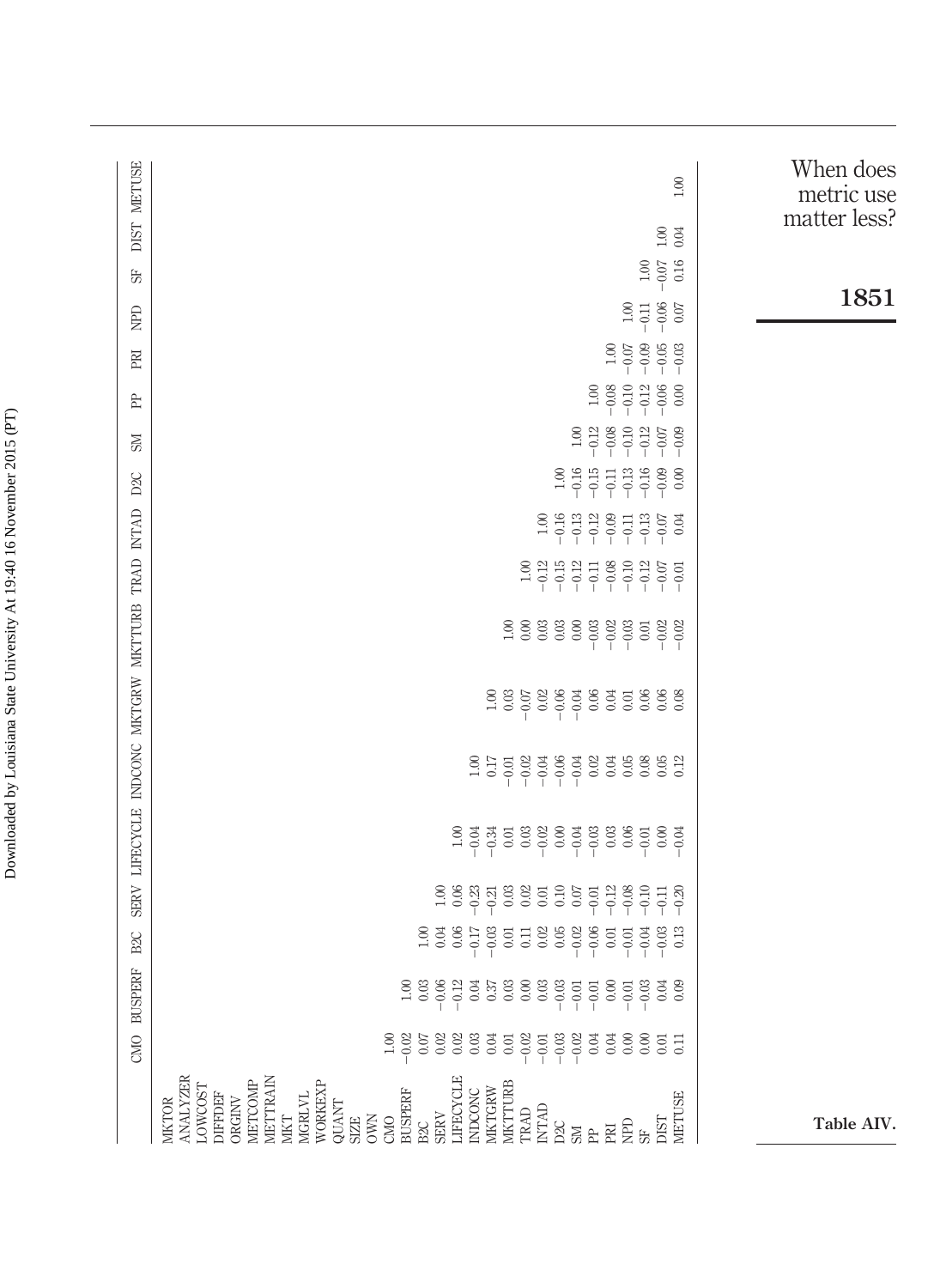| EIM      |  |
|----------|--|
| 49.11/12 |  |

**Appendix 5. Relationships between different types of metric use and different measures of marketing mix performance - separate SUR-GLS estimation results**

**1852**

 $\begin{array}{r} 0.008\# \\ 0.03\# \\ 0.16\# \\ 0.19\# \\ 0.03\# \\ 0.009\# \\ 0.007\# \\ 0.16\# \\ 0.01\# \\ 0.05\# \\ 0.05\# \\ -0.05\# \\ -0.05\# \\ 0.05\# \\ -0.05\# \\ 0.05\# \\ -0.05\# \\ 0.05\# \\ 0.05\# \\ 0.05\# \\ 0.05\# \\ 0.05\# \\ 0.05\# \\ 0.05\# \\ 0.05\# \\ 0.05\# \\ 0$ (*continued*) Financial Metric type Marketing Financial Marketing Financial Marketing Financial Marketing Financial Intercept 0.00\*\*\* 0.00\*\*\* 0.00\*\*\* 0.00\*\*\* 0.00\*\*\* 0.00\*\*\* 0.00\*\*\* 0.00\*\*\* Market orientation 0.13\*\*\* 0.13\*\* 0.13\*\* 0.13\*\* 0.13\*\* 0.13\*\* 0.13\*\* 0.18 0.08 0.08 0.08 0.18\*\*\*\* 0.18\* \*\*\*\*\*.01.0 10000122200211200012220021102012120021222012120212120212120212120212120212021202012020120 level in organization 0.11 0.18\*\* 0.17\*\* 0.17\*\* 0.21\*\* 0.31\*\*\* 0.11 0.27\*\*\* Intercept 0.00 0.00\*\*\* 0.00\* 0.00\*\* 0.00\* 0.00\*\*\* 0.00 0.00\*\*\* \*\*\*\*\*91.0 \*\*\*\*9.10 90.0 \*\*\*\*LTO \*\*\*\*LTO \*\*\*\*LTO \*\*80.0 \*\*\*\*6LO \*\*\*6LIO \*\*\*6JLO \*\*\*6JLO \*\*\*\*6LIO \*\*\*\*6LIO \*\*\*\*6LiO \*\*\*\*6LiO \*\*\*\*6LIO \*\*\*\*\*\*\*\* 0.20\*\*\* 0.20\*\*\* 0.20\*\*\* 0.20\*\*\*\*\*\*\* 0.20\*\*\*\*\*\*\* 0.20\*\*\*\*\*\*\* 0.20\*\*\*\*\*\*\* 0.21\*\*\*\*\* 0.21\*\*\*\*\* 0.22\*\*\*\*\* Metric training 0.14\*\*\* 0.15\*\*\* 0.13\*\*\* 0.16\*\*\* 0.14\*\*\* 0.16\*\*\* 0.14\*\*\* 0.16\*\*\* Company size (Ln) 0.08\* 0.14\*\*\* 0.10\* 0.16\*\*\* 0.09\* 0.16\*\*\* 0.10\* 0.15\*\*\* Company size (10.01 and the size of the size of the company of the size of the company of the company of the company of the company of the company of the company of the company of the company of the company of the company marketing functional area 0.02 0.08 0.13\* 0.09 0.18\*\* 0.21\*\*\* 0.09 0.18\*\* Differentiated defendera 0.02 0.09\*\* 0.03 0.08\*\* 0.01 0.08\* 0.01 0.09\*\* Organizational involvement 0.05 0.08\*\* 0.05 0.08\*\* 0.05 0.07\*\* 0.04 0.07\*\* Level in organization 0.02 0.06 0.09 0.08 0.08 0.13\* 0.03 0.14\* organizational involvement 0.07 0.04 0.03 0.01 0.10 0.18\* 0.00 0.18\* recent business performance 0.15 0.27\* 0.22 0.39\*\* 0.12 0.24 0.05 0.31\* Marketing Finar<br>Marketing Recent business performance 0.20\*\*\* 0.12\* 0.16\*\* 0.09 0.16\*\* 0.11\* 0.16\*\* 0.07 Marketing functional area 0.01 0.03 0.09 0.06 0.07 0.11\* 0.01 0.09 Metric use 0.49\*\* 0.15 0.49\*\* 0.19 0.64\*\*\* 0.35\* 0.72\*\*\* 0.19 market orientation 0.24 0.13 0.28 0.26 0.15 0.20 0.44\*\* 0.26 company size (Ln) 0.24\*\*\* 0.10 0.21\*\* 0.10 0.15\* 0.09 0.18\* 0.04 Market orientation 0.15\*\*\* 0.02 0.16\*\*\* 0.02 0.16\*\*\* 0.02 0.15\*\*\* 0.03 Marketing functional area 0.01 0.01 0.01 0.00 0.02 0.01 0.02 0.01 0.05 0.02 0.05 0.04 0.05 0.04 0.05 0.04 0.05 0.04 0.05 0.04 0.05 0.04 0.05 0.02 0.02 0.02 0.02 0.02 0.02 0.04 Work experience 0.01 0.04 0.01 0.06\* 0.00 0.06\* 0.01 0.05 Quantitative background 0.04 0.06\* 0.02 0.07\* 0.05 0.06\* 0.05 0.05 Performance type **Relative to objectives** Compared to past Financial Relating Marketing  $\begin{array}{cccccc} 0.03* & 0.00000 & 0.00000 & 0.00000 & 0.00000 & 0.00000 & 0.00000 & 0.00000 & 0.00000 & 0.00000 & 0.00000 & 0.00000 & 0.00000 & 0.00000 & 0.00000 & 0.0000 & 0.0000 & 0.0000 & 0.0000 & 0.0000 & 0.0000 & 0.0000 & 0.0000 & 0.0000 & 0.0000$  $0.00$   $0.000$   $0.0000$   $0.0000$   $0.0000$   $0.0000$   $0.0000$   $0.0000$   $0.0000$   $0.0000$   $0.0000$   $0.0000$   $0.0000$   $0.0000$   $0.0000$   $0.0000$ Financial  $\begin{array}{r} 0.00^{***} \\ 0.08 \\ 0.11^{**} \\ 0.11^{**} \\ 0.21^{**} \\ 0.11^{**} \\ 0.11^{**} \\ 0.35^{**} \\ 0.20 \\ 0.32 \\ 0.24 \\ 0.21^{***} \\ 0.21^{***} \\ 0.21^{***} \\ 0.21^{***} \\ 0.21^{***} \\ 0.21^{***} \\ 0.21^{***} \\ 0.22^{***} \\ 0.22^{***} \\ 0.22^{***} \\ 0.22^{***} \\ 0.22^{***} \\ 0.22^{***} \\ 0.22^{***} \\$  $\begin{array}{r} 0.00^{***} \\ 0.02 \\ 0.16^{***} \\ 0.18^{***} \\ 0.08^{***} \\ 0.08^{***} \\ 0.008^{**} \\ 0.010^{***} \\ 0.010^{***} \\ 0.010^{***} \\ 0.004 \\ 0.06^{**} \\ 0.06^{**} \\ 0.06^{**} \\ 0.07 \\ 0.004 \\ 0.003^{***} \\ \end{array}$ Marketing Fina<br>Financial \*\*<br>
0.02<br>
0.02<br>
0.03<br>
0.03<br>
0.03<br>
0.03<br>
0.03<br>
0.03<br>
0.03<br>
0.03<br>
0.03<br>
0.03<br>
0.03<br>
0.03<br>
0.03<br>
0.03<br>
0.03<br>
0.03<br>
0.03<br>
0.03<br>
0.03<br>
0.03<br>
0.03<br>
0.03<br>
0.03<br>
0.03<br>
0.03<br>
0.03<br>
0.03<br>
0.03<br>
0.03<br>
0.03<br>
0.03<br>
0.03<br>
0.03<br>
0.03<br>
0  $\begin{array}{l} 0.00^{***} \\ 0.14^{***} \\ 0.26^{***} \\ 0.09 \\ 0.06 \\ 0.06 \\ 0.08 \\ 0.07 \\ 0.09 \\ 0.08 \\ 0.09 \\ 0.01 \\ 0.01 \\ 0.03 \\ 0.07 \\ 0.01 \\ 0.03 \\ 0.04 \\ 0.00 \\ 0.01 \\ 0.01 \\ 0.01 \\ 0.03 \\ 0.04 \\ 0.00 \\ 0.00 \\ 0.00 \\ 0.00 \\ 0.00 \\ 0.00 \\ 0.00 \\ 0.00 \\ 0.00 \\ 0.00 \\$  $\begin{array}{r} 0.00^{4*}\\ 0.02\\ 0.12^{4*} \\ 0.13^{4*} \\ 0.18^{4*} \\ 0.08^{4*} \\ 0.08^{4*} \\ 0.08^{4*} \\ 0.004^{4*} \\ 0.005 \\ 0.005 \\ 0.005 \\ 0.07^{*} \\ 0.07^{*} \\ 0.07^{*} \\ 0.07^{*} \\ 0.07^{*} \\ 0.07^{*} \\ 0.07^{*} \\ 0.07^{*} \\ 0.07^{*} \\ 0.07^{*} \\ 0.07^{*} \\ 0.07^{*$ Financial Compared to past Marketing Financial  $\begin{array}{r} 0.00^{***} \\ 0.02 \\ 0.17^{***} \\ 0.30^{***} \\ 0.03^{***} \\ 0.03^{***} \\ 0.03^{***} \\ 0.03^{***} \\ 0.03^{***} \\ 0.03^{***} \\ 0.03^{***} \\ 0.03^{***} \\ 0.03^{***} \\ 0.03^{***} \\ 0.03^{***} \\ 0.03^{***} \\ 0.03^{***} \\ 0.03^{***} \\ 0.03^{***} \\ 0.03^{***} \\ 0.03^{***} \\ 0.03^{***} \\ 0.03^{***} \\ 0.03^{***} \\$ Marketing Financi<br>Relative to objectives  $\begin{array}{l} 0.03\overset{**}{\rightarrow} \\ 0.23\overset{**}{\rightarrow} \\ 0.25\overset{**}{\rightarrow} \\ 0.26\overset{**}{\rightarrow} \\ 0.05\overset{**}{\rightarrow} \\ 0.05\overset{**}{\rightarrow} \\ 0.05\overset{**}{\rightarrow} \\ 0.05\overset{**}{\rightarrow} \\ 0.05\overset{**}{\rightarrow} \\ 0.05\overset{**}{\rightarrow} \\ 0.05\overset{**}{\rightarrow} \\ 0.05\overset{**}{\rightarrow} \\ 0.02\overset{**}{\rightarrow} \\ 0.02\overset{**}{\rightarrow} \\ 0.$  $0.00$ <br>  $0.15$ <br>  $0.000$ <br>  $0.000$ <br>  $0.000$ <br>  $0.000$ <br>  $0.000$ <br>  $0.000$ <br>  $0.000$ <br>  $0.000$ <br>  $0.000$ <br>  $0.000$ <br>  $0.000$ <br>  $0.000$ <br>  $0.000$ <br>  $0.000$ <br>  $0.000$ Metric use × recent business performance Metric use × organizational involvement Metric use × marketing functional area Metric use to performance (Equation 1) *Metric use to performance (Equation [1\)](#page-12-0)* Metric use × level in organization Drivers of metric use (Equation 2) *Drivers of metric use (Equation [2\)](#page-12-1)* Metric use  $\times$  market orientation Metric use  $\times$  company size (Ln) Recent business performance Organizational involvement Organizational involvement Marketing functional area Marketing functional area Quantitative background Differentiated defender<sup>a</sup> Level in organization Metric compensation Level in organization Low-cost defender<sup>a</sup> Market orientation Company size (Ln) Market orientation Company size (Ln) Performance type Work experience Metric training Metric use  $\times$ Metric use  $\times$ Metric use  $\times$ Metric use  $\times$ Metric use  $\times$ Metric use  $\times$ Metric type Metric use Analyzer<sup>a</sup> Intercept Intercept

Downloaded by Louisiana State University At 19:40 16 November 2015 (PT) Downloaded by Louisiana State University At 19:40 16 November 2015 (PT)

**Table AV.**

<span id="page-45-0"></span>Relationship between marketing and financial metric use and different measures of marketing mix performance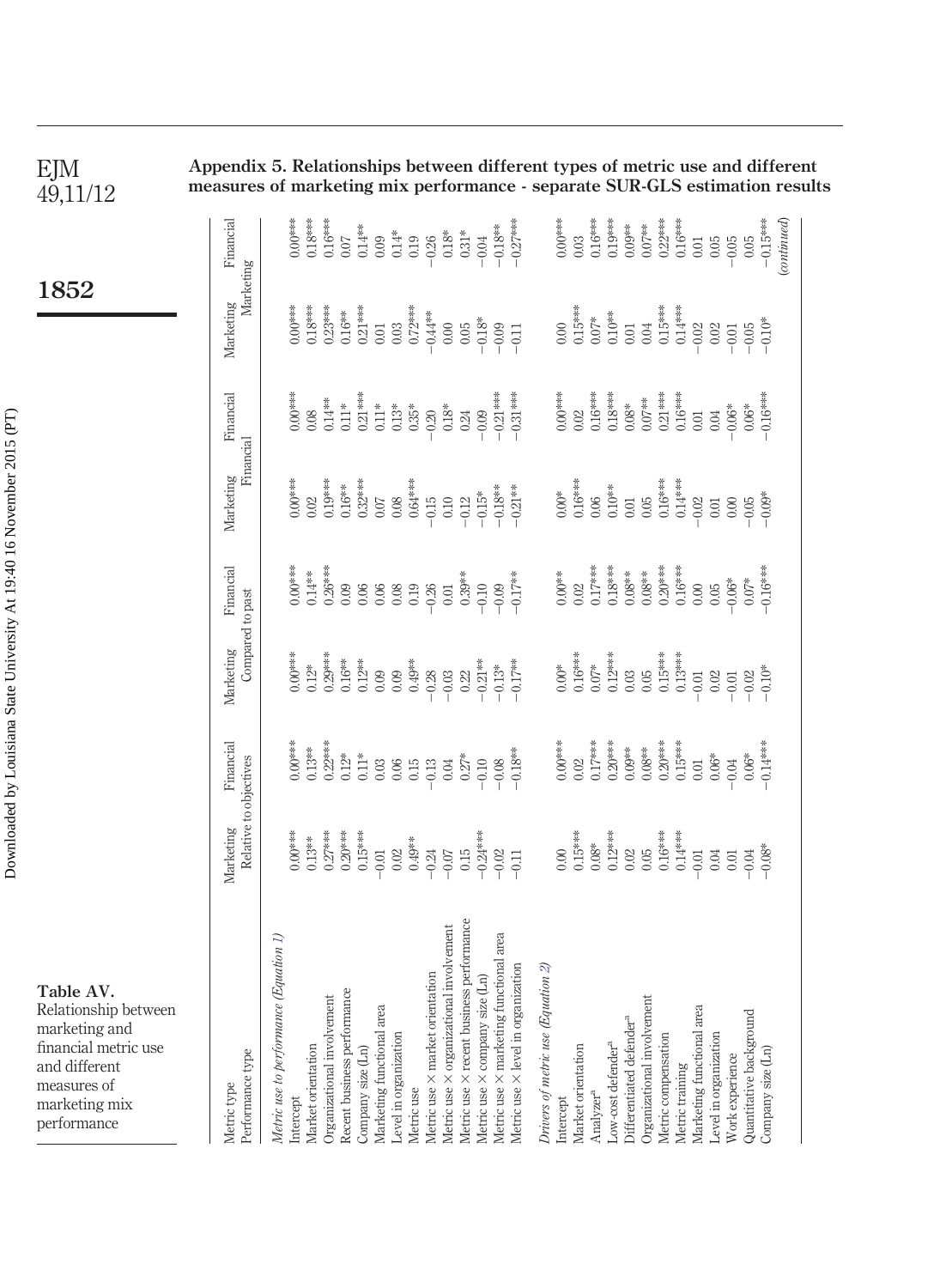| Metric type                                                                                                                                                                                                                              | Relative to objectives<br>Marketing | Financial  | Marketing         | Financial         | Marketing           | Financial  | Marketing                          | Financial                                                       |
|------------------------------------------------------------------------------------------------------------------------------------------------------------------------------------------------------------------------------------------|-------------------------------------|------------|-------------------|-------------------|---------------------|------------|------------------------------------|-----------------------------------------------------------------|
| Performance type                                                                                                                                                                                                                         |                                     |            | Compared to past  |                   | Financial           |            | Marketing                          |                                                                 |
| Type of ownership (Public)                                                                                                                                                                                                               | $0.08*$                             | $0.13***$  | $0.09*$           | $0.14***$         | $0.08*$             | $0.13***$  | $0.08*$                            | $0.13***$                                                       |
| CMO Presence                                                                                                                                                                                                                             | $0.05*$                             | $0.12***$  | $0.06*$           | $0.12***$         | $0.06*$             | $0.14***$  | $0.06*$                            | $0.14***$                                                       |
| Recent Business Performance                                                                                                                                                                                                              | 0.06                                | $0.08***$  | 0.06              | $0.09***$         | 0.05                | $0.09**$   | $0.05\,$                           | $0.08**$                                                        |
| B2C (vs B2B)                                                                                                                                                                                                                             | $0.11***$                           | $0.07***$  | $0.12***$         | $0.08***$         | $0.13***$           | $0.08***$  | $0.13***$                          | $0.09***$                                                       |
| Services (vs Goods)                                                                                                                                                                                                                      | $-0.09**$                           | $-0.18***$ | $-0.09**$         | $-0.17***$        | $-0.08***$          | $-0.17***$ | $-0.08**$                          | $-0.17***$                                                      |
| Maturity/declining product life cycle                                                                                                                                                                                                    | $0.04$                              | 0.02       | $-0.04$           | 0.02              | $0.01$              | 0.03       | 0.02                               |                                                                 |
| Industry concentration (concentrated)                                                                                                                                                                                                    | $0.10***$                           | $0.08***$  |                   | $0.09***$         |                     | $0.10***$  | $0.12***$                          |                                                                 |
| Market growth                                                                                                                                                                                                                            | $0.04\,$                            | $-0.02$    | $0.11***$         | $-0.04$           | $0.12***$           | $-0.03$    | $0.03$                             | $0.03$<br>0.10***<br>-0.03                                      |
| Market turbulence (More)                                                                                                                                                                                                                 | $\cdot 0.01$                        | $-0.01$    | $0.00\,$          | 0.00              | $-0.01$             | $-0.01$    |                                    | $-0.01$                                                         |
| Traditional advertising <sup>t</sup>                                                                                                                                                                                                     | $0.06*$                             | $0.09**$   | $0.07*$           | $0.09**$          | $0.07\mathrm{*}$    | $0.09**$   |                                    | $0.09***$                                                       |
| Internet Advertising <sup>b</sup>                                                                                                                                                                                                        | $0.11***$                           | $0.16***$  | $0.11***$<br>0.04 |                   | $0.11***$<br>0.04   | $0.17***$  | $0.06$ $*$<br>$0.05$ $*$<br>$0.04$ | $\begin{array}{c} 0.15***\\ 0.19***\\ 0.00\\ 0.08* \end{array}$ |
| Direct to consumer <sup>b</sup>                                                                                                                                                                                                          | $0.05\,$                            | $0.19***$  |                   | ******<br>0.20*** |                     | $0.20***$  |                                    |                                                                 |
| Social media <sup>b</sup>                                                                                                                                                                                                                | $0.06$<br>$-0.04$                   | $0.01$     | 0.06              | 0.00              | $0.09$ *<br>$-0.05$ | $0.01\,$   | $0.08^{**}$                        |                                                                 |
| Price promotions <sup>p</sup>                                                                                                                                                                                                            |                                     | $0.07***$  |                   | $0.08***$         |                     | $0.08***$  |                                    |                                                                 |
| Pricing <sup>b</sup>                                                                                                                                                                                                                     | $0.05\,$                            | $0.16***$  | $0.05\,$          | $0.16***$         | $0.04$              | $0.17***$  | $0.05\,$                           | $0.17***$                                                       |
| New product development <sup>b</sup>                                                                                                                                                                                                     | $0.14***$                           | $0.19***$  | $0.14***$         | $0.19***$         | $0.14***$           | $0.20***$  | $0.14***$                          | $0.20***$                                                       |
| Sales force <sup>b</sup>                                                                                                                                                                                                                 | 0.02                                | $0.17***$  | 0.02              | $0.17***$         | 0.02                | $0.18***$  | 0.02                               | $0.19***$                                                       |
| Distribution <sup>b</sup>                                                                                                                                                                                                                | 0.00                                | $0.08***$  | 0.02              | $0.10***$         | 0.01                | $0.10***$  | 0.01                               | $0.10***$                                                       |
| Model diagnostics for SUR system of equations                                                                                                                                                                                            |                                     |            |                   |                   |                     |            |                                    |                                                                 |
| System-weighted MSE                                                                                                                                                                                                                      | 1.00                                | 1.00       | $1.00\,$          | 1.00              | 1.00                | 1.00       | 1.00                               | 1.00                                                            |
| Degrees of freedom                                                                                                                                                                                                                       | 2,529                               | 2,529      | 2,357             | 2,357             | 2,309               | 2,309      | 2,239                              | 2,239                                                           |
| System-weighted $R^2$                                                                                                                                                                                                                    | 0.18                                | 0.25       | 0.18              | 0.25              | 0.20                | 0.27       | 0.18                               | 0.26                                                            |
| Notes: $*_{p}$ < 0.05; $**_{p}$ < 0.01; $**_{p}$ < 0.001; $^{a}$ analyzers, low-ost defenders and differentiated defenders are compared to prospectors; $^{b}$ all marketing mix activities are compared to<br>PR/sponsorships decisions |                                     |            |                   |                   |                     |            |                                    |                                                                 |

**Table AV.**

When does metric use matter less?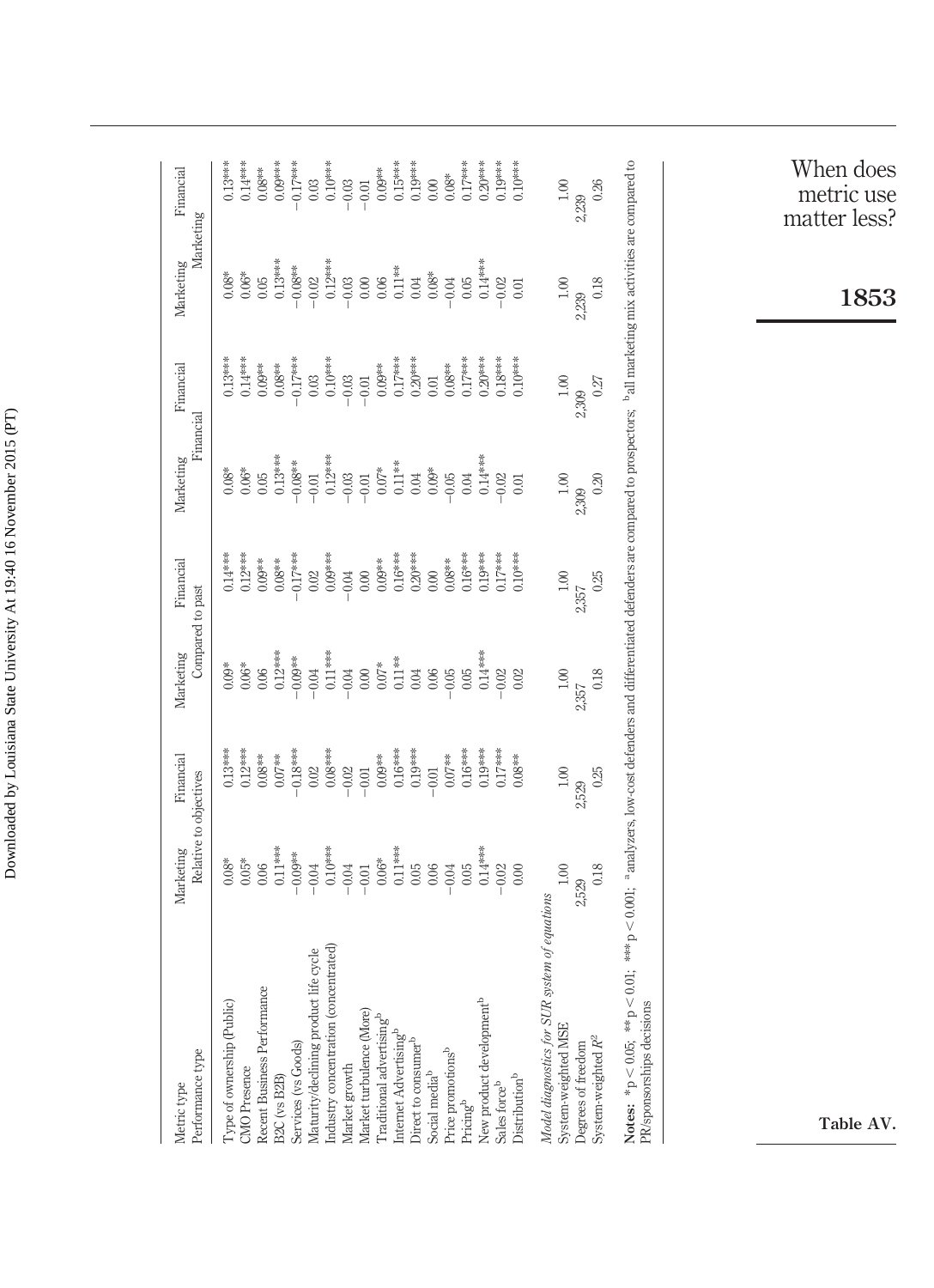<span id="page-47-0"></span>

| EJM<br>49,11/12                                                                                                                       | Specific<br>Marketing             |                                        | $0.00***$    | $0.23***$<br>$0.14***$                           |                             | $\begin{array}{c} 0.08 \\ 0.14** \end{array}$      |                           |                                               |            |                                        |                                         |                                          |                                       |                                        | $\begin{array}{c} 0.14^{**}\\ 0.10\\ 0.19\\ -0.16\\ 0.05\\ -0.05\\ -0.23^{**}\\ -0.21^{***}\\ -0.21^{***}\\ -0.21^{***}\\ -0.21^{***}\\ \end{array}$ |                                    | $0.00\,$  | $0.02\,$                                    | $0.10***$             | $0.08\mathrm{*}$               | 0.06                                 | $0.04\,$                   | $0.16***$           | $0.16***$       | $0.08\ensuremath{^{\mathrm{*}}}$ | 0.05                  | $-0.09***$                                              | $\!0.01\!$              | $-0.10*$          | continued |  |
|---------------------------------------------------------------------------------------------------------------------------------------|-----------------------------------|----------------------------------------|--------------|--------------------------------------------------|-----------------------------|----------------------------------------------------|---------------------------|-----------------------------------------------|------------|----------------------------------------|-----------------------------------------|------------------------------------------|---------------------------------------|----------------------------------------|------------------------------------------------------------------------------------------------------------------------------------------------------|------------------------------------|-----------|---------------------------------------------|-----------------------|--------------------------------|--------------------------------------|----------------------------|---------------------|-----------------|----------------------------------|-----------------------|---------------------------------------------------------|-------------------------|-------------------|-----------|--|
| 1854                                                                                                                                  | General                           |                                        | $0.00***$    | $0.21***$<br>$0.18***$                           | $0.13**$                    | $0.20***$                                          |                           | $\begin{array}{c} 0.01 \\ 0.09 \end{array}$   | $0.69***$  |                                        | $-0.52***$                              | $0.12\,$                                 | $-0.15$                               | $-0.07$                                | $-0.21**$                                                                                                                                            |                                    | $0.00**$  | $0.13***$                                   | $0.11***$             | $0.17***$                      | $0.04\,$                             | $0.06*$                    | $0.18***$           | $0.14***$       | $0.04$                           | $0.02\,$              | 0.00000                                                 |                         | $-0.13***$        |           |  |
|                                                                                                                                       | Specific                          |                                        | $0.00***$    | $0.19***$<br>0.06                                |                             | $0.06$<br>$0.23***$<br>$0.11$<br>$0.08$<br>$0.35*$ |                           |                                               |            |                                        | $-0.20$                                 |                                          |                                       |                                        | $0.14$<br>$0.02$<br>$-0.24***$<br>$-0.20***$                                                                                                         |                                    |           | $\begin{array}{c} 0.00 \\ 0.01 \end{array}$ | $0.10***$             |                                | $0.07*$<br>0.05<br>0.05              |                            | $0.16***$           |                 | $0.15***$<br>$0.08***$           |                       | $\begin{array}{c} 0.05 \\ -0.09*** \\ 0.01 \end{array}$ |                         | $-0.11**$         |           |  |
|                                                                                                                                       | Financial<br>General              |                                        | $0.00***$    | $0.14***$<br>0.05                                |                             | $0.17***$<br>0.28***                               | $0.07\,$                  | $0.12*$                                       | $0.60**$   |                                        | $-0.22$<br>0.19*                        | $0.02\,$                                 | $-0.18*$                              | $-0.17***$                             | $-0.30***$                                                                                                                                           |                                    | $0.00***$ | $0.13***$                                   | $0.11***$             | $0.16***$                      | $0.04\,$                             | $0.06*$                    | $0.18***$           | $0.14***$       | $0.04\,$                         | $0.01\,$              | $0.01\,$                                                | $0.00\,$                | $-0.13**$         |           |  |
|                                                                                                                                       | Specific                          |                                        | $0.00^{***}$ | $0.16***$<br>$0.28***$                           | $0.12*$                     | $0.08\,$                                           |                           | $0.09$<br>$0.08$<br>$0.46***$                 |            | $-0.33*$                               | $-0.01$                                 | $0.27*$                                  |                                       |                                        | $-0.15*$<br>$-0.15*$<br>$-0.14*$                                                                                                                     |                                    | $0.00\,$  | $0.00$                                      | $0.12***$             | $0.08***$                      | 0.06                                 | $0.04\,$                   | $0.15***$           | $0.16***$       | $0.07$ *                         | $0.05$<br>$-0.10***$  |                                                         | $\rm 0.03$              | $-0.12***$        |           |  |
|                                                                                                                                       | Compared to past<br>General       |                                        | $0.00***$    | $0.27***$<br>$0.11*$                             | $0.13*$                     | $0.10$ *                                           |                           | $0.06$<br>$0.08$<br>$0.26$                    |            |                                        | $-0.23$<br>0.02                         | $0.31\,^*$                               | $-0.15*$                              |                                        | $-0.10$<br>$-0.20***$                                                                                                                                |                                    | $0.00**$  | $0.13***$                                   | $0.11***$             | $0.17***$                      | 0.05                                 | $0.07**$                   | $0.18***$           | $0.13***$       | $0.04$                           | $0.02\,$              | $0.00\,$                                                | 0.02                    | $-0.13***$        |           |  |
|                                                                                                                                       | Specific                          |                                        | $0.00***$    | $0.16***$<br>$0.22***$                           | $0.11*$                     | $0.10*$                                            | $0.05\,$                  | $\begin{array}{c} 0.07 \\ 0.25 \end{array}$   |            |                                        | $-0.23$                                 | $0.25\,$                                 | $-0.08$                               |                                        | $-0.10$<br>$-0.16$ *                                                                                                                                 |                                    | 0.00      | $0.01\,$                                    | $0.12***$             | $0.09**$                       | 0.06                                 | $0.05\,$                   | $0.15***$           | $0.16***$       | $0.08^{\rm \text{\tiny{*}}}$     | $0.07*$               | $-0.08***$                                              | $0.02\,$                | $-0.10***$        |           |  |
|                                                                                                                                       | Relative to objectives<br>General |                                        | $0.00***$    | $0.24***$<br>$0.12***$                           | $0.18***$                   | $0.14***$                                          | $0.00\,$                  | $\overset{0.03}{_{\displaystyle .35^{\ast}}}$ |            | $-0.18$                                | $-0.01$                                 | $0.18\,$                                 | $-0.21**$                             | $-0.03$                                | $-0.14*$                                                                                                                                             |                                    | $0.00***$ | $0.13***$                                   | $0.12***$             | $0.18***$                      | 0.05                                 | $0.07\mathrm{*}$           | $0.18***$           | $0.13***$       | $0.04$                           | $0.03\,$              | $0.02\,$                                                | $0.00\,$                | $-0.11**$         |           |  |
| Table AVI.<br>Relationship between<br>general and specific<br>metric use and<br>different measures of<br>marketing mix<br>performance | Performance type<br>Metric type   | Metric use to performance (Equation 1) | Intercept    | Organizational involvement<br>Market orientation | Recent business performance | Company size (Ln)                                  | Marketing functional area | Level in organization                         | Metric use | Metric use $\times$ market orientation | Metric use × organizational involvement | Metric use X recent business performance | Metric use $\times$ company size (Ln) | Metric use × marketing functional area | Metric use × level in organization                                                                                                                   | Drivers of metric use (Equation 2) | Intercept | Market orientation                          | Analyzer <sup>a</sup> | Low-cost defender <sup>a</sup> | Differentiated defender <sup>a</sup> | Organizational involvement | Metric compensation | Metric training | Marketing functional area        | Level in organization | Work experience                                         | Quantitative background | Company size (Ln) |           |  |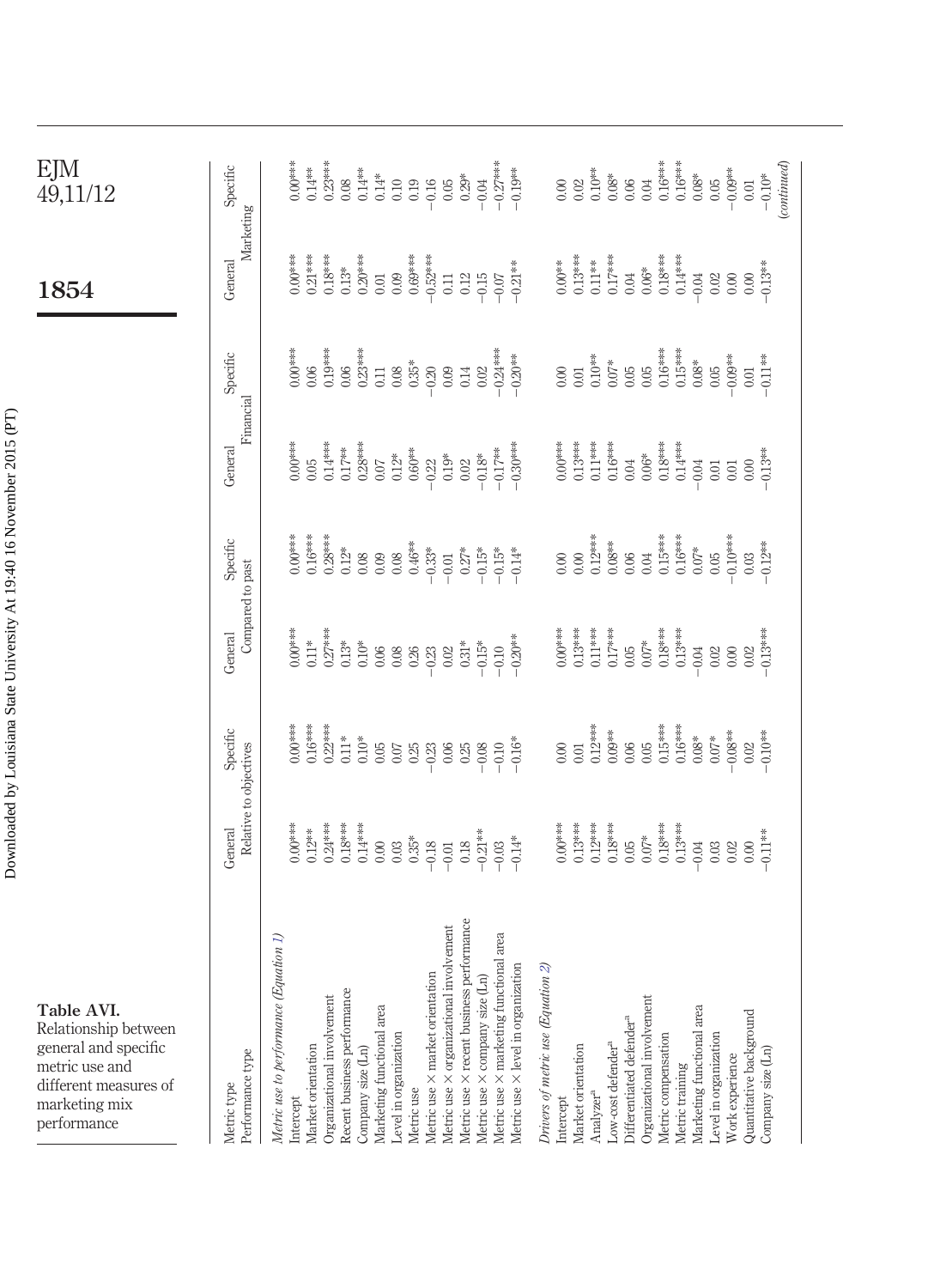| Metric type                                                                                                                                                                                                 | General                                                                                                                             | Specific                                                                                                                                                                                                                                        | General                                                                                                                                                                                                             | Specific         | General   | Specific                                                                                                                               | General                                                                                                                             | Specific   |
|-------------------------------------------------------------------------------------------------------------------------------------------------------------------------------------------------------------|-------------------------------------------------------------------------------------------------------------------------------------|-------------------------------------------------------------------------------------------------------------------------------------------------------------------------------------------------------------------------------------------------|---------------------------------------------------------------------------------------------------------------------------------------------------------------------------------------------------------------------|------------------|-----------|----------------------------------------------------------------------------------------------------------------------------------------|-------------------------------------------------------------------------------------------------------------------------------------|------------|
| Performance type                                                                                                                                                                                            |                                                                                                                                     | Relative to objectives                                                                                                                                                                                                                          |                                                                                                                                                                                                                     | Compared to past |           | Financial                                                                                                                              |                                                                                                                                     | Marketing  |
| Type of ownership (public)                                                                                                                                                                                  | $0.10***$                                                                                                                           | $0.09***$                                                                                                                                                                                                                                       | $0.11***$                                                                                                                                                                                                           | $0.10***$        | $0.10***$ | $0.08*$                                                                                                                                | $0.11**$                                                                                                                            | $0.08*$    |
| CMO presence                                                                                                                                                                                                | $0.08**$                                                                                                                            | $0.08**$                                                                                                                                                                                                                                        |                                                                                                                                                                                                                     | $0.09**$         |           | $0.09***$                                                                                                                              |                                                                                                                                     | $0.10***$  |
| Recent business performance                                                                                                                                                                                 |                                                                                                                                     |                                                                                                                                                                                                                                                 |                                                                                                                                                                                                                     |                  |           |                                                                                                                                        |                                                                                                                                     |            |
| B2C (vs B2B)                                                                                                                                                                                                |                                                                                                                                     |                                                                                                                                                                                                                                                 |                                                                                                                                                                                                                     |                  |           |                                                                                                                                        |                                                                                                                                     |            |
| Services (vs Goods)                                                                                                                                                                                         | $\begin{array}{r} 0.05 \\ 0.09*** \\ 0.09*** \\ 0.12*** \\ -0.12*** \\ -0.08*** \\ 0.03\\ -0.03\\ 0.00\\ 0.00\\ 0.00\\ \end{array}$ | $\begin{array}{c} 0.10^{*\!\!+\!\!*\!\!+\!\!*\!\!*\!\!*\!\!} \\ 0.10^{*\!\!+\!\!*\!\!*\!\!*\!\!*\!\!*\!\!*\!\!*} \\ 0.10^{*\!\!+\!\!*\!\!*\!\!*\!\!*\!\!*\!\!*\!\!*} \\ 0.01 & \\ 0.11^{*\!\!+\!\!*\!\!*\!\!*\!\!*\!\!*\!\!*\!\!*} \end{array}$ | $\begin{array}{r} 0.09^{**} \\ 0.05 \\ 0.05 \\ -0.11^{***} \\ -0.11^{***} \\ -0.02 & 0.03 \\ -0.03 & 0.03 \\ 0.00 & 0.00 \\ 0.00 & 0.00 \\ 0.00 & 0.00 \\ 0.00 & 0.00 \\ 0.00 & 0.00 \\ 0.00 & 0.00 \\ \end{array}$ |                  |           | $\begin{array}{r} 0.11 \\ 0.12 \\ -0.14 \\ -0.03 \\ 0.03 \\ -0.03 \\ -0.03 \\ -0.03 \\ -0.03 \\ -0.03 \\ -0.03 \\ 0.28 \\ \end{array}$ | $\begin{array}{l} 0.10^{*\!*\!*}\!\!\\ 0.04\\ 0.09^{*\!*\!*}\!\\ -0.11^{*\!*\!*}\!\!\\ -0.01 \end{array}$                           |            |
| Maturity/declining product life cycle                                                                                                                                                                       |                                                                                                                                     |                                                                                                                                                                                                                                                 |                                                                                                                                                                                                                     |                  |           |                                                                                                                                        |                                                                                                                                     |            |
| Industry concentration (concentrated)                                                                                                                                                                       |                                                                                                                                     |                                                                                                                                                                                                                                                 |                                                                                                                                                                                                                     |                  |           |                                                                                                                                        | $\begin{array}{r} 0.10^{*\!\#\!\#}\! \\ -0.03 \\ 0.01 \\ 0.12^{*\!\#}\! \\ 0.07^* \\ 0.00^{*\!\#}\! \\ 0.00 \\ 0.00 \\ \end{array}$ |            |
| Market growth                                                                                                                                                                                               |                                                                                                                                     | $-0.03$<br>$-0.03$<br>$-0.02$                                                                                                                                                                                                                   |                                                                                                                                                                                                                     |                  |           |                                                                                                                                        |                                                                                                                                     |            |
| Market turbulence (more)                                                                                                                                                                                    |                                                                                                                                     |                                                                                                                                                                                                                                                 |                                                                                                                                                                                                                     |                  |           |                                                                                                                                        |                                                                                                                                     |            |
| Traditional advertising <sup>b</sup>                                                                                                                                                                        |                                                                                                                                     |                                                                                                                                                                                                                                                 |                                                                                                                                                                                                                     |                  |           |                                                                                                                                        |                                                                                                                                     |            |
| Internet advertising <sup>1</sup>                                                                                                                                                                           | $0.12***$<br>$0.06***$<br>0.09**                                                                                                    | $0.27***$<br>$0.16***$                                                                                                                                                                                                                          |                                                                                                                                                                                                                     |                  |           |                                                                                                                                        |                                                                                                                                     |            |
| Direct to consumer <sup>b</sup>                                                                                                                                                                             |                                                                                                                                     |                                                                                                                                                                                                                                                 |                                                                                                                                                                                                                     |                  |           |                                                                                                                                        |                                                                                                                                     |            |
| Social media <sup>b</sup>                                                                                                                                                                                   | $0.00\,$                                                                                                                            | $0.08\mathrm{*}$                                                                                                                                                                                                                                |                                                                                                                                                                                                                     |                  |           | $0.10***$                                                                                                                              |                                                                                                                                     |            |
| Price promotions <sup>b</sup>                                                                                                                                                                               | $0.06*$                                                                                                                             | $-0.08***$                                                                                                                                                                                                                                      | $0.06*$                                                                                                                                                                                                             |                  |           | $-0.08***$                                                                                                                             |                                                                                                                                     |            |
| Pricing <sup>b</sup>                                                                                                                                                                                        | $0.14***$                                                                                                                           | $0.01\,$                                                                                                                                                                                                                                        |                                                                                                                                                                                                                     |                  |           |                                                                                                                                        |                                                                                                                                     |            |
| New product development <sup>b</sup>                                                                                                                                                                        | $0.22***$                                                                                                                           | $0.02\,$                                                                                                                                                                                                                                        |                                                                                                                                                                                                                     |                  |           | $\begin{array}{c} 0.02 \\ 0.03 \end{array}$                                                                                            |                                                                                                                                     |            |
| Sales force <sup>b</sup>                                                                                                                                                                                    | $0.06*$                                                                                                                             | $0.08*$                                                                                                                                                                                                                                         | $0.14***$<br>$0.22***$                                                                                                                                                                                              | $Q_{0.03}$       |           | $0.10***$                                                                                                                              | $0.14***$<br>$0.23***$<br>$0.07*$                                                                                                   |            |
| Distribution <sup>b</sup>                                                                                                                                                                                   | $0.06*$                                                                                                                             | $0.00\,$                                                                                                                                                                                                                                        | $0.07*$                                                                                                                                                                                                             | $\!0.01\!$       |           | $0.01\,$                                                                                                                               | $0.07**$                                                                                                                            | $\!0.01\!$ |
| Model diagnostics for SUR system of equations                                                                                                                                                               |                                                                                                                                     |                                                                                                                                                                                                                                                 |                                                                                                                                                                                                                     |                  |           |                                                                                                                                        |                                                                                                                                     |            |
| System-weighted MSE                                                                                                                                                                                         | $1.00$                                                                                                                              | $1.00\,$                                                                                                                                                                                                                                        | $1.00\,$                                                                                                                                                                                                            | $1.00\,$         | $1.00\,$  | $1.00\,$                                                                                                                               | $1.00\,$                                                                                                                            | $1.00\,$   |
| Degrees of freedom                                                                                                                                                                                          | 2,529                                                                                                                               | 2,529                                                                                                                                                                                                                                           | 2,357                                                                                                                                                                                                               | 2,357            | 2,309     | 2,309                                                                                                                                  | 2,239                                                                                                                               | 2,239      |
| System-weighted $R^2$                                                                                                                                                                                       | 0.22                                                                                                                                | 0.20                                                                                                                                                                                                                                            | 0.21                                                                                                                                                                                                                | 0.21             | $0.23\,$  | 0.22                                                                                                                                   | 0.21                                                                                                                                | 0.21       |
| Notes: $*_b$ < 0.05; $*_b$ < 0.01; $*_b$ $*$ $*$ $b$ < 0.001; $^9$ analyzers, low-ost defenders and differentiated defenders are compared to prospectors; $^9$ all marketing mix activities are compared to |                                                                                                                                     |                                                                                                                                                                                                                                                 |                                                                                                                                                                                                                     |                  |           |                                                                                                                                        |                                                                                                                                     |            |
| PR/sponsorships decisions                                                                                                                                                                                   |                                                                                                                                     |                                                                                                                                                                                                                                                 |                                                                                                                                                                                                                     |                  |           |                                                                                                                                        |                                                                                                                                     |            |
|                                                                                                                                                                                                             |                                                                                                                                     |                                                                                                                                                                                                                                                 |                                                                                                                                                                                                                     |                  |           |                                                                                                                                        |                                                                                                                                     |            |
|                                                                                                                                                                                                             |                                                                                                                                     |                                                                                                                                                                                                                                                 |                                                                                                                                                                                                                     |                  |           |                                                                                                                                        |                                                                                                                                     |            |
|                                                                                                                                                                                                             |                                                                                                                                     |                                                                                                                                                                                                                                                 |                                                                                                                                                                                                                     |                  |           |                                                                                                                                        |                                                                                                                                     |            |
|                                                                                                                                                                                                             |                                                                                                                                     |                                                                                                                                                                                                                                                 |                                                                                                                                                                                                                     |                  |           |                                                                                                                                        |                                                                                                                                     |            |
|                                                                                                                                                                                                             |                                                                                                                                     |                                                                                                                                                                                                                                                 |                                                                                                                                                                                                                     |                  |           |                                                                                                                                        |                                                                                                                                     |            |
|                                                                                                                                                                                                             |                                                                                                                                     |                                                                                                                                                                                                                                                 |                                                                                                                                                                                                                     |                  |           |                                                                                                                                        |                                                                                                                                     |            |
|                                                                                                                                                                                                             |                                                                                                                                     |                                                                                                                                                                                                                                                 |                                                                                                                                                                                                                     |                  |           |                                                                                                                                        |                                                                                                                                     | n          |

**Table AVI.**

When does metric use matter less?

**1855**